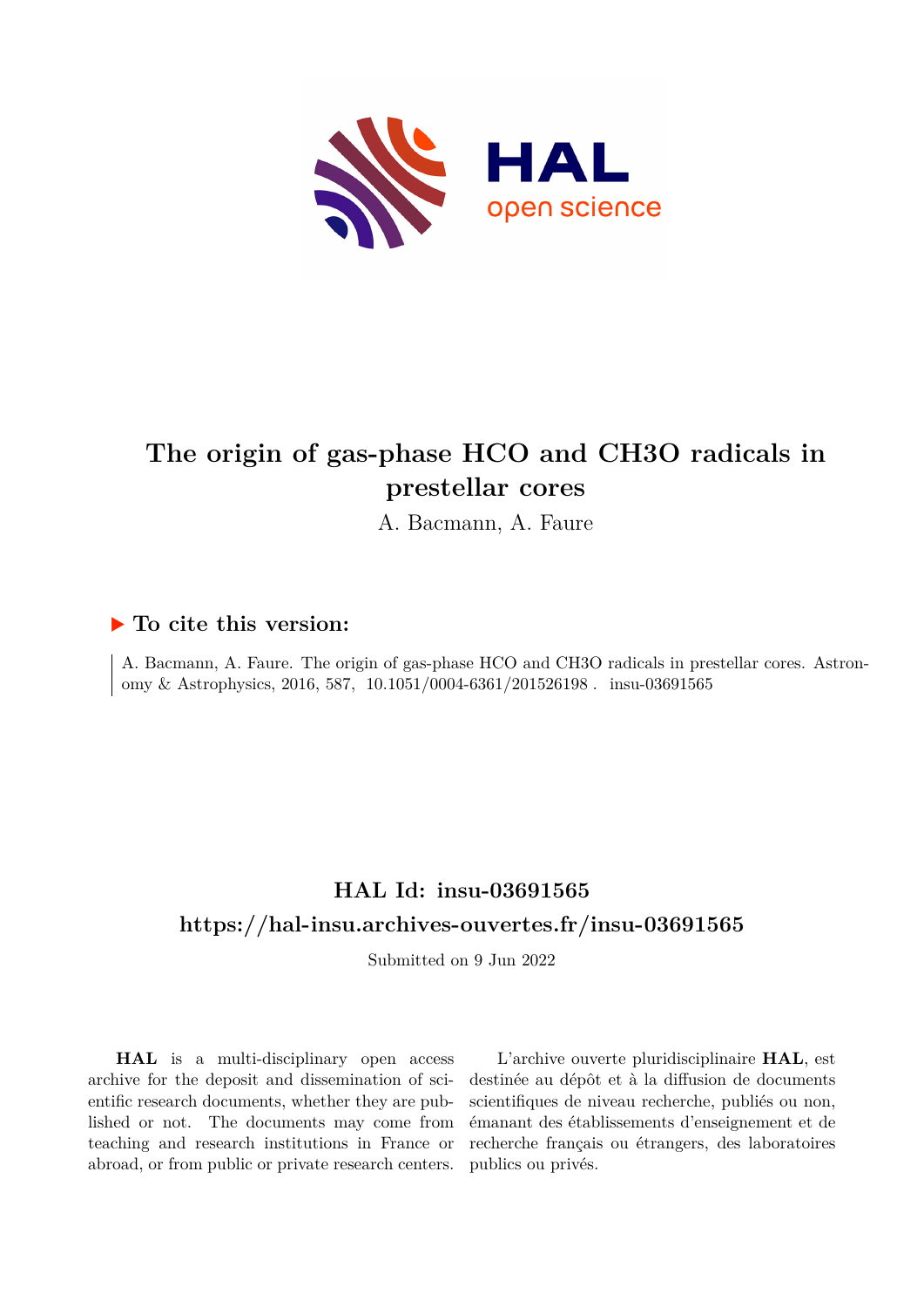# **The origin of gas-phase HCO and CH3O radicals in prestellar** cores\*<sup>,\*\*</sup>

A. Bacmann<sup>1,2</sup> and A. Faure<sup>1,2</sup>

<sup>1</sup> Univ. Grenoble Alpes, IPAG, 38000 Grenoble, France

<sup>2</sup> CNRS, IPAG, 38000 Grenoble, France

e-mail: [aurore.bacmann;alexandre.faure]@ujf-grenoble.fr

Received 27 March 2015 / Accepted 22 December 2015

#### **ABSTRACT**

Context. The recent unexpected detection of terrestrial complex organic molecules in the cold (∼10 K) gas has cast doubts on the commonly accepted formation mechanisms of these species. Standard gas-phase mechanisms are inefficient and tend to underproduce these molecules, and many of the key reactions involved are unconstrained. Grain-surface mechanisms, which were presented as a viable alternative, suffer from the fact that they rely on grain surface diffusion of heavy radicals, which is not possible thermally at very low temperatures.

Aims. One of the simplest terrestrial complex organic molecules, methanol is believed to form on cold grain surfaces following from successive H atom additions on CO. Unlike heavier species, H atoms are very mobile on grain surfaces even at 10 K. Intermediate species involved in grain surface methanol formation by CO hydrogenation are the radicals HCO and  $CH_3O$ , as well as the stable species formaldehyde H<sub>2</sub>CO. These radicals are thought to be precursors of complex organic molecules on grain surfaces.

Methods. We present new observations of the HCO and  $CH<sub>3</sub>O$  radicals in a sample of prestellar cores and carry out an analysis of the abundances of the species HCO, H2CO, CH3O, and CH3OH, which represent the various stages of grain-surface hydrogenation of CO to CH<sub>3</sub>OH.

Results. The abundance ratios between the various intermediate species in the hydrogenation reaction of CO on grains are similar in all sources of our sample, HCO:H<sub>2</sub>CO:CH<sub>3</sub>O:CH<sub>3</sub>OH ∼ 10:100:1:100. We argue that these ratios may not be representative of the primordial abundances on the grains but, rather, suggest that the radicals HCO and CH3O are gas-phase products of the precursors H2CO and CH3OH, respectively. Various gas-phase pathways are considered, including neutral-neutral and ion-molecule reactions, and simple estimates of HCO and CH3O abundances are compared to the observations. Critical reaction rate constants, branching ratios, and intermediate species are finally identified.

**Key words.** astrochemistry – ISM: abundances – ISM: molecules

## **1. Introduction**

Complex organic molecules (COMs) have long been detected in the interstellar medium (Gottlieb 1973; Brown et al. 1975; Tucker et al. 1974; Avery et al. 1976) and are known to present a wide variety of species from insaturated carbon chains like C<sub>4</sub>H or cyanopolyynes to (more) saturated, terrestrial-like O- or Nbearing molecules, such as methyl formate (CH<sub>3</sub>OCHO) or acetonitrile  $(CH<sub>3</sub>CN)$ . If carbon chain molecules were readily found in dark clouds, and their abundances reasonably accounted for by cold gas-phase chemistry (see Loison et al. 2014, for a recent review), terrestrial COMs have until recently been thought to be characteristic of hot cores or hot corinos, where they were found to be abundant using both single-dish and interferometric observations (van Dishoeck et al. 1995; Cazaux et al. 2003; Bottinelli et al. 2004).

For these COMs, the most favoured formation mechanism involve the freezing out of simple atoms and simple molecules like CO onto the dust grains during the prestellar phase, where they can be hydrogenated. After the protostar forms and starts heating up its surroundings, the radicals on the grain mantles, which were either created by UV irradiation of the ices (Garrod & Herbst 2006) or trapped in grain mantles (Taquet et al. 2012), start diffusing on the surface at a temperature of about 30 K. Upon reaction, these radicals can form more complex molecules like methyl formate or dimethyl ether. The synthesised molecules are then thermally evaporated at higher temperatures.

Pure gas-phase formation mechanisms involving the reactions of protonated methanol or protonated formaldehyde with neutrals followed by dissociative recombinations (Charnley et al. 1992) have been shown to lead to COM abundances that are several orders of magnitude lower than those observed, because the formation of complex molecular ions is not energetically favourable (Horn et al. 2004), and dissociative recombinations favour the channels disrupting the molecular ions into small fragments (see Geppert et al. 2006, in the case of methanol). The detections of saturated COMs in a prestellar core at 10 K by Bacmann et al. (2012) or in the cold source B1-b by Cernicharo et al. (2012) have, however, cast doubt on grain surface mechanisms, since the temperature is not high enough to provide radicals with the necessary amount of energy to diffuse on the grains.

A possible source of energy within prestellar cores could be cosmic rays, either directly or indirectly with secondary

<sup>-</sup> Based on observations carried out with the IRAM 30 m telescope. IRAM is supported by INSU/CNRS (France), MPG (Germany), and IGN (Spain).

<sup>\*\*</sup> The data and the final FITS cubes are only available at the CDS via anonymous ftp to [cdsarc.u-strasbg.fr](http://cdsarc.u-strasbg.fr) ([130.79.128.5](ftp://130.79.128.5)) or via <http://cdsarc.u-strasbg.fr/viz-bin/qcat?J/A+A/587/A130>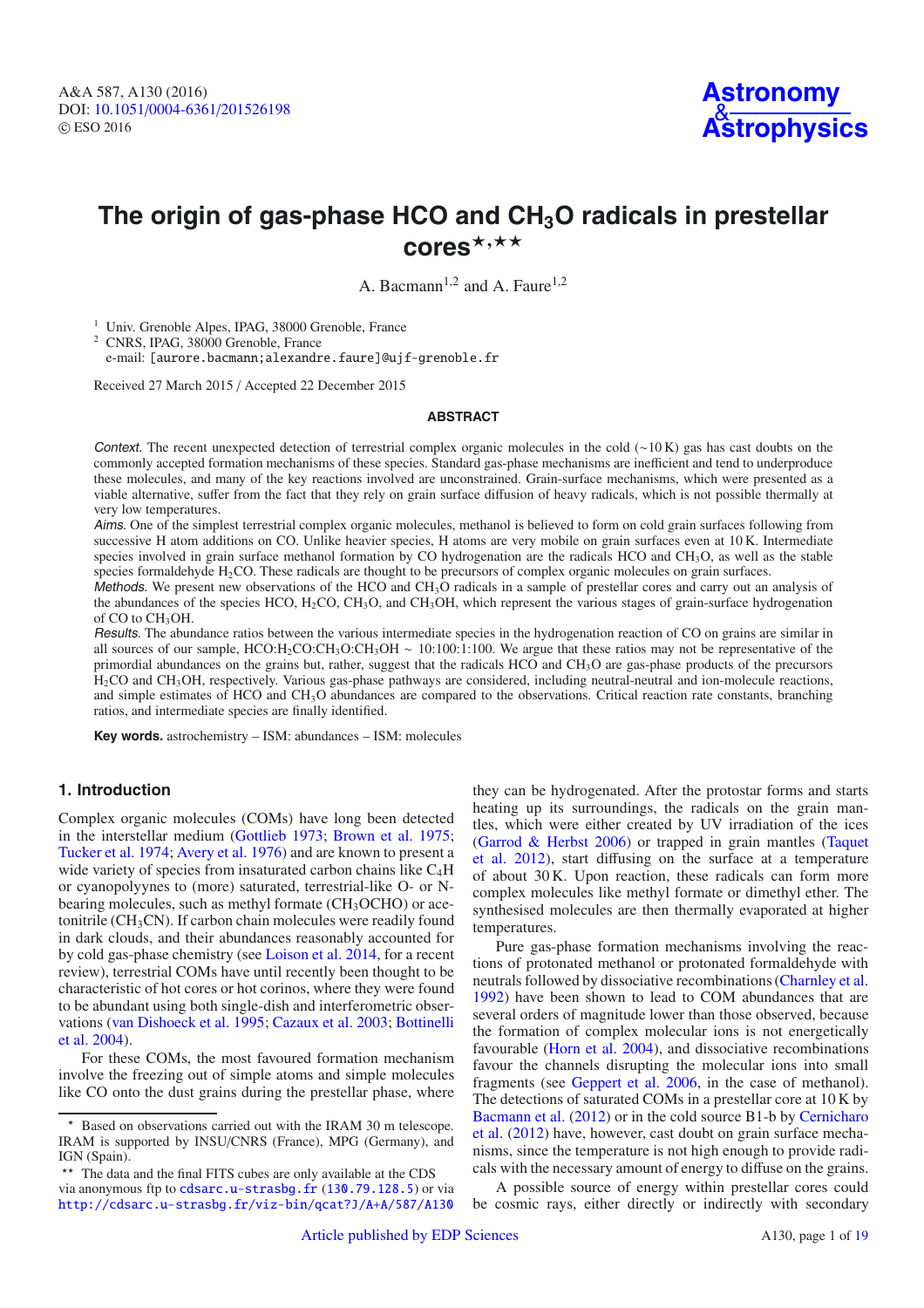UV photons, but these remain widely unconstrained, and it is also unclear whether such mechanisms would produce COM amounts consistent with those observed in the gas-phase. Recently, Vasyunin & Herbst (2013) and Balucani et al. (2015) have proposed new gas-phase mechanisms based in particular on radiative association reactions, which are able to account for several COM abundances in prestellar cores (though not for e.g. methyl formate). Alternatively, Ruaud et al. (2015) studied the possibility that COMs form on grain surfaces following the direct chemical reaction of carbon atoms with the ice mantle constituents. However promising, those models rely on poorly constrained physical mechanisms (e.g. chemical desorption: Garrod et al. 2007) and reactions where the rates are very uncertain and should be measured in the laboratory for confirmation. The question of the formation mechanism of COMs at very cold temperatures remains debated and unsettled.

Methanol is one of the simplest terrestrial COMs seen in the interstellar medium. It is widely detected in cold dark clouds and prestellar cores (Friberg et al. 1988; Tafalla et al. 2006), and its formation mechanism is better constrained than that of larger COMs because more experimental data are available. Gas-phase chemistry is believed to be inefficient at forming CH3OH (Garrod et al. 2006; Geppert et al. 2006) and to underestimate observed methanol abundances of 10−<sup>9</sup> by several orders of magnitude. These estimates rely partly on the value of the branching ratios of the dissociative recombination of protonated methanol, which was measured experimentally by Geppert et al. (2006) and yields only 3% for  $CH_3OH_2^+ + e^- \rightarrow CH_3OH$ . Grain-surface reactions, on the other hand, provide an alternative way to form methanol in the cold interstellar medium, since CO can be successively hydrogenated on the grains following  $CO \rightarrow HCO \rightarrow H_2CO \rightarrow CH_3O \rightarrow CH_3OH$  (e.g. Brown et al. 1988).

Laboratory experiments carried out at 10 K have confirmed the possibility of synthesising methanol on grain surfaces by injecting H atoms towards a cold CO surface (Watanabe & Kouchi 2002). According to Watanabe & Kouchi (2002) this mechanism is efficient, and as much as 10% of the CO could be converted to CH3OH. The products of this reaction are assumed to be desorbed back to the gas phase by cosmic ray impact or irradiation by secondary UV photons in regions where the temperature is not high enough to warrant evaporation of methanol ices (at  $~\sim$ 100 K). The process of methanol formation by multiple hydrogenation of CO is most efficient in very cold gas (10−15 K) because higher temperatures mean that H atoms will not remain on grain surfaces, and CO molecules will also return to the gas phase above 20−30 K. Therefore, it is presently thought that the methanol seen in the hot cores of young low-mass stars has its origin in the prestellar stage.

Intermediate products in this process like HCO and CH3O are of particular interest, since they are believed to be the precursors of saturated COMs in the kind of scenario proposed by Garrod & Herbst (2006), for example. Though the formyl radical HCO was detected nearly 40 yr ago (Snyder et al. 1976), observations in the cold gas are still scarce. Mostly, HCO has been detected in moderate density or photon-dominated regions. Gerin et al. (2009) observed HCO in the PDR of the Horsehead and also at one position in the dense core adjacent to the PDR. Frau et al. (2012) also observed a series of cold starless cores in the Pipe nebula. HCO is seen towards the cores with modest column densities ( $N \sim 10^{22} \text{ cm}^{-2}$ ) but not in the denser (probably prestellar) deuterated cores. The methoxy radical CH3O was only detected recently towards the cold cloud B1-b

A130, page 2 of 19

(Cernicharo et al. 2012), and is so far the only detection of this species in the interstellar medium.

Here, we present observations of the formyl and methoxy radicals, as well as methanol in a sample of prestellar cores, which we supplement with  $H_2CO$  data from the literature in order to study the intermediate steps towards the formation of CH3OH by successive hydrogenation of CO molecules on cold grain surfaces. The paper is organised as follows. In Sect. 2, we describe the observations, and in Sect. 3 we derive the HCO, CH3O, and CH3OH abundances. In Sect. 4, we discuss chemical routes to form HCO and CH3O, both grain-surface and gas phase, and propose a likely mechanism for their formation in the cold dense gas. Finally, we conclude in Sect. 5.

#### **2. Observations**

Our sample is made up of eight sources: L1689B, L1495A-S, L429, L1709A, TMC2, L1521E, L1512, and L1517B. They were chosen in order to sample different star forming regions, and physical and chemical properties. The source properties and coordinates are summed up in Table 1. The sources were observed at the peak of their millimetre continuum emission with the IRAM 30 m telescope, Pico Veleta, Spain, during various observing runs between January 2003 and May 2014 as described below.

HCO and CH3O were simultaneously observed at 86.7 GHz and 82.4 GHz, respectively, with the EMIR090 receiver connected to a Fourier Transform Spectrometer (FTS) at the spectral resolution of 50 kHz (corresponding to a velocity resolution of ∼0.18 km s−1) in January 2012 for L1689B and June 2012 for the other sources. Several methanol transitions were observed between 2011 and 2014 with the EMIR090 receiver between 80 and 110 GHz and with the EMIR150 receiver between 143.3 and 145.15 GHz, with the 50 kHz FTS as backend. The complete list of transitions is given in Table 2. Since the spectrometer has a large instantaneous bandwidth (a total of 8 GHz can be covered non-contiguously in both polarisations in one frequency setting), many methanol transitions can be observed simultaneously. Nevertheless, only transitions with upper-level energies lower than ∼ 40 K were considered, since higher energy transitions of this molecule are not excited at the low temperatures (around 10 K) prevailing in the sources. Similarly, methanol transitions with Einstein coefficients lower than typically  $10^{-7}$  s<sup>-1</sup> are intrinsically very weak. They are not detected in our sources so we do not analyse them in this study. Velocity resolutions ranged from ~0.18 km s<sup>-1</sup> towards 80 GHz to about 0.10 km s−<sup>1</sup> at 145 GHz. All data were taken in the frequencyswitching mode with a frequency throw of 7.5 MHz to reduce standing waves. During the observations, the weather conditions were good with system temperatures close to 150 K at 3 mm and 250 K at 2 mm for the low declination sources and 80 K at 3 mm and 150 K at 2 mm for Taurus sources. Pointing was checked about every 1.5 h on nearby quasars and found to be accurate within  $3-4$ " at 3 mm and  $2-3$ " at 2 mm. The beam sizes vary from 16" at 145 GHz to 26" at 96 GHz and 29" at 85 GHz. The forward efficiencies were  $\eta_{fwd} = 0.95$  at 3 mm and  $\eta_{fwd} = 0.93$  at 2 mm. Beam efficiencies  $\eta_{\text{beam}}$  were taken to be 0.81 at 85 GHz, 0.80 at 95 GHz, 0.79 at 105 GHz, and 0.74 at 145 GHz. The data were converted from the antenna temperature  $T_a^*$  to the main beam temperature scale  $T_{\rm mb}$  using the values of the efficiencies given above.

Previous CH<sub>3</sub>OH observations were taken with the ABCD receivers at the IRAM 30 m telescope in January and May 2003 for the sources L1689B, L1709A, and L429. As backend, we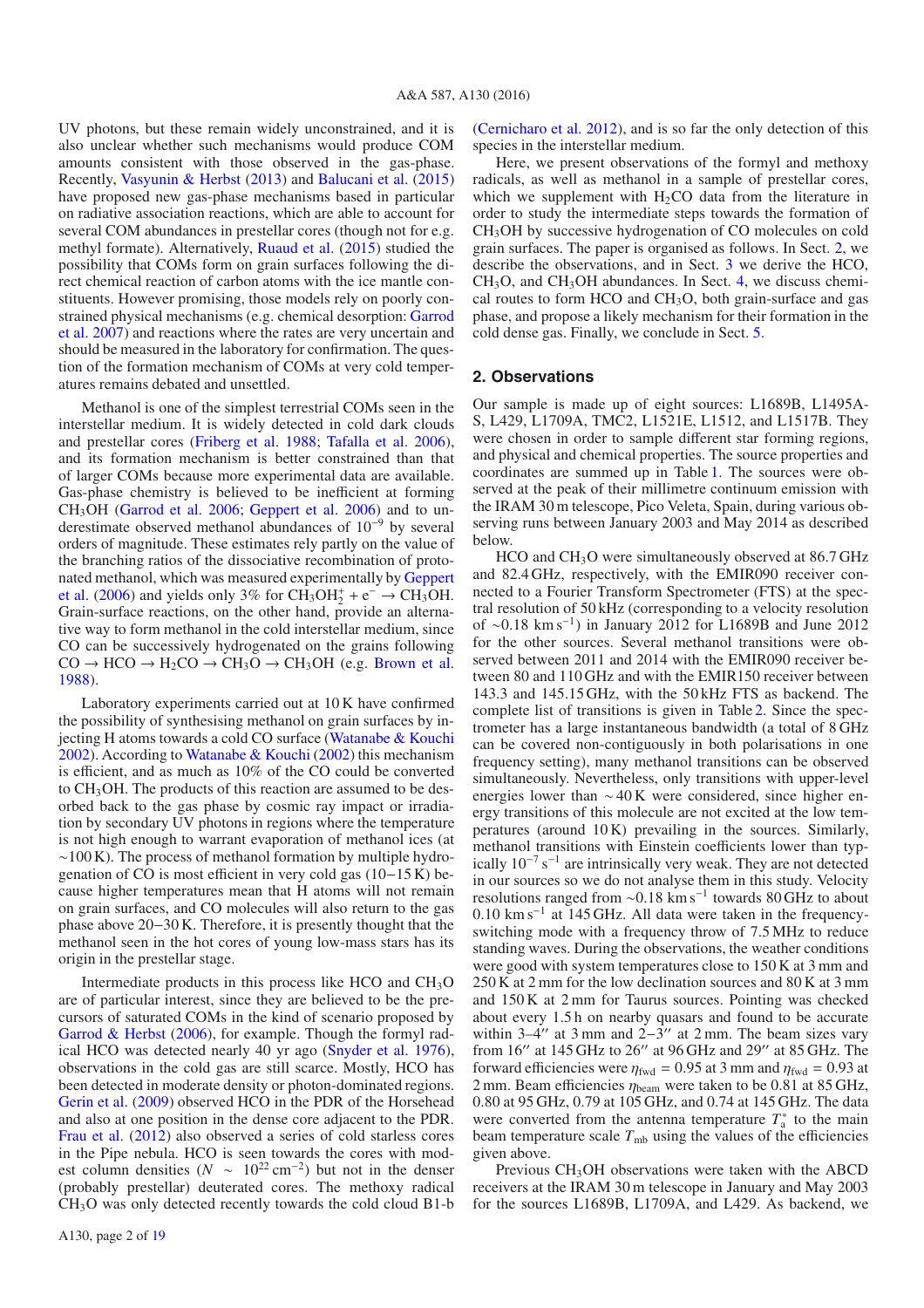**Table 1.** Observed sources and their properties.

| Source name       | <b>RA</b>   | Dec           | $n_c(H_2)$      | Region        | References      |
|-------------------|-------------|---------------|-----------------|---------------|-----------------|
| L1689B            | 16:34:48.30 | $-24:38:04.0$ | $2 \times 10^5$ | Ophiuchus     | (1)             |
| L1495A-S          | 04:18:39.90 | $+28:23:16.0$ | $4 \times 10^5$ | Taurus        | (2)             |
| L1709A            | 16:32:45.60 | $-23:52:38.0$ | 10 <sup>5</sup> | Ophiuchus     | (5)             |
| I 429             | 18:17:05.60 | $-08:13:30.0$ | $6 \times 10^5$ | Aquila        | (5)             |
| TMC <sub>2</sub>  | 04:32:45.50 | $+24:25:08.0$ | $2 \times 10^4$ | <b>Taurus</b> | (2)             |
| L1521E            | 04:29:14.9  | $+26:13:57.0$ | $3 \times 10^5$ | <b>Taurus</b> | $(2)$ and $(4)$ |
| L <sub>1512</sub> | 05:04:08.6  | $+32:43:25.0$ | $8 \times 10^4$ | Taurus        | (2)             |
| L1517B            | 04:55:18.3  | $+30:37:50.0$ | $2 \times 10^5$ | Taurus        | (3)             |
|                   |             |               |                 |               |                 |

**Notes.** The densities are taken from the references in Col. 6.

**References.** (1): Roy et al. (2014); (2) Brady Ford & Shirley (2011); (3) Tafalla et al. (2004); (4) Tafalla & Santiago (2004); (5) Bacmann et al. (2002).

used the autocorrelator VESPA with a frequency resolution of 40 kHz at 3 mm and 2 mm, and 80 kHz at 1 mm, corresponding to velocity resolutions of 0.12–0.08 km s−<sup>1</sup> depending on frequency. These data were taken in the position-switching mode with an off position free of methanol emission. The targeted transitions are also listed in Table 2. The main beam efficiencies were 0.76, 0.69, 0.67, 0.57, and 0.46 at 96 GHz, 145 GHz, 157 GHz, 206 GHz, and 254 GHz, respectively, while forward efficiencies were 0.95 at 96 GHz, 0.93 at 145 and 157 GHz, 0.91 at 206 GHz, and 0.88 at 254 GHz. As with the newer observations described above, the spectra were converted to the main beam temperature scale  $T_{\rm mb}$  using these values. During these observing runs, pointing was checked every 1.5–2 h and was found to be accurate to within  $3-4$ ". The beam sizes were  $12$ " and  $10$ " at  $206$  GHz and 254 GHz, respectively (and the same as given above at the lower frequencies). The  $H_2CO$  observations used in this study for the sources L1689B, L429, and L1709A were taken from Bacmann et al. (2003), and those for L1517B are taken from Tafalla et al. (2006).

The frequencies, upper-level energies and degeneracies, and Einstein coefficients of the observed molecular transitions are listed in Table 2). Both the methoxy radical and methanol have A- and E- type states, which were considered as separate species (though only  $E\text{-}CH_3O$  was observed). Deep integrations were performed around 82–86 GHz, since CH<sub>3</sub>O lines are weak with rms noise down to 2−6 mK for most sources. For higher frequency observations targeting the much stronger methanol lines, rms noise is in the range of 30−60 mK.

Observations were reduced using the IRAM GILDAS/ CLASS software<sup>1</sup>, which consisted in coadding the spectra and folding them in order to deconvolve them from the frequencyswitching procedure. A low order (typically 3) polynomial was then fitted over line-free regions to correct for baseline oscillations. The resulting spectra were then converted from the *T*<sup>∗</sup> <sup>A</sup> to the  $T_{\rm mb}$  scale using the values of the efficiencies given above. The lines were fitted with a Gaussian from which the peak temperatures, linewidths, and velocity-integrated line intensities were derived. The error on the integrated intensities was taken to be the quadratic sum of the statistic error and a calibration error, estimated to be 10% at 3 mm, 15% and 2 mm, and 20% at 1 mm. For non-detections, a  $3\sigma$  upper limit defined as  $3\sigma_{\text{rms}}\sqrt{\Delta v \Delta V}$ <br>is given where  $\Delta v$  is the linewidth  $\Delta V$  the velocity resolution is given, where  $\Delta v$  is the linewidth,  $\Delta V$  the velocity resolution, and  $\sigma_{\rm rms}$  the rms noise determined from the baseline fitting. The resulting line parameters are given in Tables B.1−B.3 for HCO, CH3O, and CH3OH, respectively. For some sources, methanol was observed at two different epochs, and where observations



**[Fig. 1.](http://dexter.edpsciences.org/applet.php?DOI=10.1051/0004-6361/201526198&pdf_id=1)** HCO spectra in L1689B. The vertical dashed lines indicate the positions of the HCO transitions.



**[Fig. 2.](http://dexter.edpsciences.org/applet.php?DOI=10.1051/0004-6361/201526198&pdf_id=2)** CH3O spectra in L1689B. The vertical dashed lines indicate the positions of the CH<sub>3</sub>O transitions.

are duplicate, we chose to use the newer observations in order to have a main body of observations coming from the same receivers. The older observations are only used when no other observation is available. We did check, however, that new and old observations were consistent within the uncertainties. Spectra of HCO, CH<sub>3</sub>O, and CH<sub>3</sub>OH in L1689B are shown in Figs.  $1-3$ , respectively.

<sup>1</sup> <http://www.iram.fr/IRAMFR/GILDAS>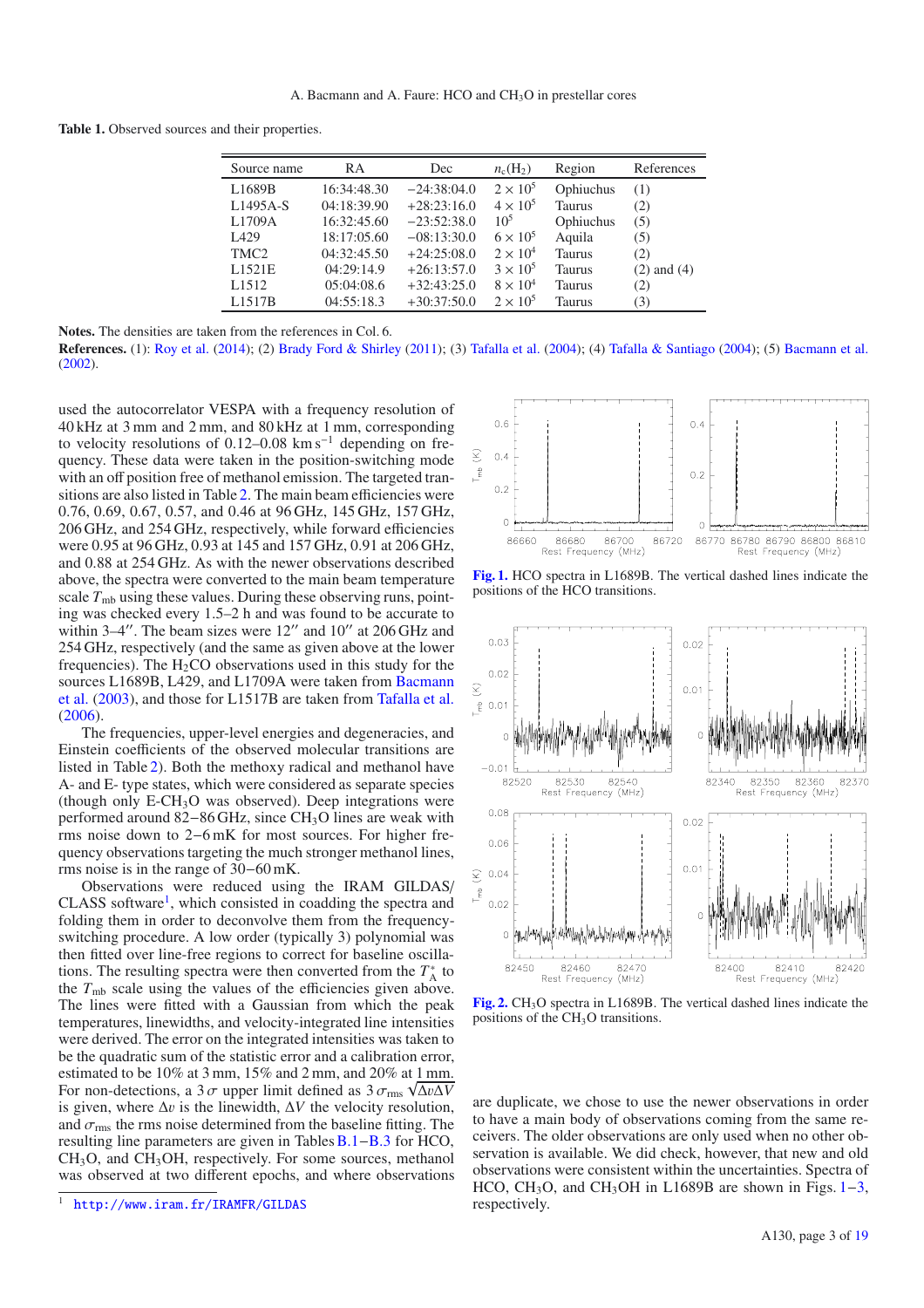#### A&A 587, A130 (2016)

| Molecule             | Transition                                   | Frequency (MHz) | $E_{\text{up}}$ (K) | $g_{\rm up}$                | $A_{\rm ul}$ $(s^{-1})$ | <b>Notes</b>  |
|----------------------|----------------------------------------------|-----------------|---------------------|-----------------------------|-------------------------|---------------|
| <b>HCO</b>           | $101$ 3/2, 2-0 $00$ 1/2, 1                   | 86 670.76       | 4.2                 | 5                           | $4.69 \times 10^{-6}$   | (1)           |
| HCO                  | $1_{01}$ 3/2, 1–0 <sub>00</sub> 1/2, 0       | 86708.36        | 4.2                 | 3                           | $4.60 \times 10^{-6}$   | (1)           |
| HCO                  | $1_{01}$ 3/2, 1-0 <sub>00</sub> 1/2, 1       | 86777.46        | 4.2                 | $\ensuremath{\mathfrak{Z}}$ | $4.61 \times 10^{-6}$   | (1)           |
| <b>HCO</b>           | $1_{01}$ 1/2, 0–0 <sub>00</sub> 1/2, 1       | 86 805.78       | 4.2                 | $\mathbf{1}$                | $4.71 \times 10^{-6}$   | (1)           |
| CH <sub>3</sub> O E  | $1_0-1$ 3/2, $1-0_0$ 1 3/2, 1                | 82341.515       | 4.0                 | $\mathfrak{Z}$              | $3.255 \times 10^{-6}$  | (1)           |
| CH <sub>3</sub> O E  | $2_{-1}$ -1 3/2, 1 -1 <sub>1</sub> -1 1/2, 0 | 82 367.891      | 17.4                | $\ensuremath{\mathfrak{Z}}$ | $6.60 \times 10^{-6}$   | (1)           |
| CH <sub>3</sub> O E  | $21-1$ 3/2, 1-1 <sub>-1</sub> -1 1/2, 0      | 82370.263       | 17.4                | $\mathfrak 3$               | $6.50 \times 10^{-6}$   | (1)           |
| CH <sub>3</sub> O E  | $2_{-1}$ -1 3/2, 2-1 <sub>1</sub> -1 1/2, 1  | 82 398.376      | 17.4                | $\mathfrak s$               | $9.75\times10^{-6}$     | (1)           |
| CH <sub>3</sub> O E  | $21-1$ 3/2, 2-1 <sub>-1</sub> -1 1/2, 1      | 82 398.879      | 17.4                | 5                           | $9.75 \times 10^{-6}$   | (1)           |
| CH <sub>3</sub> O E  | $21-1$ 3/2, 1-1 <sub>-1</sub> -1 1/2, 1      | 82 409.609      | 17.4                | 3                           | $3.251 \times 10^{-5}$  | (1)           |
| CH <sub>3</sub> O E  | $2_{-1}$ 1 3/2, 1-1 <sub>1</sub> -1 1/2, 1   | 82416.751       | 17.4                | $\mathfrak 3$               | $3.251 \times 10^{-6}$  | (1)           |
| CH <sub>3</sub> O E  | $1_0$ 1 3/2, 1-0 <sub>0</sub> -1 1/2, 0      | 82455.980       | 4.0                 | $\mathfrak 3$               | $6.521 \times 10^{-6}$  | (1)           |
| CH <sub>3</sub> O E  | $1_0-1$ 3/2, 2-0 <sub>0</sub> -1 1/2, 1      | 82458.252       | 4.0                 | 5                           | $9.781 \times 10^{-6}$  | (1)           |
| CH <sub>3</sub> O E  | $1_0-1$ 3/2, 2-0 <sub>0</sub> 1 1/2, 1       | 82471.825       | 4.0                 | $\mathfrak s$               | $9.783 \times 10^{-6}$  | (1)           |
| CH <sub>3</sub> O E  | $1_0 - 1$ 3/2, 1-0 <sub>0</sub> 1 1/2, 0     | 82 524.180      | 4.0                 | $\mathfrak{Z}$              | $6.526 \times 10^{-6}$  | (1)           |
| CH <sub>3</sub> O E  | $1_0$ 1 3/2, 1-0 <sub>0</sub> -1 1/2, 1      | 82545.726       | 4.0                 | 3                           | $3.264 \times 10^{-6}$  | (1)           |
| CH <sub>3</sub> OH E | $5_{-1}$ -4 <sub>0</sub>                     | 84 521.169      | 40.4                | 11                          | $1.97 \times 10^{-6}$   | (2)           |
| $CH3OH A+$           | $21-11$                                      | 95 914.309      | 21.5                | $\mathfrak s$               | $2.494 \times 10^{-6}$  | (3)           |
| CH <sub>3</sub> OH E | $2_{-1}-1_{-1}$                              | 96739.362       | 12.5                | $\mathfrak s$               | $2.557 \times 10^{-6}$  | (3), (4)      |
| $CH3OH A+$           | $2_0 - 1_0$                                  | 96 741.375      | 7.0                 | $\mathfrak s$               | $3.408 \times 10^{-6}$  | (3), (4)      |
| CH <sub>3</sub> OH E | $2_0 - 1_0$                                  | 96744.550       | 20.1                | $\mathfrak s$               | $3.408 \times 10^{-6}$  | (3), (4)      |
| $CH3OH$ E            | $21-11$                                      | 96755.511       | 28.0                | $\mathfrak s$               | $2.624 \times 10^{-6}$  | (3), (4)      |
| $CH3OH A-$           | $21-11$                                      | 97 582.804      | 21.6                | 5                           | $2.627 \times 10^{-5}$  | (5)           |
| $CH3OH A+$           | $31-40$                                      | 107013.803      | 28.4                | $\boldsymbol{7}$            | $6.131 \times 10^{-6}$  | (2)           |
| CH <sub>3</sub> OH E | $0_0 - 1_{-1}$                               | 108 893.963     | 13.1                | $\mathbf{1}$                | $1.470 \times 10^{-5}$  | (1)           |
| $CH3OH A+$           | $31-21$                                      | 143 865.797     | 28.4                | $\boldsymbol{7}$            | $1.069 \times 10^{-5}$  | (1)           |
| $CH3OH$ E            | $3_0 - 2_0$                                  | 145 093.707     | 27.1                | $\boldsymbol{7}$            | $1.232 \times 10^{-5}$  | (4), (5), (7) |
| CH <sub>3</sub> OH E | $3_{-1} - 2_{-1}$                            | 145 097.370     | 19.5                | $\boldsymbol{7}$            | $1.095 \times 10^{-5}$  | (4), (5), (7) |
| $CH3OH A+$           | $3_0 - 2_0$                                  | 145 103.152     | 13.9                | $\boldsymbol{7}$            | $1.232 \times 10^{-5}$  | (4), (5), (7) |
| CH <sub>3</sub> OH E | $3_2 - 2_2$                                  | 145 126.190     | 36.2                | $\boldsymbol{7}$            | $6.767 \times 10^{-6}$  | (4), (5), (7) |
| $CH3OH$ E            | $3 - 2 - 2 - 2$                              | 145 126.392     | 39.9                | $\boldsymbol{7}$            | $6.855 \times 10^{-6}$  | (4), (5), (7) |
| $CH3OH$ E            | $31-21$                                      | 145 131.855     | 35.0                | $\tau$                      | $1.124 \times 10^{-5}$  | (4), (5), (7) |
| $CH3OH A-$           | $31-21$                                      | 146 368.344     | 28.6                | $\boldsymbol{7}$            | $1.126 \times 10^{-5}$  | (7)           |
| $CH3OH A+$           | $21-30$                                      | 156 602.413     | 21.5                | $\mathfrak s$               | $1.785 \times 10^{-5}$  | (6)           |
| CH <sub>3</sub> OH E | $4_0 - 4_{-1}$                               | 157 246.056     | 36.4                | $\overline{9}$              | $2.098 \times 10^{-5}$  | (4), (6), (7) |
| CH <sub>3</sub> OH E | $1_0 - 1_{-1}$                               | 157 270.851     | 15.5                | $\ensuremath{\mathfrak{Z}}$ | $2.205 \times 10^{-5}$  | (4), (6), (7) |
| CH <sub>3</sub> OH E | $3_0 - 3_{-1}$                               | 157 272.369     | 27.1                | $\boldsymbol{7}$            | $2.146 \times 10^{-5}$  | (4), (6), (7) |
| $CH3OH$ E            | $2_0 - 2_{-1}$                               | 157 276.058     | 20.1                | $\mathfrak s$               | $2.182 \times 10^{-5}$  | (4), (6), (7) |
| $CH3OH A+$           | $1_1 - 2_0$                                  | 205 791.270     | 16.8                | $\mathfrak{Z}$              | $3.362 \times 10^{-5}$  | (4)           |
| CH <sub>3</sub> OH E | $20 - 1 - 1$                                 | 254 015.340     | 20.1                | 5                           | $1.902 \times 10^{-5}$  | (4)           |
| CH <sub>3</sub> OH E | $21-10$                                      | 261 805.710     | 28.0                | 5                           | $5.572 \times 10^{-5}$  | (4)           |

**Table 2.** Molecular transitions observed, with their frequencies, upper-level energies  $E_{\rm up}$ , upper-level degeneracy  $g_{\rm up}$ , Einstein spontaneous emission coefficient *A*ul.

**Notes.** Quantum numbers are *NKaKc J F* for HCO, *JK* for CH3OH, and *NK*; Λ; *J*; *F* for CH3O. HCO (Saito 1972) and CH3O (Endo et al. 1984) data are taken from the JPL spectroscopic database (Pickett et al. 1998). Data for CH3OH are from the CDMS catalogue Müller et al. (2001, 2005) and were originally determined by  $Xu \& Lovas$  (1997) and Müller et al. (2004). (1) Observations of all sources carried out in 2012; (2) Observations of L1689B carried out in 2012; (3) Observations of all sources except L429 and L1709A carried out in 2011−2012; (4) Observations of L1689B, L1709A and L429 carried out in 2003; (5) Observations of all sources except L1689B carried out in 2012; (6) Observations of L1512, L1517B and L1521E carried out in 2012; (7) Observations of L1689B carried out in 2013 and 2014.

### **3. Results**

#### 3.1. HCO and CH*3*O

The formyl radical was detected in all sources, showing it is ubiquitous towards cold starless cores (Table  $B.1$ ). The nondetection of HCO in L183 by Schenewerk et al. (1988) can be explained by the lack of sensitivity of their observations, since in our weakest sources, HCO lines are at 25−30 mK, consistent with their upper limits. The methoxy radical, on the other hand, is detected in only four out of eight sources (Table B.2), but its lines are much weaker (typically a factor of 10 less than HCO lines), and it is likely that it is present in all the sources of our sample.

There are no available collisional rates of HCO and  $CH<sub>3</sub>O$ with  $H_2$  or He, therefore we had to rely on an LTE-based approach to determine the column densities and abundances of these species, assuming a single excitation temperature  $T_{ex}$  for all transitions. This approximation is likely to hold since i) the hyperfine transitions belong to the same rotational transition and ii) opacities are low (see Faure & Lique 2012). In this approximation, supposing Gaussian profiles, the integrated line intensity *W* is given by

$$
W = (J_{\nu}(T_{\rm ex}) - J_{\nu}(T_{\rm CMB}))(1 - e^{-\tau_0}) \, \mathrm{d}\nu \, 1/2\sqrt{\pi/\ln(2)}
$$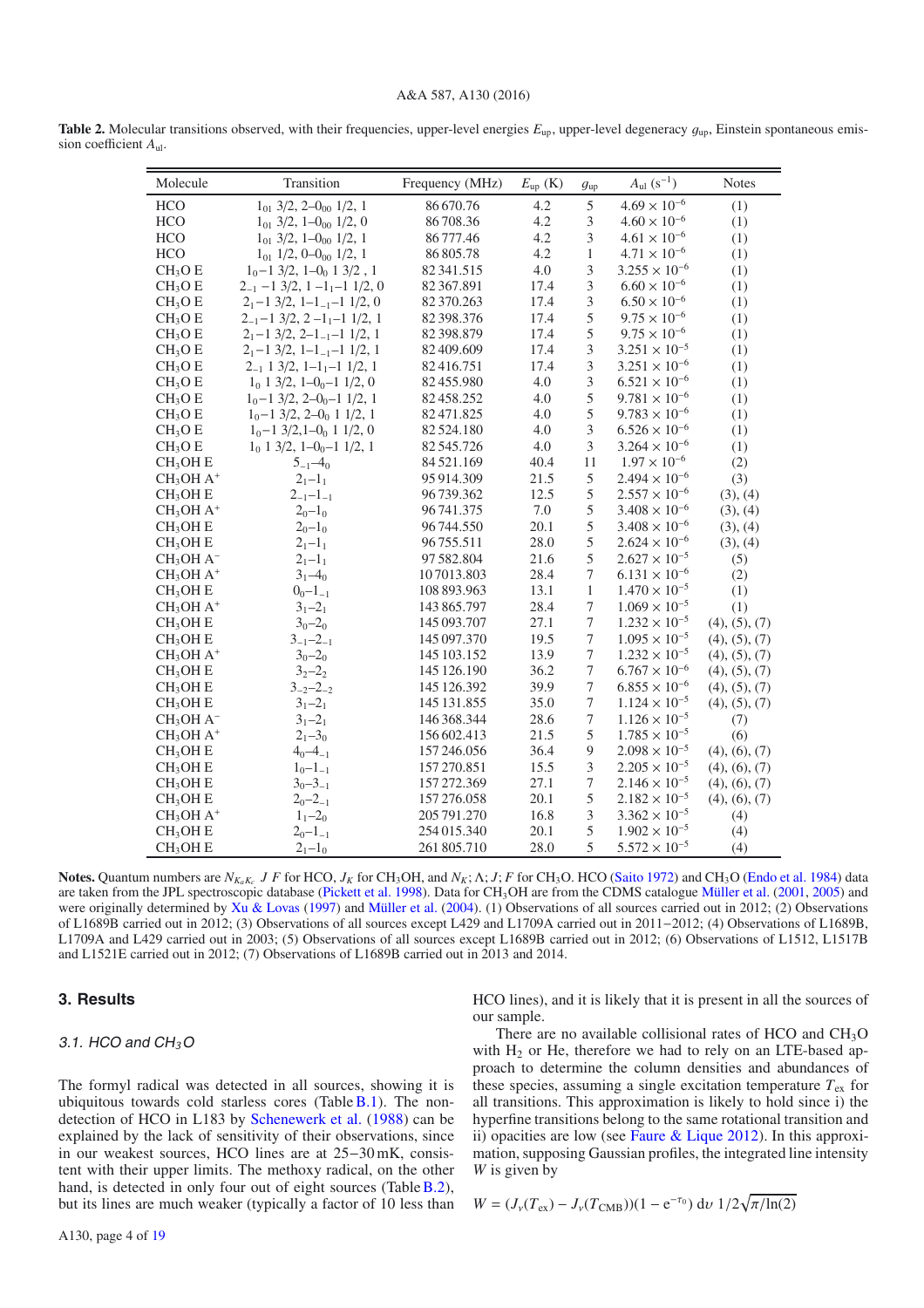

**[Fig. 3.](http://dexter.edpsciences.org/applet.php?DOI=10.1051/0004-6361/201526198&pdf_id=3)** CH3OH spectra in L1689B. The vertical dashed lines indicate the positions of the CH3OH transitions. Channels appearing as absorption features arising from the frequency-switching observing procedure were blanked for clarity.

where  $T_{\text{CMB}}$  is the cosmic microwave background temperature,  $\tau_0$  the line centre opacity, dv the linewidth, and  $J_\nu$  refers to the radiation temperature at frequency  $\nu$  defined by  $J_{\nu}(T)$  =  $h\nu/k$  (exp( $h\nu/kT$ ) − 1)<sup>-1</sup>. The line centre opacity is

$$
\tau_0 = 2\sqrt{\ln(2)/\pi N/\text{d}v c^3/(8\pi v^3)g_{\text{up}}A_{\text{ul}}/Q_{\text{part}}e^{-E_u/kT_{\text{ex}}}}\left(e^{-h\nu/kT_{\text{ex}}}-1\right)
$$

with *N* the total molecular column density, *c* the light velocity,  $g_{\text{up}}$  the upper level energy,  $A_{\text{ul}}$  the Einstein spontaneous emission coefficient,  $\nu$  the frequency of the transition, and  $Q_{part}$  the partition function derived at temperature  $T_{ex}$ .

With the above formulae, grids of integrated intensities were calculated for a range of values in *T*ex and *N*. For each value of  $[T_{\text{ex}}, N]$ , a  $\chi^2$  was derived to assess the distance between the modelled and the observed integrated line intensities. The  $\chi^2$  isocontours were plotted as a function of  $T_{ex}$  and  $N$ ,  $1\sigma$  contours corresponding to  $\chi^2_{\text{min}}$  + 2.3, as appropriate for a two-parameter<br>model Avni (1976). The  $\chi^2$  was also minimised for fixed values model Avni (1976). The  $\chi^2$  was also minimised for fixed values of the excitation temperature (4, 6, and 8 K), as explained below.

#### 3.1.1. HCO

Our data do not enable us to determine the excitation temperature, because any excitation temperature above 3.5 K would yield a fit within the  $1\sigma$  contours; however, the plots show that for values of  $T_{ex}$  higher than typically 4 K, the column density does not change significantly. For *T*ex lower than ∼4 K, the column densities cannot be determined with accuracy, because they increase quickly with small decreases in *T*ex, and the opacities of the lines increase. Gerin et al. (2009) determine an excitation temperature of 5 K towards the PDR of the Horsehead and assume the same  $T_{ex}$  for their dense core position. Generally the derived  $\chi^2$  values at fixed temperatures tend to favour excitation temperatures of 4 K over 6 or 8 K (except for L1521E and L1517B), but most of the time the difference is small. The  $\chi^2$ minimised over the whole parameter space was obtained for *T*ex values close to 4 K (except for L1517B and L1521E for which it was 7−8 K) and even as low as 3 K for L429, TMC 2 and L1512, but as before, models with other values of  $T_{ex}$  were not significantly worse. Because of the impossibility of determining the excitation temperature, we chose here to determine the column densities at  $T_{ex} = 4$  K for all sources (Table 3). If the actual  $T_{ex}$  is above 4 K, this will not change the column density values very much. We cannot, however, completely exclude  $T_{ex}$  values between 3 and 4 K because such values have already been observed in other species (Padovani et al. 2011; Hily-Blant et al. 2013). Should the excitation temperatures actually be below 4 K, the column densities would be higher than those quoted in Table 3. Rates for collisional excitation, as well as higher upper energy level transitions, would help lift the degeneracy between *T*ex and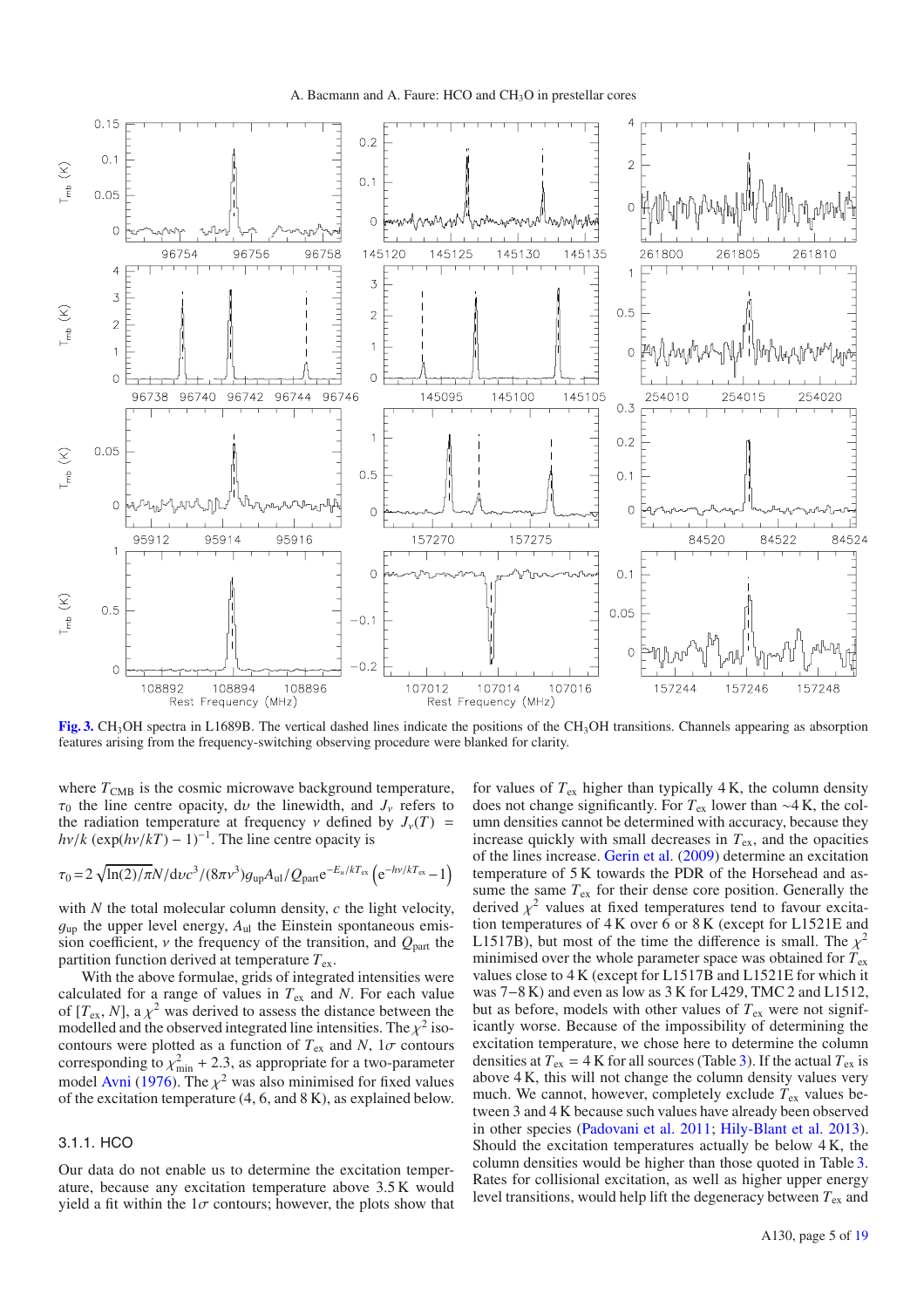the column density. The column densities derived span a range of  $7.1 \times 10^{11} \times \text{cm}^{-2}$  to  $1.3 \times 10^{13} \text{cm}^{-2}$ , i.e. a factor of nearly 20. This encompasses the value derived by Gerin et al. (2009) towards their dense core source and that of Cernicharo et al. (2012) towards B1-b.

#### $3.1.2.$  CH<sub>3</sub>O

For  $CH<sub>3</sub>O$ , the situation is similar to HCO: determining the excitation temperature is not possible for most sources. Above 4 K, the column density does not depend on  $T_{ex}$ , but below 4 K, small variations in  $T_{ex}$  lead to large uncertainties on the column densities. For L1495A-S and TMC 2, only two lines of E-CH<sub>3</sub>O were detected, and it is possible to find a model that reproduces the integrated line intensities for any assumed excitation temperature between 3 K and 9 K. In L1689B, on the other hand, we detected eight E-CH<sub>3</sub>O lines that belong to two groups of hyperfine transitions with different upper level energies (Table 2), which enables us to constrain the excitation better. The best-fitting model is obtained for  $T_{ex} = 8$  K, with the best model for  $T_{ex} = 6$  K being clearly worse (despite the best fitting column density being similar). For this reason, we chose to determine the column densities for  $T_{ex} = 8$  K in all sources. This value of the excitation temperature is close to the value of  $T_{ex} = 10 \pm 3$  K derived by Cernicharo et al.  $(2012)$  from their data. The CH<sub>3</sub>O column densities are given in Table 4. Since only E-type CH<sub>3</sub>O was observed, we assumed an  $A/E CH<sub>3</sub>O$  ratio of 1.25 to derive the total  $(A+E) CH<sub>3</sub>O$  column density. This corresponds to the ratio of the partition functions of both subspecies at a temperature of 10 K (close to the cores kinetic temperatures), which is expected to be the abundance ratio of the molecules if they equilibrated on grain surfaces and preserved their A/E ratio after evaporating. In the high temperature limit, the ratio of the partition functions is equal to 1. Upper limits at  $3\sigma$  in the sources where CH<sub>3</sub>O was not detected were also calculated for  $T_{ex} = 8$  K. As for HCO, the column density values will be higher if the line excitation temperature is lower than 4 K.

The column density values range from  $~\sim 5 \times 10^{11} \text{ cm}^{-2}$  to  $1.2 \times 10^{12}$  cm<sup>-2</sup>, although the 3 $\sigma$  upper limits for L1517B, L1512, and L1521E indicate column densities lower than  $2 \times$  $10^{11}$  cm<sup>-2</sup>. This is also consistent with the CH<sub>3</sub>O column density derived by Cernicharo et al. (2012) towards B1-b.

#### 3.2. CH*3*OH

Methanol was detected in all sources. Like for the previously discussed species, HCO and CH3O, the lines in L1689B are by far the strongest of the sources in the sample. Line strengths (and detection rates) varied widely across the source sample with L1512 and L1517B showing only a few weak lines, despite the rms sensitivity being similar as in most other sources. The  $\rho$  Oph sources and L429 (in Aquila) have larger linewidths ( $\Delta v \sim 0.45$  km s<sup>-1</sup>) than the Taurus sources, for which  $\Delta v \sim 0.35$  km s<sup>-1</sup>. This is generally attributed to a more turbulent environment in  $\rho$  Oph. Between 6 and 19 transitions were detected both in A- and in E-  $CH<sub>3</sub>OH$  depending on the source (Table B.3).

Line parameters (linewidth, integrated line intensity, peak line intensity) are given in Table  $B.3$ . Interestingly, the A-CH3OH line at 107.013 GHz is seen in absorption against the cosmic microwave background. This is similar to the absorption seen at cm wavelengths in H<sub>2</sub>CO (Palmer et al. 1969; Townes & Cheung 1969) or in  $SO_2$  (Cernicharo 2012). In CH<sub>3</sub>OH, the absorption occurs at relatively high densities (a few  $10^5 \text{ cm}^{-3}$ ) and brings strong constraints on the physical conditions prevailing in prestellar cores. We postpone the discussion of this aspect to a future paper.

The column densities for  $CH<sub>3</sub>OH$  were determined using the RADEX radiative transfer code (van der Tak et al. 2007) using the large velocity gradient (LVG) approximation. The rate coefficients for collisional excitation of  $CH<sub>3</sub>OH$  with  $H<sub>2</sub>$  used in our LVG calculation were computed by Rabli & Flower (2010). Only collisions with para- $H<sub>2</sub>$  were considered in our calculation because ortho-H<sub>2</sub> represents at most  $0.1-1\%$  of the total H<sub>2</sub> in prestellar cores, where the gas temperature is around 10 K (Faure et al. 2013; Pagani et al. 2009; Dislaire et al. 2012). We did, however, check that adding  $1\%$  of ortho-H<sub>2</sub> does not change the outcome of our calculation. No a priori A-CH<sub>3</sub>OH/E-CH<sub>3</sub>OH was assumed, and  $A$ - and  $E$ -type  $CH<sub>3</sub>OH$  were treated as two distinct species. As methanol is likely formed for the most part on grain surfaces (Geppert et al. 2006), the A-CH<sub>3</sub>OH/E-CH<sub>3</sub>OH ratio is expected to be equal to the ratio of the partition functions, i.e. 1.4 at 10 K, and decreasing towards 1 with increasing temperature.

For each source, we calculated line intensities for ranges of values in column density, temperature, and  $H_2$  density. The LVG code requires the linewidth as an input parameter, which was taken for each source as an average value of the detected lines (typically around 0.35 km s−<sup>1</sup> for the Taurus sources and 0.45 km s<sup>-1</sup> for the  $\rho$  Oph sources, see above). The linewidth, however, only has very little effect on the output integrated line intensities. The column densities were varied typically from  $10^{13}$  cm<sup>-2</sup> to 2.5 ×  $10^{14}$  cm<sup>-2</sup> in steps of  $10^{13}$  cm<sup>-2</sup> (or from<br> $10^{12}$  cm<sup>-2</sup> to 2 ×  $10^{13}$  cm<sup>-2</sup> in steps of  $10^{12}$  cm<sup>-2</sup> for L1512 and L1517B which have lower  $CH<sub>3</sub>OH$  column densities), the temperatures from  $6K$  to  $14K$  in steps of  $0.5K$  and the densities from  $10^4 \text{ cm}^{-3}$  to  $10^6 \text{ cm}^{-3}$  in steps of  $10^4 \text{ cm}^{-3}$ . Finer grids in column density were used around the value best reproducing the observations, or the grids were extended when the solution was close to or at the boundary of the parameter space. The A- and E-type methanols were assumed to be coexistent; i.e., the models for A-CH3OH and E-CH3OH were calculated assuming the same density and temperature (but different column densities in A-CH<sub>3</sub>OH and E-CH<sub>3</sub>OH). Under this hypothesis, the  $\chi^2$  values of the model are calculated by summing over all detected methanol lines, i.e.

$$
\chi^{2}(N_{A}, N_{E}, n, T_{k}) = \sum_{i} \frac{(W_{i}^{\text{obs}} - W_{i}^{\text{calc}}(N_{e}, n, T_{k}))^{2}}{(\sigma_{i}^{\text{obs}})^{2}} + \sum_{j} \frac{(W_{j}^{\text{obs}} - W_{j}^{\text{calc}}(N_{a}, n, T_{k}))^{2}}{(\sigma_{j}^{\text{obs}})^{2}}
$$

where the index *i* refers to the E-CH<sub>3</sub>OH lines and the index *j* to the A-CH<sub>3</sub>OH lines,  $W^{\text{obs}}$  and  $\sigma^{\text{obs}}$  are, respectively, the observed integrated intensity of the considered line and the  $1\sigma$  error on this value (Table  $\overline{B.3}$ ), and *W*<sup>calc</sup> is the integrated intensity calculated by the LVG model.

The E-CH3OH transition at 108.895 GHz was consistently poorly fitted by the models. In fact, the collisional rate for this line turns out to be set to zero, as is the case for a few transitions in the coupled states approximation used by Rabli  $\&$ Flower (2010) in their calculations. We therefore chose to exclude the line of E-CH<sub>3</sub>OH at 108.894 GHz in deriving the  $\chi^2$  of the model because its excitation might not be calculated well by the LVG code.

Some transitions (e.g. the lines at 157.271 GHz and 254.015 GHz) are also not very well reproduced by the model in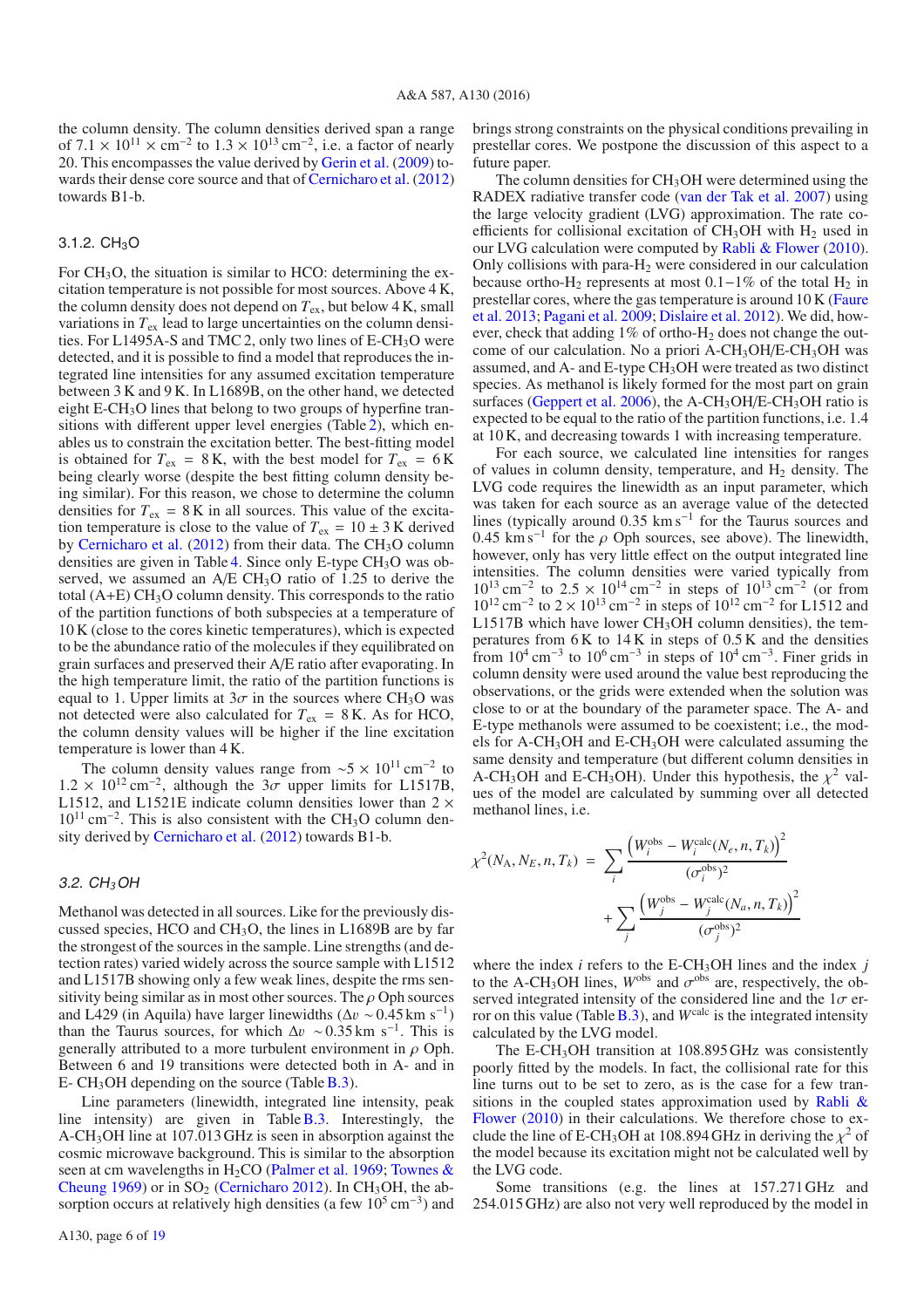most of the sources. The simplicity of our model (single-density and single-temperature) probably accounts for the discrepancy between the observed and calculated integrated intensities for these lines. However, that our model systematically underreproduces the intensities of these lines, which are mostly excited at high densities, is an indication that there is some methanol emission arising from higher density regions than that of our simple model.

The parameters minimising the  $x^2$  and the derived CH<sub>3</sub>OH column densities are listed in Table 5. This should yield the model that reproduces the observations best. The  $1\sigma$  confidence intervals on these parameters were determined from the range of model parameters verifying  $\chi^2 = \chi^2_{min} + 3.5$  (Avni 1976), as suited for a three-parameter model. The  $1\sigma$  uncertainties are as suited for a three-parameter model. The  $1\sigma$  uncertainties are given in Table 6.

The total CH<sub>3</sub>OH column densities span about a factor of 10 from  $10^{13}$  cm<sup>-2</sup> in the weakest Taurus sources to  $1.3 \times 10^{14}$  cm<sup>-2</sup> in L1689B. Other measurements of methanol abundances in dark cores (Friberg et al. 1988; Guzmán et al. 2013; Bizzocchi et al. 2014) yielded column densities close to  $2 \times 10^{13}$  cm<sup>-2</sup>, which is within the range we derived, although most of our values are higher. One source of the sample, L1517B, was already observed in  $CH<sub>3</sub>OH$  by Tafalla et al. (2006), whose model is consistent with a column density of  $4 \times 10^{12}$  cm<sup>-2</sup>, when our value is nearly three times more. The presence of such a large discrepancy between our column density and that of Tafalla et al. (2006) is not completely clear. Our spectra of the lines at 96.739, 96.741, 145.097, and 145.103 GHz, which were taken at the continuum peak of the source, present different intensities to those of Tafalla et al. (2006), which were averaged from several spectra in a 20" radius around that peak. Whereas we estimate the column density at one position, Tafalla et al. (2006) assume an  $H<sub>2</sub>$  density profile to fit an abundance to their methanol maps data, and it is unclear how this assumption will affect their total column density. Nevertheless, an important aspect in our study is that we proceed similarly and consistently for all of our sources and that all the species were observed at the same position for each source, to allow us to compare the various relative abundances. We therefore keep our value for the methanol column density in L1517B.

The A/E ratios are between 1 and 1.5, with most of them around 1.2, except for L1495A-S, where it is lower than 1 (0.7). It should be noted that this is consistent with grain surface formation and nuclear-spin equilibration at temperatures around 10 K. For L1495A-S, a ratio of 1 is still within the uncertainties. The densities optimizing the fit are above  $10^5 \text{ cm}^{-3}$  (see Table 5), which is similar to values usually derived at the centres of prestellar cores, and this would tend to indicate that some methanol emission arises from the central parts of the cores. This is a little surprising, because methanol, like most other Cbearing species, is expected to be depleted at the core centres, so that the emission should come from less dense regions (Vastel et al. 2014). Most of our density values have large uncertainties, but except for TMC 2 and L1517B, those uncertainties point towards higher values of the densities. Density estimates from the literature come from modelling of dust continuum emission and relies on assumptions on the dust emission coefficients that are still poorly constrained, so that these values are also uncertain by a factor of at least 2–3. Given these facts, the densities found here are generally in agreement with the central densities quoted in the literature for those cores, i.e.  $2 \times 10^5$  in L1517B (Tafalla et al. 2006),  $2.7 \times 10^5$  cm<sup>-3</sup> in L1521E (Tafalla & Santiago 2004),  $3 \times 10^5$  in TMC 2,  $1.5 \times 10^5$  in L1689B, and  $6 \times 10^5$  in L429 (Crapsi et al. 2005). The gas kinetic temperature values

**Table 3.** HCO column densities for  $T_{ex} = 4$  K with  $1\sigma$  error bars.

| Source            | N(HCO)<br>$\rm (cm^{-2})$ | $N(HCO)$ min<br>$\rm (cm^{-2})$ | $N(HCO)$ max<br>$\rm (cm^{-2})$ | $\chi^2_{\rm min}$ |
|-------------------|---------------------------|---------------------------------|---------------------------------|--------------------|
| L1689B            | $1.3 \times 10^{13}$      | $1.2 \times 10^{13}$            | $1.4 \times 10^{13}$            | 0.05               |
| L1495A-S          | $7.0 \times 10^{12}$      | $6.4 \times 10^{12}$            | $7.7 \times 10^{12}$            | 1.6                |
| L429              | $3.0 \times 10^{12}$      | $2.7 \times 10^{12}$            | $3.3 \times 10^{12}$            | 7.0                |
| L1709A            | $5.5 \times 10^{12}$      | $5.0 \times 10^{12}$            | $5.9 \times 10^{12}$            | 1.2.               |
| TMC <sub>2</sub>  | $2.3 \times 10^{12}$      | $2.1 \times 10^{12}$            | $2.6 \times 10^{12}$            | 8.3                |
| L1517B            | $7.1 \times 10^{11}$      | $6.1 \times 10^{11}$            | $8.0 \times 10^{11}$            | 1.6                |
| L <sub>1512</sub> | $9.6 \times 10^{11}$      | $8.5 \times 10^{11}$            | $1.1 \times 10^{12}$            | 1.9                |
| L1521E            | $2.0 \times 10^{12}$      | $1.7 \times 10^{12}$            | $2.2 \times 10^{12}$            | 6.2                |

**Table 4.** CH<sub>3</sub>O (A+E) column densities for  $T_{ex} = 8$  K.

| Source            | $N(CH_3O)$<br>$\rm (cm^{-2})$     | $NCH3O$ min<br>$\rm (cm^{-2})$ | $N(CH_3O)$ max<br>$\rm (cm^{-2})$ | $\chi^2_{\rm min}$ |
|-------------------|-----------------------------------|--------------------------------|-----------------------------------|--------------------|
| L1689B            | $1.2 \times 10^{12}$              | $1.1 \times 10^{12}$           | $1.3 \times 10^{12}$              | 6.2                |
| L1495A-S          | $8.6 \times 10^{11}$              | $7.2 \times 10^{11}$           | $1.0 \times 10^{12}$              | 0.04               |
| L <sub>429</sub>  | $<$ 3.4 $\times$ 10 <sup>11</sup> |                                |                                   |                    |
| L1709A            | $5.2 \times 10^{11}$              | $4.3 \times 10^{11}$           | $6.1 \times 10^{11}$              | 8.1                |
| TMC <sub>2</sub>  | $5.6 \times 10^{11}$              | $3.8 \times 10^{11}$           | $7.4 \times 10^{11}$              | 0.2                |
| L1517B            | $< 1.9 \times 10^{11}$            |                                |                                   |                    |
| L <sub>1512</sub> | $< 2.0 \times 10^{11}$            |                                |                                   |                    |
| L1521E            | $< 2.0 \times 10^{11}$            |                                |                                   |                    |
|                   |                                   |                                |                                   |                    |

**Notes.** Upper limits are  $3\sigma$ .

from our model are below  $10 K$  (Table 5), which is consistent with the emission coming from the denser parts of the cores. Some values are very low  $(6 K)$ , but because of the high uncertainties, this result might not be meaningful. Padovani et al. (2011), however, do not exclude such very low temperatures in TMC 2 and L1521E. Extreme caution should be taken interpreting densities from LVG modelling because they will be dependent on the transitions used and their critical densities. Indeed, the various transitions probed can arise from regions of different densities (and temperatures), which is not taken into account by uniform LVG models, so that the densities yielding the best fit in an LVG model should rather represent an average density in the source. A non-local radiative transfer calculation should be performed to determine the spatial origin of the emission, which, however, requires having a map of the source in several transitions and a source model. Such an analysis is beyond the scope of the current paper.

Our modelling also enables us to determine the opacities of the CH<sub>3</sub>OH lines. The transitions at 96.739, 96.741, 145.103, 157.271, and 157.276 GHz are often (moderately) optically thick, with opacities between one and two for the most optically thick ones, so that care should be taken when deriving column densities using only (some of) these lines.

#### **4. Discussion**

In each source, the linewidths of the different species are very similar so that they are most probably coexistent. The abundances of  $H_2CO$ , CH<sub>3</sub>O and CH<sub>3</sub>OH with respect to HCO are reported in Table 7. In the table we chose HCO as the reference because it was observed and detected in all sources. The  $H_2CO$  data come from the literature, but only half of the sources in our sample have been observed in this species. The  $H_2CO$  column densities for L1689B, L429, and L1709A are  $1.3 \times 10^{14}$  cm<sup>-2</sup>,  $2.8 \times 10^{13}$  cm<sup>-2</sup>, and  $5.6 \times 10^{13}$  cm<sup>-2</sup>, respectively (Bacmann et al. 2003). For L1517B, the column density was integrated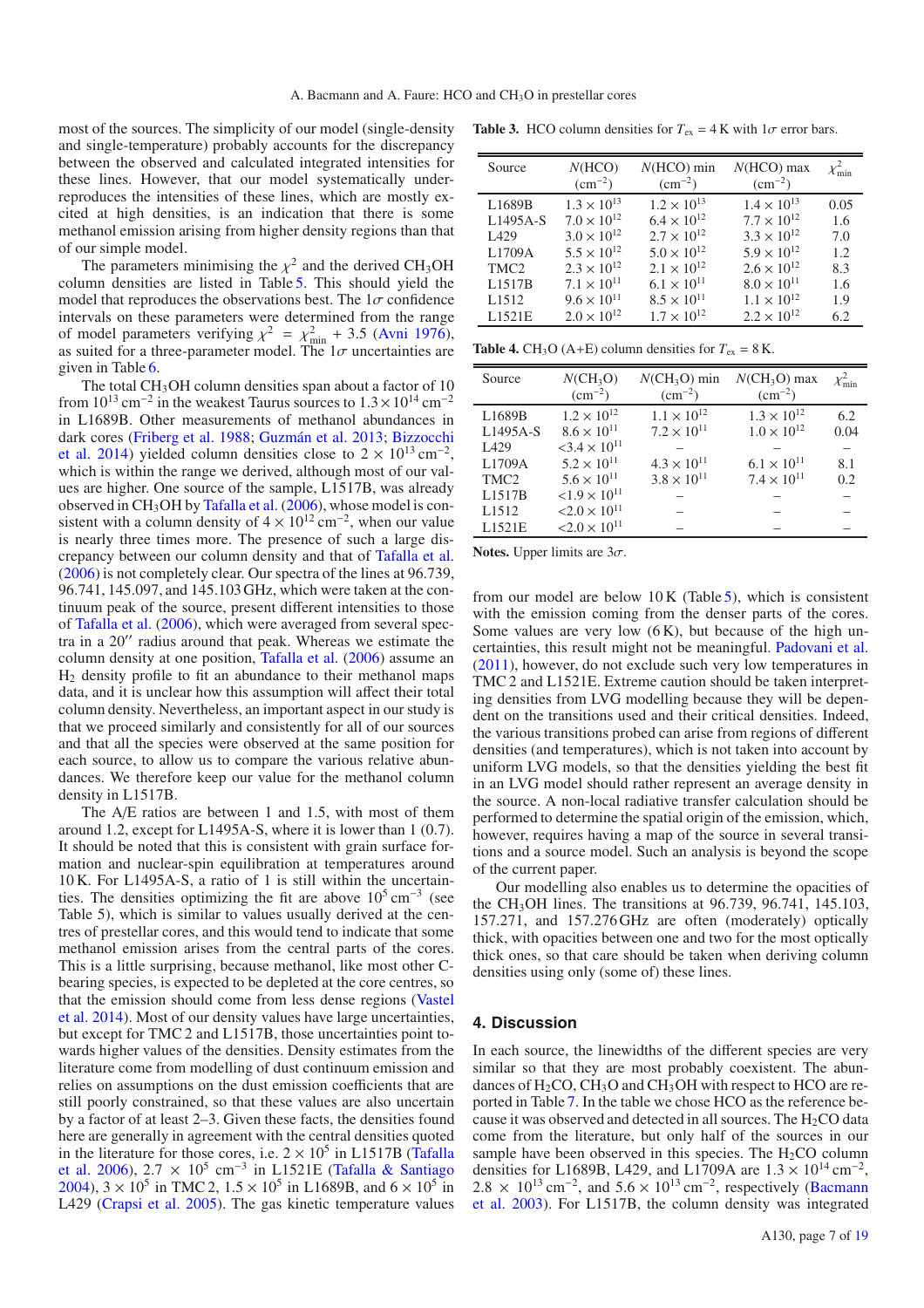| <b>Table 5.</b> Best-fit $CH_3OH$ (A and E) column densities. |  |
|---------------------------------------------------------------|--|
|---------------------------------------------------------------|--|

| Source            | $T_{\rm k}$<br>(K) | $n_{\text{H}_2}$<br>$\rm (cm^{-3})$ | $N(A-CH_3OH)$<br>$\rm (cm^{-2})$ | $N(E-CH3OH)$<br>$\rm (cm^{-2})$ | $N(CH_3OH)$<br>$\rm (cm^{-2})$ | Reduced $\chi^2_{\min}$ |
|-------------------|--------------------|-------------------------------------|----------------------------------|---------------------------------|--------------------------------|-------------------------|
| L1689B            | 8.5                | $3.6 \times 10^{5}$                 | $6.2 \times 10^{13}$             | $5.9 \times 10^{13}$            | $1.2 \times 10^{14}$           | 46.9                    |
| $L1495A-S$        | 10                 | $5.2 \times 10^{5}$                 | $2.6 \times 10^{13}$             | $3.5 \times 10^{13}$            | $6.1 \times 10^{13}$           | 6.9                     |
| L <sub>429</sub>  | 6                  | $5.3 \times 10^{5}$                 | $4.7 \times 10^{13}$             | $3.0 \times 10^{13}$            | $7.7 \times 10^{13}$           | 9.3                     |
| L1709A            | 8                  | $3.3 \times 10^{5}$                 | $3.9 \times 10^{13}$             | $3.2 \times 10^{13}$            | $7.1 \times 10^{13}$           | 25.5                    |
| TMC <sub>2</sub>  | 6                  | $1.7 \times 10^{5}$                 | $2.2 \times 10^{13}$             | $1.9 \times 10^{13}$            | $4.1 \times 10^{13}$           | 0.2                     |
| L1517B            | 5.5                | $1.8 \times 10^{5}$                 | $6.4 \times 10^{12}$             | $5.0 \times 10^{12}$            | $1.1 \times 10^{13}$           | 13.8                    |
| L <sub>1512</sub> | 5.5                | $5.8 \times 10^{5}$                 | $6.0 \times 10^{12}$             | $4.8 \times 10^{12}$            | $1.1 \times 10^{13}$           | 5.8                     |
| L1521E            | 6                  | $4.8 \times 10^{5}$                 | $2.2 \times 10^{13}$             | $1.8 \times 10^{13}$            | $4.0 \times 10^{13}$           | 19.9                    |

**Table 6.**  $1\sigma$  uncertainties for CH<sub>3</sub>OH (A and E) column densities.

| Source              | $T_{\nu}$<br>(K) | $n_{\text{H}_2}$<br>$\rm \left( cm^{-3} \right)$ | $N(A-CH3OH)$<br>$\rm (cm^{-2})$ | $N(E-CH_3OH)$<br>$\rm (cm^{-2})$ | $NCH_3OH$<br>$\rm (cm^{-2})$ |
|---------------------|------------------|--------------------------------------------------|---------------------------------|----------------------------------|------------------------------|
| L1689B              | $8 - 9$          | $3.1 - 4.1 \times 10^5$                          | $5.5 - 7.4 \times 10^{13}$      | $5.1 - 7.4 \times 10^{13}$       | $1.1 - 1.5 \times 10^{14}$   |
| $L1495A-S$          | $8 - 13$         | $3.8 - 8.2 \times 10^5$                          | $2.2 - 3.3 \times 10^{13}$      | $2.9 - 4.5 \times 10^{13}$       | $5.2 - 7.8 \times 10^{13}$   |
| L <sub>429</sub>    | $5.5 - 7.5$      | $3.0 - 9.6 \times 10^5$                          | $2.4 - 20.0 \times 10^{13}$     | $2.1 - 4.5 \times 10^{13}$       | $4.6 - 24 \times 10^{13}$    |
| L1709A              | $7 - 10.5$       | $2.2 - 5.0 \times 10^5$                          | $2.9 - 5.4 \times 10^{13}$      | $2.4 - 4.3 \times 10^{13}$       | $5.4 - 9.5 \times 10^{13}$   |
| TMC <sub>2</sub>    | $4.5 - 8.5$      | $0.3 - 4.9 \times 10^5$                          | $1.3 - 17 \times 10^{13}$       | $1.2 - 5.2 \times 10^{13}$       | $2.5 - 21 \times 10^{13}$    |
| L <sub>1517</sub> B | $4 - 14$         | $0.1 - 7.3 \times 10^5$                          | $4.0 - 15 \times 10^{12}$       | $3.6 - 9.3 \times 10^{12}$       | $0.8 - 2.4 \times 10^{13}$   |
| L <sub>1512</sub>   | $4 - 7$          | $2.0 - 27 \times 10^5$                           | $4.0 - 15 \times 10^{12}$       | $3.5 - 9.5 \times 10^{12}$       | $0.8 - 2.4 \times 10^{13}$   |
| L1521E              | $4.5 - 8$        | $3.2 - 7.9 \times 10^5$                          | $1.4 - 5.0 \times 10^{13}$      | $1.3 - 3.5 \times 10^{13}$       | $2.8 - 8.5 \times 10^{13}$   |

from the  $H_2CO$  radial abundance profile described in Tafalla et al. (2006), and found to be  $5.2 \times 10^{12}$  cm<sup>-2</sup>.

While the column densities in the species vary by over an order of magnitude between the different sources, their ratios show relatively little variations. Indeed, we find that within a factor of 2, the  $HCO:H_2CO:CH_3O:CH_3OH$  ratios are close to  $10:100:1:100$ . For  $H_2CO$ , the comparison between L1689B, L429, and L1709A, on the one hand, and L1517B, on the other, should be made cautiously since the column densities have been determined with different methods. Besides this, the lines observed in L1517B have very high optical depths and are self-absorbed, and no optically thin isotope was observed. This  $H_2CO$  column density value could therefore be underestimated. The result that HCO is about ten times more abundant than  $CH<sub>3</sub>O$  seems robust<sup>2</sup>, and the upper limits derived in the sources where CH<sub>3</sub>O was not detected are also consistent with this number, although they may not be stringent enough. TMC 2 has a higher CH<sub>3</sub>O relative abundance than the other sources, but its detection is marginal since the strongest lines are only at the  $3\sigma$  level. Similarly, CH<sub>3</sub>OH is 10 to 25 times more abundant than HCO and the  $H_2CO$  abundances are of the same order of magnitude as in  $CH<sub>3</sub>OH$ . The latter is consistent with previous results obtained by Guzmán et al. (2013), who found a  $H_2CO/CH_3OH$  ratio of 0.9 at the dense core position in the Horsehead nebula.

Available chemical models have difficulty accounting for our observational results. The model recently proposed by Vasyunin & Herbst (2013) shows the abundances of complex organic molecules, as well as  $CH<sub>3</sub>O$ ,  $CH<sub>3</sub>OH$ , and  $H<sub>2</sub>CO$ . The abundances of  $H_2CO$  and  $CH_3OH$  are similar only towards steady state, at which times the  $CH<sub>3</sub>OH/CH<sub>3</sub>O$  abundance ratio is ∼30, slightly lower (a factor of ∼3) than our observations. In

**Table 7.** Abundance ratios with respect to HCO.

| Source            | $H_2CO/HCO$ | CH <sub>3</sub> O/HCO | CH <sub>3</sub> OH/HCO |
|-------------------|-------------|-----------------------|------------------------|
| L1689B            | 10          | 0.09                  | 9                      |
| L1495A-S          |             | 0.12                  | 9                      |
| L <sub>429</sub>  | 9           | < 0.11                | 26                     |
| L1709A            | 10          | 0.09                  | 13                     |
| TMC <sub>2</sub>  |             | 0.24                  | 18                     |
| L1517B            |             | < 0.27                | 15                     |
| L <sub>1512</sub> |             | < 0.21                | 11                     |
| L1521E            |             | < 0.10                | 20                     |

**Notes.** A dash appears when there is no available measurement. Upper limits are  $3\sigma$ .

the model,  $CH<sub>3</sub>O$  is over an order of magnitude more abundant than molecules like  $CH<sub>3</sub>CHO$  or  $CH<sub>3</sub>OCHO$ , whereas in L1689B  $CH<sub>3</sub>O$  is observed to be an order of magnitude less abundant than these species (Bacmann et al. 2012). In the model of Balucani et al. (2015), the  $CH<sub>3</sub>OH/CH<sub>3</sub>O$  abundance ratio is close to our observed values for ages of at most a few  $10^5$  yr. This is unlikely to be the age of all cores in our sample, as the lifetime of cores is estimated to be around  $10<sup>6</sup>$  yr (André et al. 2014). At average core ages, the model predicts no detectable amount of methanol in the gas phase.

In the following sections, we explore various chemical routes to explain the observed  $HCO:H_2CO:CH_3O:CH_3OH$  abundance ratios, focussing on the dominant formation and destruction reactions. Square brackets refer to molecular abundances with respect to  $H_2$ .

#### 4.1. Grain surface formation route

According to current understanding (Geppert et al. 2006; Garrod et al. 2006), methanol forms on grain surfaces from the successive additions of H atoms to CO, following CO → HCO → H<sub>2</sub>CO → CH<sub>3</sub>O → CH<sub>3</sub>OH. This sequence of

<sup>&</sup>lt;sup>2</sup> Cernicharo et al. (2012) find [HCO]/[CH<sub>3</sub>O]  $\approx$  4 in B1-b, but they have assumed an excitation temperature of 10 K for HCO, which leads to lower column densities than the excitation temperature of 4 K that we have derived.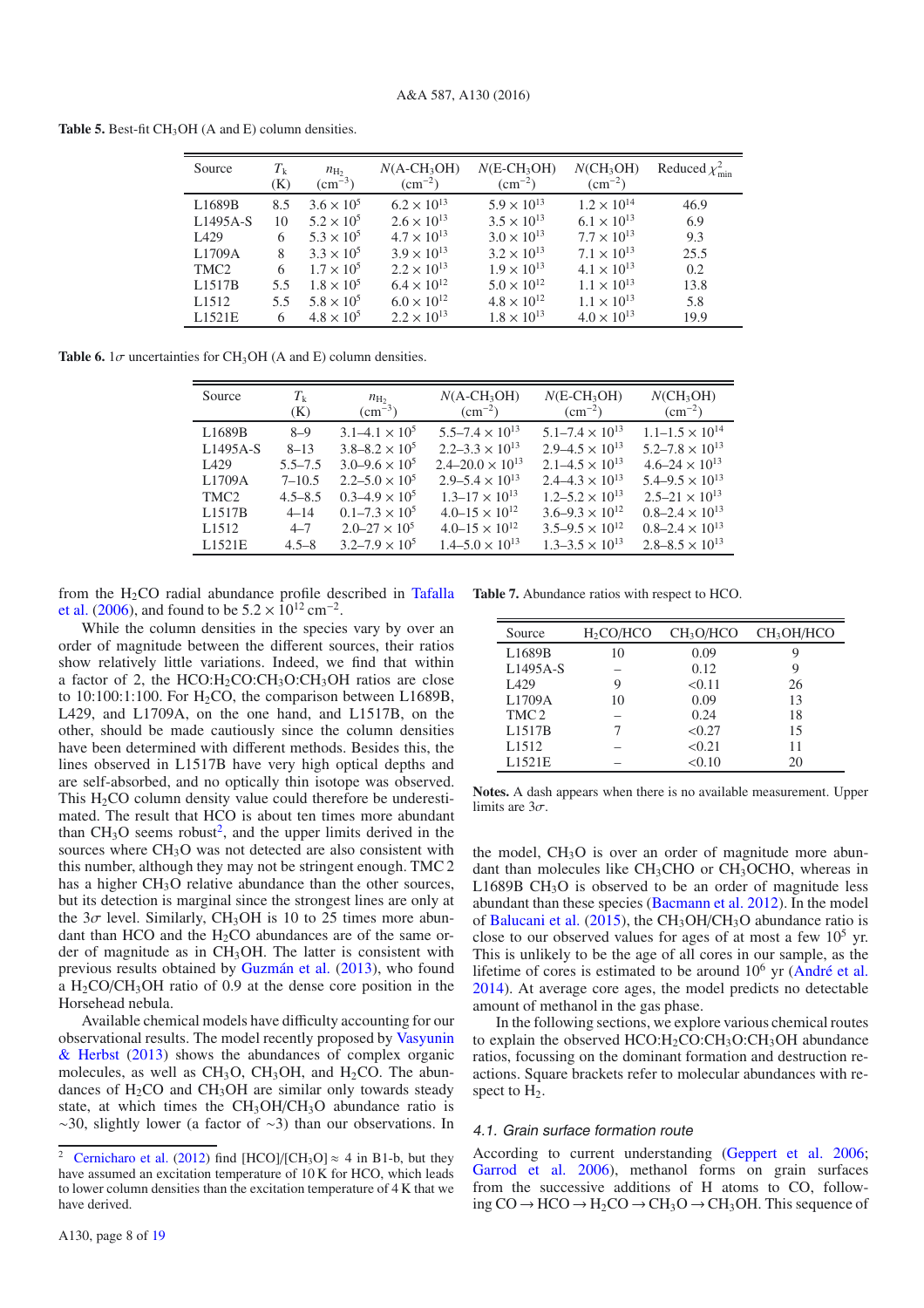reactions has been studied in the laboratory at 10 K by Watanabe & Kouchi (2002) and both at 10 K and at 3 K by Pirim et al. (2010) and Pirim & Krim (2011a). The intermediate radicals HCO and  $CH<sub>3</sub>O$  are not observed in the experiments by Watanabe & Kouchi (2002), but they are detected at 10 K in those by Pirim et al., who co-deposited CO and H in their study, whereas Watanabe & Kouchi (2002) injected H only after CO had been already deposited. Pirim & Krim (2011a) have also shown that in the presence of water, the HCO conversion into  $H<sub>2</sub>CO$  and that of  $H<sub>2</sub>CO$  into  $CH<sub>3</sub>O$  and  $CH<sub>3</sub>OH$  are enhanced. Water thus acts as a catalyst of CO hydrogenation. As a result, in interstellar grain mantles dominated by water, only the most stable intermediates  $H_2CO$  and  $CH_3OH$  are expected to be present with significant abundances.

In prestellar cores, at 10 K, the successful grain-surface hydrogenation of CO into H2CO and CH3OH will depend on the competition between H addition on the grains and CO desorption: if CO can desorb before H accretes on the grain and reacts with CO, no CO hydrogenation will take place. The same applies to the other  $H_2CO$  and  $CH_3OH$  precursors, such as HCO and CH3O. The timescale for hydrogenation on a grain surface in the dense interstellar medium is very short, since H atoms physisorbed on the grains can scan the whole surface many times before evaporating back into the gas phase (Tielens & Hagen 1982), and it is therefore not a limiting factor for the hydrogenation of the species on the grains. And typically, one H atom will arrive on a grain every day. Timescales for desorption for the methanol precursors either by cosmic ray impacts or by secondary UV photons are of the order of 10<sup>4</sup>−10<sup>5</sup> yr (Tielens 2010; Banerii et al.  $2009$ ). This means that the radicals HCO and CH<sub>3</sub>O will have ample time to be hydrogenated before they can be desorbed.

The hydrogenation of the unstable radicals HCO and CH<sub>3</sub>O into  $H_2CO$  and  $CH_3OH$ , respectively, is believed to take place quickly, whereas the formation of these radicals from CO and H<sub>2</sub>CO has a barrier (about 2500 K and 2200 K, respectively – Garrod et al. 2008; Osamura et al. 2005), according to both theoretical calculations and experiments (Peters et al. 2013; Wang et al.  $1973$ <sup>3</sup>. It is therefore likely that H atoms arriving on the grain surface will usually react with HCO or  $CH<sub>3</sub>O$  rather than with CO or  $H_2CO$ , leading to the most stable products.

Taking all these arguments into account, it is therefore possible that the amounts of HCO and CH3O on interstellar grain surfaces are very small and that the HCO and CH<sub>3</sub>O seen in the gas phase is the product of gas-phase processes. We present below possible gas-phase formation routes for HCO and CH<sub>3</sub>O and discuss their validity with respect to our observational results. In the simple chemical modelling presented below, we re-evaluated the reaction rates for charge-dipole reactions using the "locked dipole" approximation. The method is described in Appendix A. The adopted reaction rates are listed in Table 8.

#### 4.2. Neutral-neutral pathways

Recent experimental results by Shannon et al. (2013) show that neutral-neutral reactions such as  $CH_3OH + OH \rightarrow CH_3O + H_2O$ accelerate at low temperatures ( $T = 63$  K in their experiment) despite having a barrier. Those results were confirmed and extended to lower temperatures by Gómez Martín et al. (2014). Similarly, other neutral-neutral reactions, such as the barrierless reaction  $CH_3OH + CN$  (Sayah et al. 1988), also produce  $CH_3O$ . HCO can be formed with the corresponding reactions involving  $H_2CO$  instead of CH<sub>3</sub>OH and also with CH<sub>3</sub>OH + C (Shannon et al. 2014). The following reaction may therefore be considered for the formation of  $CH<sub>3</sub>O$ :

$$
CH_3OH + OH \xrightarrow{k_1} CH_3O + H_2O
$$
 (1)

and for its destruction

$$
CH_3O + HX^+ \xrightarrow{k_2} CH_3OH^+ + X \tag{2}
$$

where  $HX^+$  stands in fact for any major positive ion which can easily give a proton (e.g.  $H_3^+$ ). This reaction has so far not been considered in any of the public astrochemical networks (KIDA, UMIST − McElroy et al. 2013). At steady state, the abundance of  $CH<sub>3</sub>O$  is given by

$$
[CH3O] = \frac{k_1 [CH3OH][OH]}{k_2 [HX^+]}
$$
 (3)

where the square brackets indicate abundances (with respect to H2). Assuming a typical abundance of 10−<sup>8</sup> for positive ions, consistent with the ionisation fraction in dark cores (Flower et al. 2005, 2006; Pagani et al. 2009), an average abundance of 8 × 10−<sup>8</sup> for OH (Troland & Crutcher 2008; Crutcher 1979), we find that  $[CH_3O] = 8 k_1/k_2[CH_3OH]$ . With the values of the reaction rates from Table 8, this leads to an abundance of [CH<sub>3</sub>O] ∼  $0.007$  [CH<sub>3</sub>OH], which is slightly lower than but close to what is measured observationally  $([CH_3O] = 1/100 [CH_3OH])$ . In this simple scheme, we also assumed that  $CH<sub>3</sub>O$  is the sole product of reaction (1), as explained in Shannon et al. (2013). The OH abundance given here is, however, uncertain as it is the typical abundance measured from low critical density lines over a large beam (3 arcmin for the Arecibo telescope at 1.6 GHz) and may not be representative of what is seen on smaller scales towards the centres of prestellar cores. Other destruction routes, such as the depletion of  $CH<sub>3</sub>O$  on grains, are not efficient compared with ion-molecule reactions like those mentioned above. Indeed, depletion rates onto grains are about  $k_{\text{depl}} = 3 \times 10^{-6} \text{ cm}^3 \text{ s}^{-1}$  for species with a similar mass to CO (Hasegawa & Herbst 1993), and grain abundances [g] of the order of 2 × 10−<sup>12</sup> (Li & Goldsmith 2003). The disappearance of CH3O due to depletion is therefore less efficient than its destruction by proton donors by a factor:

$$
\frac{k_2 \,\mathrm{[HX^+]}}{k_{\text{depl}}\,\mathrm{[g]}} \approx 100.
$$

For HCO formation, the corresponding neutral-neutral route is

$$
H_2CO + OH \xrightarrow{\kappa_1} HCO + H_2O \tag{4}
$$

and for its destruction

*k*

$$
HCO + HX^{+} \xrightarrow{k'_{2}} HCOH^{+} + X.
$$
 (5)

The abundance of HCO is therefore  $[HCO] = 8 k'_1/k'_2$   $[H_2CO]$ . No measurement of the rate coefficient for reaction (4) exists at low temperatures, however measurements at 230 K give  $k_1' = 10^{-11} \text{ cm}^3 \text{ s}^{-1}$  (Baulch et al. 2005). Using this value, we derive [HCO] =  $1.6 \times 10^{-3}$  [H<sub>2</sub>CO]. This is about two orders of magnitude less than the value we measure. Again, we have assumed that HCO is the sole product of reaction (4), as suggested in Baulch et al. (2005).

<sup>&</sup>lt;sup>3</sup> Recent experiments by Pirim & Krim (2011b) show, however, that H+CO proceeds with no or a very small barrier at 3 K, so that the issue is not completely settled.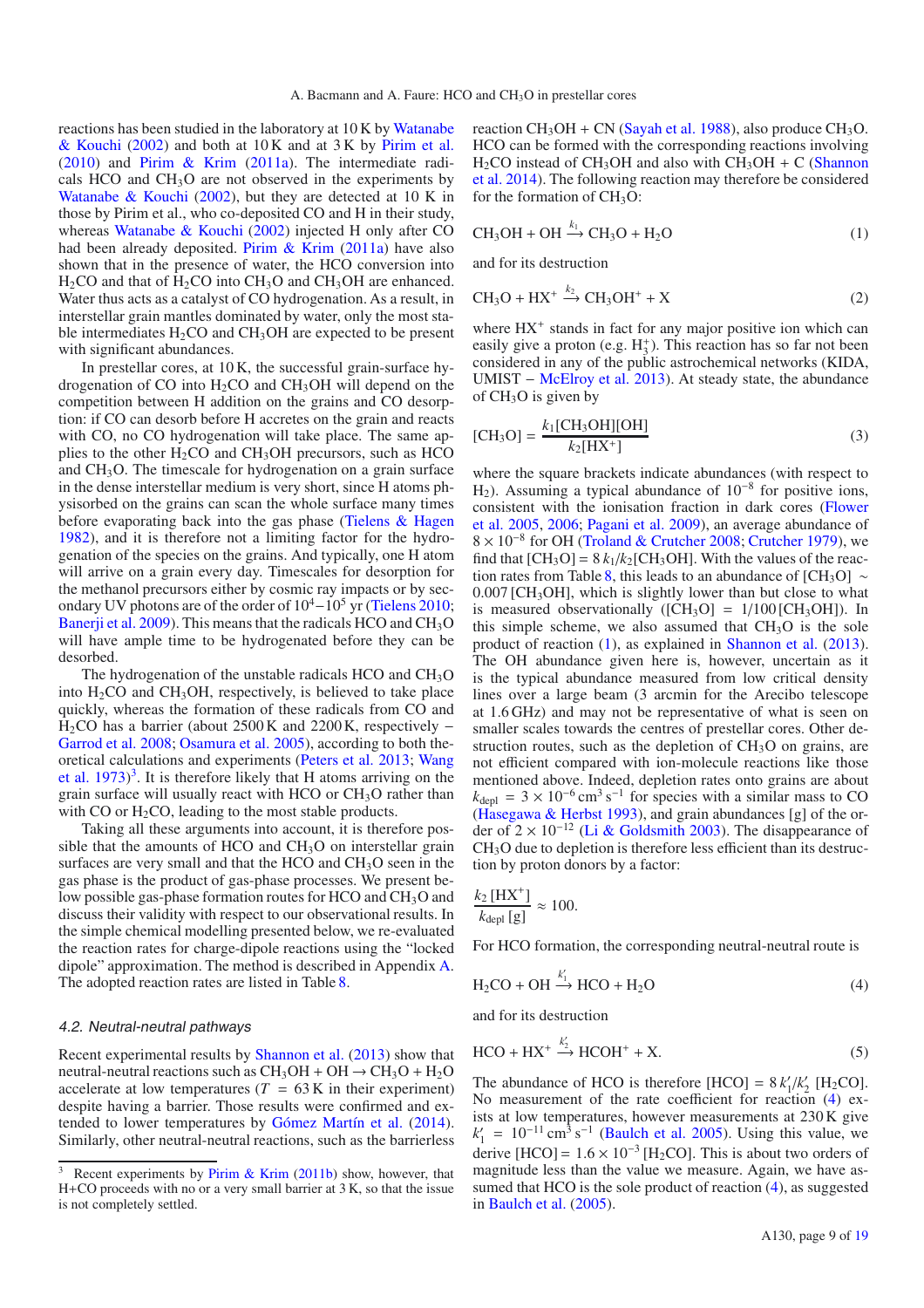In our simple model, the abundance ratio  $[HCO]/[CH<sub>3</sub>O]$ is equal to  $(k'_1/k_1) (k_2/k'_2)$  [H<sub>2</sub>CO]/[CH<sub>3</sub>OH]. This is independent of any assumption on the OH or proton donor abundance. Compared with our observed ratio, this means that  $k_1$  would have to be  $4\times10^{-10}$  cm<sup>3</sup> s<sup>-1</sup> at 10 K in order to explain our results. This value is close to the upper limit for neutral-neutral reactions, but it cannot be ruled out, since similarly high reaction rate values between neutrals have been reported at low temperatures in, for example, Sims et al. (1994).

#### 4.3. Ion-molecule fomation route

Ion-molecule reactions represent an alternative, faster pathway to form CH<sub>3</sub>O and HCO. For such a scheme, a possible formation route to CH<sub>3</sub>O would be

$$
CH_3OH + HX^+ \xrightarrow{r k_3} CH_3OH_2^+ + X \tag{6}
$$

followed by the dissociative recombination,

$$
CH3OH2+ + e- \xrightarrow{f k_4} CH3O + H2,
$$
\n(7)

where, again,  $HX^+$  stands for a positive ionic proton donor, like  $H_3^+$ . In the present reaction rate databases, reaction (7) was omitted as a production route for CH3O. The destruction route for  $CH<sub>3</sub>O$  is the same as in the previous section.

We denote  $k_3$  and  $k_4$  as the destruction rate of the reactants in reactions  $(6)$  and  $(7)$ , and  $r$  and  $f$  the branching ratios for the products  $CH_3OH_2^+$  and  $CH_3O$ , respectively.

At steady state, the  $CH<sub>3</sub>O$  abundance can be written as

$$
[CH3O] = \frac{f k_4 [CH3OH2+][e-]}{k_2 [HX+]}.
$$
 (8)

The  $CH_3OH_2^+$  abundance is

$$
[CH_3OH_2^+] = \frac{r k_3 [CH_3OH][XH^+]}{k_4 [e^-]}.
$$
\n(9)

Substituting  $(9)$  in  $(8)$ , we find that, at steady-state,

$$
[CH3O] = \frac{fr k_3}{k_2} [CH3OH].
$$
 (10)

According to Geppert et al. (2006), the branching ratio *f* for  $CH<sub>3</sub>O$  production from  $CH<sub>3</sub>OH<sub>2</sub><sup>+</sup>$  dissociative recombination is about 6%. The value for  $r$  derived from the KIDA<sup>4</sup> database (Wakelam et al. 2012) is 25% (assuming  $HX^+$  to be mostly  $H_3^+$ ). This yields

$$
[CH_3O] = 1.2 \times 10^{-2} [CH_3OH].
$$

This can account for the  $CH<sub>3</sub>O$  observed in our sources. Following Eq. (9), the abundance of  $CH_3OH_2^+$  is

$$
[CH_3OH_2^+] = 1.5 \times 10^{-3} [CH_3OH]
$$

where we have made the approximation that  $[HX^+] \approx [e^-]$ .

Similar reactions can be considered for the formation of HCO:

$$
H_2CO + XH^+ \xrightarrow{k'_3} H_2COH^+ + X \tag{11}
$$

 $H_2COH^+ + e^- \xrightarrow{f'k'_4} HCO + H + H,$  (12)

<sup>4</sup> <http://kida.obs.u-bordeaux1.fr>

and again, reaction (5) accounts for the destruction of HCO. As before,  $k'_4$  is the rate at which  $H_2COH^+$  is destroyed by electrons and *f'* the branching ratio towards the HCO product. Unlike methanol, the reaction of  $H_2CO$  with a proton donor such as  $H_3^+$  gives  $H_2COH^+$  as the only product, according to the KIDA database. The abundance of HCO can be written as

$$
[\text{HCO}] = \frac{f' \ k_4' [\text{H}_2 \text{COH}^+][e^-]}{k_2' [\text{HX}^+]}. \tag{13}
$$

In turn, the  $H_2COH^+$  abundance is

$$
[H_2COH^+] = \frac{k'_3[H_2CO][XH^+]}{k'_4[e^-]},
$$
\n(14)

and finally, substituting Eq.  $(14)$  into Eq.  $(13)$  the HCO abundance is

$$
[HCO] = \frac{f' k_3'}{k_2'} [H_2 CO].
$$
 (15)

Hamberg et al. (2007) carried out experimental measurements of the dissociative recombination of protonated formaldehyde  $H_2COH^+$ . They found that fragment products where the C−O bond is preserved make up 92% of the total yield of the reaction. However, they were not able to distinguish between the various products containing a C−O bond (HCO, CO, or  $H_2CO$ ), so that the branching ratio they give is only an upper limit for  $f'$ . We assume  $f' = 10\%$  for the formation of HCO from the dissociative recombination of  $H_2COH^+$ .

With this hypothesis and the rate coefficient values from Table 8, the HCO abundance is

$$
[HCO] = 0.14 [H2CO],
$$
 (16)

which is close to what is observed in our sources. A gas-phase route with ion-molecule reactions could therefore produce both enough HCO and  $CH<sub>3</sub>O$  to account for the observed abundances. In what precedes, we have neglected that protonated formaldehyde can additionally be formed from the reaction of methanol with  $H_3^+$ ; however, given the rate for that reaction (∼6 × 10<sup>-9</sup> cm<sup>3</sup> s<sup>-1</sup>), this would increase the abundance by only 50%. The abundance of protonated formaldehyde is then

$$
[H_2COH^+] = 7 \times 10^{-3} [H_2CO]
$$
 (17)

where we have taken  $k'_4 = 9.9 \times 10^{-6}$  cm<sup>3</sup> s<sup>-1</sup>, the value derived at 10 K from Hamberg et al. (2007) at 10 K from Hamberg et al. (2007).

The extreme simplicity of our chemical model, as well as the uncertainties on the reaction rates (most of which have been calculated at 10 K and not measured) or branching ratios implies that the abundances we derive should be taken as rough estimates and not as precise values. Moreover, the steady-state hypothesis we have made might not be verified in prestellar cores, where dynamical and chemical timescales are of the same order of magnitude.

Time-dependent models with an elaborated network will be investigated in a future, dedicated study. Still, an interesting test of this ion-molecule scheme would come from the detection and abundance measurements of  $CH_3OH_2^+$  and  $H_2COH^+$ . The abundances of these species derived from our model are  $1.5 \times 10^{-3}$  [CH<sub>3</sub>OH] and  $7 \times 10^{-3}$  [H<sub>2</sub>CO], respectively, which would be  $1.5 \times 10^{-12}$  and  $7 \times 10^{-12}$  for a source like L1689B.  $CH<sub>3</sub>OH<sub>2</sub><sup>+</sup>$  has never been detected, since its rotational frequencies have not been determined, but the abundance of  $H_2COH^+$ was determined by Ohishi et al. (1996) in various types of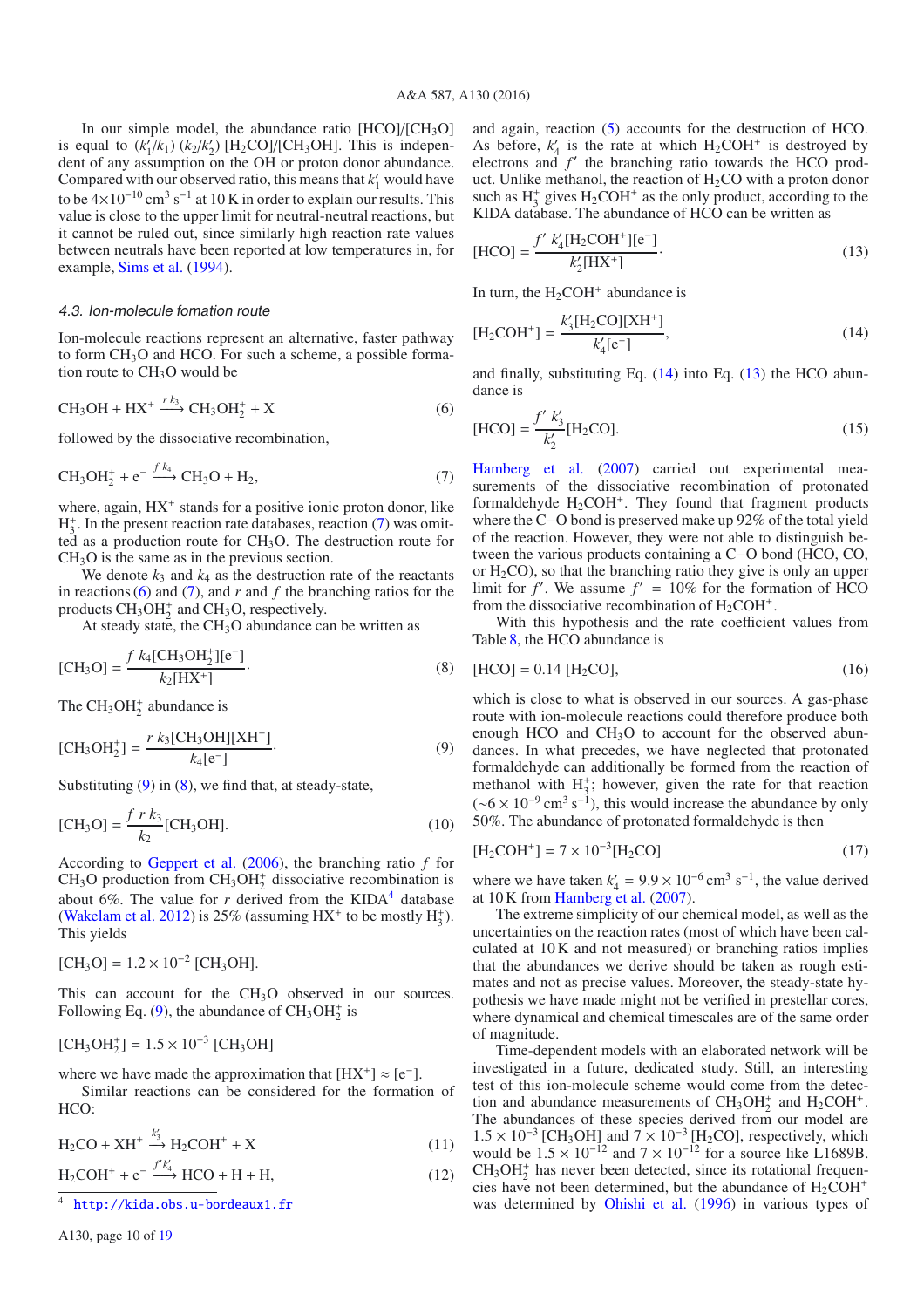**Table 8.** List of reactions and adopted rates at 10 K and adopted branching ratios for reactions with several output channels.

| Reaction                                      | Rate coefficient (cm <sup>3</sup> s <sup>-1</sup> ) | Branching ratio | Reference                                |
|-----------------------------------------------|-----------------------------------------------------|-----------------|------------------------------------------|
| $CH_3OH + OH \rightarrow CH_3O + H_2O$        | $k_1 = 5 \times 10^{-11}$                           |                 | rate at 50 K, Gómez Martín et al. (2014) |
| $CH_3OH + H_3^+ \rightarrow CH_3OH_2^+ + H_2$ | $k_3 = 5 \times 10^{-8}$                            | $r = 0.25$      | capture rate at $10 K (Appendix A)$      |
| $CH3OH2+ + e- \rightarrow CH3O + H2$          | $k_4 = 6.7 \times 10^{-6}$                          | $f = 0.06$      | rate at 10 K, Geppert et al. (2006)      |
| $CH_3O + H_3^+ \rightarrow$ products          | $k_2 = 6 \times 10^{-8}$                            |                 | capture rate at $10 K (Appendix A)$      |
| $CH_3O + H \rightarrow$ products              | $k_5 = 3.3 \times 10^{-11}$                         |                 | rate at $300$ K, Baulch et al. $(2005)$  |
| $H_2CO + OH \rightarrow HCO + H_2O$           | $k'_1 = 10^{-11}$                                   |                 | rate at $230$ K, Baulch et al. $(2005)$  |
| $H_2CO + H_3^+ \rightarrow H_2COH^+ + H_2$    | $k'_2 = 7 \times 10^{-8}$                           |                 | capture rate at $10 K$ (Appendix A)      |
| $H_2COH^+ + e^- \rightarrow HCO + H_2$        | $k'_1 = 9.9 \times 10^{-6}$                         | $f' = 0.10$     | rate at 10 K, Hamberg et al. (2007)      |
| $HCO + H_3^+ \rightarrow$ products            | $k'_2 = 5 \times 10^{-8}$                           |                 | capture rate at $10 K (Appendix A)$      |
| $HCO + H \rightarrow$ products                | $k'_5 = 1.5 \times 10^{-10}$                        |                 | rate at 300 K, Baulch et al. (2005)      |

**Notes.** For reactions with several product channels, only the most relevant channel is given in the table, as well as the value of the branching ratio. The reaction rates listed should be understood as the rates of disappearance of the reactants. The value of the branching ratio *f* is uncertain, because the experimental measurement by Hamberg et al. (2007) only constrains it to be below 90%.

sources and found to be around  $10^{-11}$  in some of them. Though  $H_2COH^+$  was looked for in dark clouds, it was not detected by these authors.

Although neutral-neutral reactions are generally slower than proton transfer in the gas phase, they can be competitive if the reactant is very abundant. Therefore, a possible alternative destruction route for HCO and CH<sub>3</sub>O is the reaction of these radicals with H atoms, following

$$
CH_3O + H \xrightarrow{\text{k}_5} H_2CO + H_2 \tag{18}
$$

$$
HCO + H \xrightarrow{\kappa_5} CO + H_2.
$$
 (19)

The only measurements of the rate constants for these reactions are at 300 K and above (Baulch et al. 2005), and it is extremely uncertain to extrapolate them at 10 K, since they could differ by an order of magnitude or more. Bearing this in mind, we try to estimate in the following the effect of these reactions. The corresponding abundances of  $CH<sub>3</sub>O$  and HCO are given by

$$
[CH3O] = \frac{fr k_3 [CH_3OH][HX^+]}{k_5 [H]}
$$
 (20)

$$
[\text{HCO}] = \frac{f' k_3' [\text{H}_2 \text{CO}][\text{HX}^+]}{k_3' [\text{H}]}.
$$
 (21)

The atomic H density is typically around  $n_H$  = 2–6 cm<sup>-3</sup> independent of the density (Goldsmith & Li 2005), and the atomic H abundance ( $[H] = n_H/n_H$ ) is therefore between a few  $10^{-6}$  and a few  $10^{-5}$ . If the values of the rate constants at 300 K hold at 10 K (see Table 8),<br>this would lead to  $\text{[CH}_3\text{O]} = 2.3 \times 10^{-7} \text{[CH}_3\text{OH}]/\text{[H]}$ this would lead to  $[CH_3O] = 2.3 \times 10^{-7} [CH_3OH]/[H]$ <br>and  $[HCO] = 4.7 \times 10^{-7} [H_3CO]/[H]$  which is a ratio and  $[HCO] = 4.7 \times 10^{-7} [H_2CO]/[H]$ , which is a ratio  $[HCO]/[CH_2OH] \sim 2$ . This is not con- $[HCO]/[CH<sub>3</sub>O] = 2 [H<sub>2</sub>CO]/[CH<sub>3</sub>OH] \sim 2$ . This is not consistent with our observations. We note, however, that increasing  $k_5/k'_5$  by a factor of 5 would produce the observed ratio.<br>Similar destruction reactions with other radicals like

Similar destruction reactions with other radicals like atomic oxygen are also possible with similar reaction rates. The abundance of O in prestellar cores is extremely uncertain, but it is expected drop below  $10^{-6}$  after 2 ×  $10^5$  yr (Aikawa et al. 2003) so that the main neutral-neutral destruction route of HCO and CH3O should be with H instead. If O were as abundant as H, the destruction rate of CH3O and HCO by neutrals (assuming these rates are similar in the case of O and in the case of H) would be a factor of two higher with respect to a destruction by H alone, but this would not affect our conclusions.

#### 4.4. Isomerisation of CH*3*O

The methoxy radical  $CH<sub>3</sub>O$  has a structural isomer, the hydroxy methyl radical CH<sub>2</sub>OH, which is more stable by about 42 kJ/mol (Wang & Bowie 2012). No microwave spectroscopic data are available in the literature, and as a consequence, the rotational transitions of  $CH<sub>2</sub>OH$  have never been detected in the interstellar medium. Shannon et al. (2013) conclude from their experimental study that  $CH<sub>3</sub>O$  is the dominant product of reaction  $(1)$  at low temperatures. The dissociative recombination of  $CH<sub>3</sub>OH<sub>2</sub><sup>+</sup>$ , on the other hand, leads a priori to both isomers, and the proportion of  $CH<sub>3</sub>O$  with respect to  $CH<sub>2</sub>OH$  has not been determined experimentally. If this reaction should lead to  $CH<sub>2</sub>OH$  in nonnegligible amounts, the value we took for the branching ratio *f* would be overestimated.

Theoretical calculations (Wang & Bowie 2012) predict that  $CH<sub>3</sub>O$  should isomerise into  $CH<sub>2</sub>OH$ . If this happens on timescales shorter than chemical timescales in prestellar cores, the isomerisation would become a major loss channel for  $CH<sub>3</sub>O$ . Unfortunately, experimental measurements have yielded only non stringent lower limits constraints on the isomerisation timescales (e.g. Gutman et al. 1982) of the order of 1s at room temperature, and indeed no evidence of isomerisation has been reported from experimental source.

#### 4.5. Protostars

The ion-molecule gas-phase reactions we have considered were applied to cold medium conditions: values of the rate coefficients were taken at 10 K, ionisation fraction and dominant ions are those found in prestellar cores. Available observations of the young Class 0 protostar IRAS 16293-2422 from the TIMASSS survey (Caux et al. 2011) show the presence of HCO most probably originating in much warmer gas than 10 K (as shown by the HCO linewidths of 2–3 km s<sup>-1</sup>, compared to those of NH seen in the cold envelope – Bacmann et al. 2010) but  $CH<sub>3</sub>O$ remains undetected. The integrated line intensities for HCO in this source are given in Table 9. A similar LTE analysis to what is described for the prestellar cores gives an HCO column density of *N*(HCO) =  $1.4 \times 10^{13} \text{ cm}^{-2}$  for  $T_{\text{ex}}$  =  $40 \text{ K}$ and *N*(HCO) =  $3.6 \times 10^{13}$  cm<sup>-2</sup> for  $T_{ex}$  = 80 K. According to Loinard et al. (2000), the column density of  $H_2CO$  in that source is  $N(H_2CO) = 3.4 \times 10^{14}$  cm<sup>-2</sup>. These measured abundances therefore also verify the  $[H_2CO]/[HCO]$  ratio derived from our ion-neutral model described above. The methanol column density in this source is  $N(CH_3OH) = 10^{16}$  cm<sup>-2</sup> (Parise et al. 2004).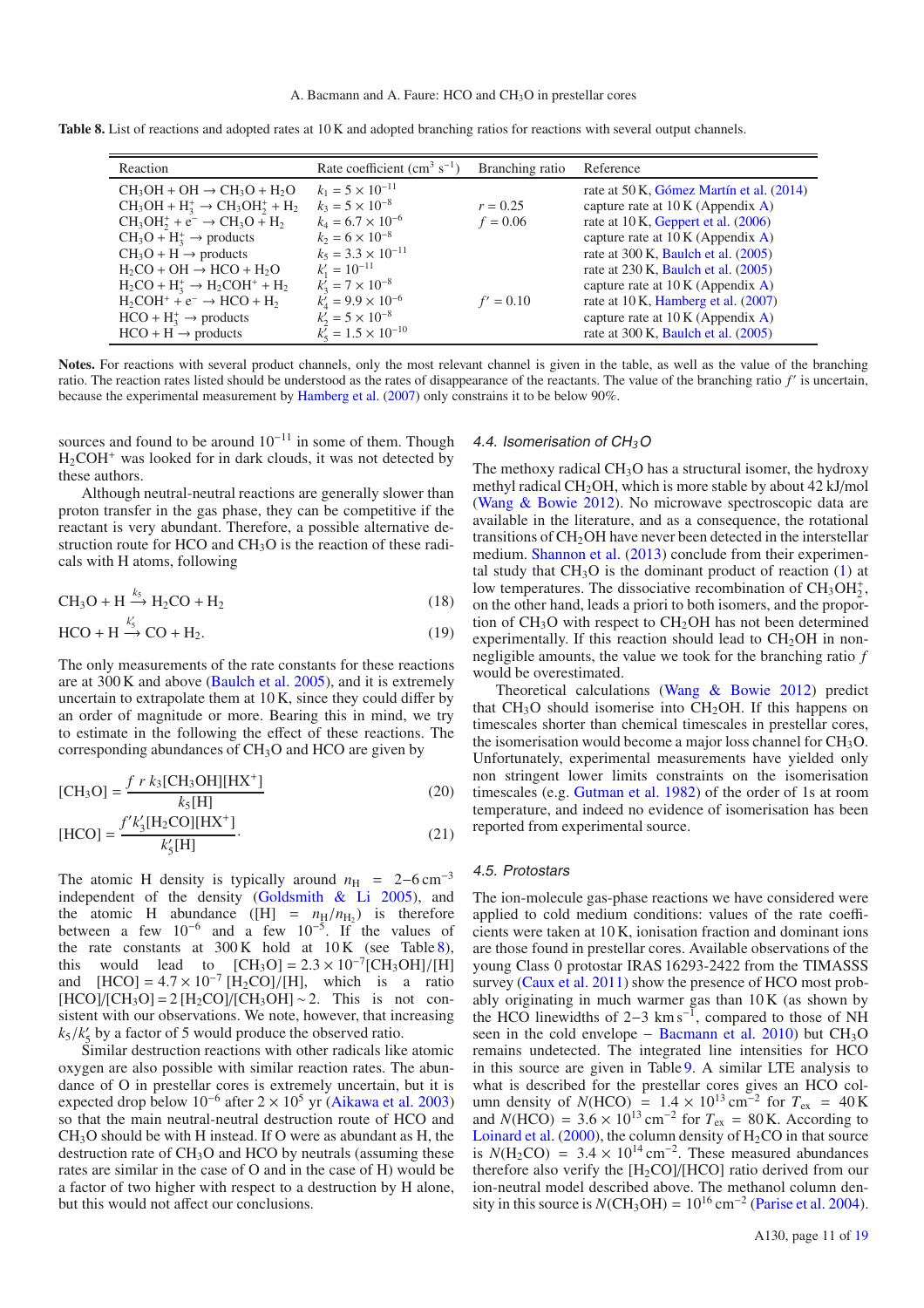| Source | Frequency<br><b>MHz</b> | rms<br>mK | $T_{\rm mb}$<br>K | $\Delta v$<br>$km s^{-1}$ | Integrated intensity<br>$K \text{ km s}^{-1}$ | Error on int. intensity<br>$K \text{ km s}^{-1}$ |
|--------|-------------------------|-----------|-------------------|---------------------------|-----------------------------------------------|--------------------------------------------------|
| HCO    | 86670.76                | 6.2       | 37                | 3.0                       | 0.117                                         | 0.021                                            |
|        | 86 708.36               | 6.9       | 38                | 2.0                       | 0.081                                         | 0.017                                            |
|        | 86 777.46               | 5.9       |                   |                           | < 0.029                                       |                                                  |
|        | 86805.78                | 59        | 33                |                           | 0.059                                         | 0.017                                            |

**Table 9.** Line parameters for HCO observations in the protostellar source IRAS 16 293-2422.

**Notes.** The line intensity  $T_{\text{mb}}$ , the linewidth  $\Delta v$ , the integrated intensity were determined from Gaussian fits to the line. The error is the quadratic sum of the statistical fit error and a calibration error taken as 10% at 3 mm.

Assuming  $[CH_3O] = 0.01$   $[CH_3OH]$  gives a column density of  $NCH<sub>3</sub>O$  = 10<sup>14</sup> cm<sup>-2</sup>, and with this assumption, CH<sub>3</sub>O lines are expected to be above 100 mK, much higher than the rms of the TIMASSS spectral survey (6 mK, 13 mK, and 9 mK at the transition frequencies of methoxy 82.4 GHz, 137.4 GHz, and 247.4 GHz, respectively), independently of the assumed excitation temperature (between 10 K and 80 K). Clearly, the methoxy abundance in this source has to be much lower. Because of the uncertainty on the excitation temperature, it is difficult to give accurate upper limits for the CH<sub>3</sub>O abundance. For  $T_{ex} = 40$  K, methoxy should be detected provided the E-CH<sub>3</sub>O column density is higher than typically  $2 \times 10^{12}$  cm<sup>-2</sup>, and for  $T_{ex} = 80$  K if  $N(E - CH_3O)$  is greater than  $5 \times 10^{12}$  cm<sup>-2</sup>.

A possibility of reconciling our model with the non-detection of methoxy in IRAS 16 293-2422 is to suppose that  $H_2CO$  and  $CH<sub>3</sub>OH$  and their daughter molecules HCO and  $CH<sub>3</sub>O$  are formed in the prestellar phase. In the hot corino, methanol desorbs from the grains (increasing its column density by one to two orders of magnitude), but the gas-phase chemistry is limited by the short lifetime of the hot core phase, so that the  $HCO$  and  $CH<sub>3</sub>O$  column densities are still similar to what is measured in the prestellar phase. Indeed, the timescale for the  $H_3^+$  chemistry is typically  $t_{\text{chem}} = 1/rk_3n(H_3^+)$ , where  $n(H_3^+)$  is the H<sub>3</sub><sup>+</sup> density. A typical value for  $k_3$  is a few 10<sup>-9</sup> cm<sup>3</sup> s<sup>-1</sup> at 100 K for CH<sub>3</sub>OH + H<sub>3</sub><sup>+</sup>. If we take  $n(H_3^+) = 10^{-2}$  cm<sup>-3</sup>, we find a timescale for ion-molecule chemistry with H<sub>3</sub><sup>+</sup> of  $t_{\text{chem}} \sim$  a few  $10<sup>3</sup>$  yr. This is shorter than the estimated lifetime of class 0 protostars in the  $\rho$  Ophiuchi region of about 45 000 yr (Evans et al. 2009), but larger than the estimated age of the IRAS 16 293- 2422 hot corino (a few hundred years according to Schöier et al. 2002). These numbers should, however, be taken with caution because age estimates for hot corinos depend on the model and have high uncertainties. Incidently, the HCO column density we measure in the prestellar core L1689B is similar to the one derived in IRAS 16 293-2422. A CH<sub>3</sub>O column density of  $\sim$ 10<sup>12</sup> cm<sup>-2</sup> as in L1689B would remain undetected with the actual sensitivity of the TIMASSS survey in IRAS 16 293-2422.

It is, however, difficult to be conclusive from the observations of only one source. Clearly more observations of HCO and CH3O in the hot cores of low-mass protostars are needed to constrain the chemistry of these species in the warm/hot gas.

#### **5. Conclusions**

We observed the species HCO,  $CH<sub>3</sub>O$ , and  $CH<sub>3</sub>OH$  in a sample of eight prestellar cores and considered  $H_2CO$  data from the literature. These species are believed to form on the grain surfaces by successive hydrogenations of CO. In addition, HCO and CH3O may play an important role as COM precursors on grain surfaces. The formyl radical HCO is detected in all sources and the methoxy radical  $CH<sub>3</sub>O$  in four of them. Since CH3O transitions are very weak and hard to detect in prestellar cores, it is likely that  $CH<sub>3</sub>O$  is as ubiquitous as HCO in prestellar cores but that more sensitive observations would have been needed to detect it in all sources. The column densities of the observed species vary by an order of magnitude across the source sample but their abundance ratios with respect to a common reference like CH<sub>3</sub>OH are remarkably similar in all the sources. We find that the abundance ratios  $HCO:H_2CO:CH_3O:CH_3OH$ are close to 10:100:1:100.

Though it is not possible to completely exclude the possibility that these ratios can be produced by successive hydrogenations on grain surfaces, the timescales involved for grain surface accretion and hydrogenation vs. those for desorption do not favour a surface chemistry origin for HCO and CH<sub>3</sub>O. Most probably, in a mixture of CO and water ice, as is probably the case in these objects, the main product of the CO hydrogenation reaction is  $H_2CO$  and CH<sub>3</sub>OH and very little HCO or CH<sub>3</sub>O remain on the grains at any given time. We examined possible gas-phase formation routes for HCO and CH3O, thereby introducing two new reactions involving CH3O that were omitted in previous models. Neutral-neutral reactions between  $CH<sub>3</sub>OH$ and radicals like OH have been shown experimentally to form  $CH<sub>3</sub>O$  and to be efficient at low temperatures. The  $CH<sub>3</sub>O$  abundance obtained by this process indeed reproduces the observed [CH<sub>3</sub>O]/[CH<sub>3</sub>OH] ratio. On the other hand, the corresponding reaction between  $H_2CO$  and a radical like OH needs to be even faster, with a rate exceeding ~4 × 10<sup>-10</sup> cm<sup>3</sup> s<sup>-1</sup> at 10 K, in order to account for the observed  $[HCO]/[H_2CO]$  abundance ratios.

Ion-molecule offer a more viable alternative: abundant and reactive ions like  $H_3^+$  can react with  $H_2CO$  and  $CH_3OH$  to form  $H_2COH^+$  and  $CH_3OH_2^+$ , respectively. Upon dissociative recombination with electrons, these species form HCO and CH<sub>3</sub>O together with other products. Estimated rate coefficients were used to determine the  $\text{[CH}_3\text{O}]/\text{[CH}_3\text{OH}]$  and  $\text{[HCO]/}[H_2CO]$  abundance ratios, together with experimental measurements of the products' branching ratios for the dissociative recombination. We found that the measured  $\text{[CH}_3\text{O}]/\text{[CH}_3\text{OH}]$  abundance ratio can be accounted for well at steady state by this chemical route, and  $[HCO]/[H_2CO]$  is also accounted well for by our model, provided that the branching ratio for HCO in the dissociative recombination of  $H_2COH^+$  is close to 10%. Our model also predicts abundances of  $H_2COH^+$  and  $CH_3OH_2^+$ , and measuring the abundances of these species provides an important test of this reaction pathway. In the case of  $CH<sub>3</sub>OH<sub>2</sub><sup>+</sup>$ , there is a need to first determine the frequencies of the transitions in the millimetre domain.

If the reactions we have proposed apply, the non-detection of CH3O in the protostar IRAS 16 293-2422 implies that the source is too young for the ion-molecule to have significantly proceeded. In any case, more observations of CH3O in protostellar sources are needed.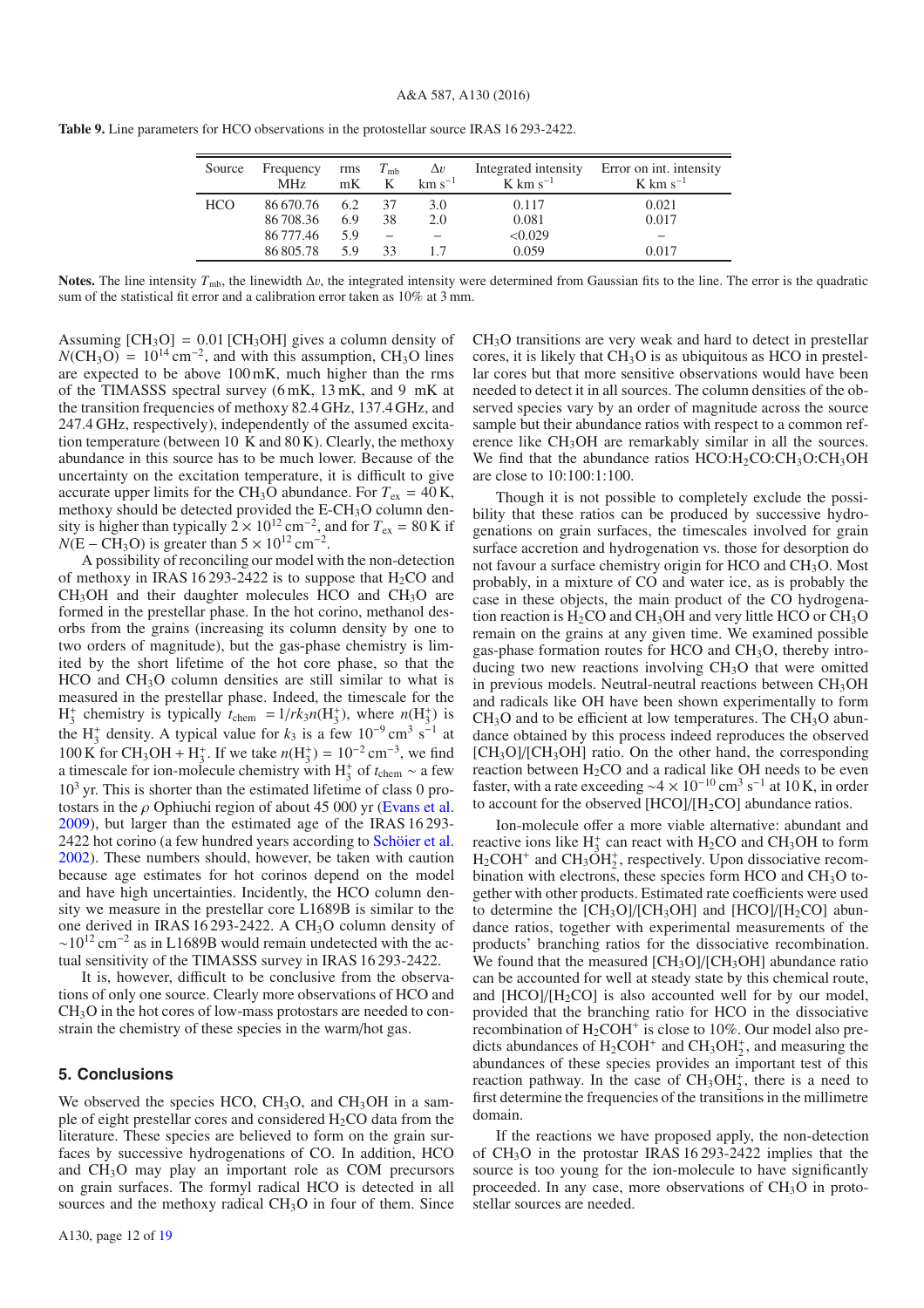Our model is based on several critical reactions, which involve key intermediate species, for which there is an urgent need of experimental measurements, the rates of which have not been measured experimentally at low temperatures (∼10 K), or for which branching ratios are insufficiently constrained. These reactions are listed in Table 8.

Finally, there is a strong need to constrain the gas-phase abundance of the isomer  $CH<sub>2</sub>OH$  and to this effect, to determine its microwave spectrum, which is currently lacking. Our gas-phase scheme is consistent with  $CH<sub>2</sub>OH$  being less abundant than CH3O. Should it be much more abundant, other processes would have to be at work than the gas-phase scheme we propose.

*Acknowledgements.* This work has benefitted from the support of the CNRS programme "Physique et Chimie du Milieu Interstellaire" (PCMI). J.-C. Loison and K. Hickson are acknowledged for enlightening discussions about neutralneutral reaction pathways.

#### **References**

- Aikawa, Y., Ohashi, N., & Herbst, E. 2003, [ApJ, 593, 906](http://linker.aanda.org/10.1051/0004-6361/201526198/1)
- André, P., Di Francesco, J., Ward-Thompson, D., et al. 2014, [Protostars and](http://linker.aanda.org/10.1051/0004-6361/201526198/2) [Planets VI, 27](http://linker.aanda.org/10.1051/0004-6361/201526198/2)
- Avery, L. W., Broten, N. W., MacLeod, J. M., Oka, T., & Kroto, H. W. 1976, [ApJ, 205, L173](http://linker.aanda.org/10.1051/0004-6361/201526198/3)
- Avni, Y. 1976, [ApJ, 210, 642](http://linker.aanda.org/10.1051/0004-6361/201526198/4)
- Bacmann, A., Lefloch, B., Ceccarelli, C., et al. 2002, [A&A, 389, L6](http://linker.aanda.org/10.1051/0004-6361/201526198/5)
- Bacmann, A., Lefloch, B., Ceccarelli, C., et al. 2003, [ApJ, 585, L55](http://linker.aanda.org/10.1051/0004-6361/201526198/6)
- Bacmann, A., Caux, E., Hily-Blant, P., et al. 2010, [A&A, 521, L42](http://linker.aanda.org/10.1051/0004-6361/201526198/7)
- Bacmann, A., Taquet, V., Faure, A., Kahane, C., & Ceccarelli, C. 2012, [A&A,](http://linker.aanda.org/10.1051/0004-6361/201526198/8) [541, L12](http://linker.aanda.org/10.1051/0004-6361/201526198/8)
- Balucani, N., Ceccarelli, C., & Taquet, V. 2015, [MNRAS, 449, L16](http://linker.aanda.org/10.1051/0004-6361/201526198/9)
- Banerji, M., Viti, S., Williams, D. A., & Rawlings, J. M. C. 2009, [ApJ, 692, 283](http://linker.aanda.org/10.1051/0004-6361/201526198/10)
- Baulch, D. L., Bowman, C. T., Cobos, C. J., et al. 2005, [J. Phys. Chem. Ref.](http://linker.aanda.org/10.1051/0004-6361/201526198/11) [Data, 34, 757](http://linker.aanda.org/10.1051/0004-6361/201526198/11)
- Bizzocchi, L., Caselli, P., Spezzano, S., & Leonardo, E. 2014, [A&A, 569, A27](http://linker.aanda.org/10.1051/0004-6361/201526198/12)
- Bottinelli, S., Ceccarelli, C., Neri, R., et al. 2004, [ApJ, 617, L69](http://linker.aanda.org/10.1051/0004-6361/201526198/13)
- Brady Ford, A., & Shirley, Y. L. 2011, [ApJ, 728, 144](http://linker.aanda.org/10.1051/0004-6361/201526198/14)
- Brown, R. D., Crofts, J. G., Godfrey, P. D., et al. 1975, [ApJ, 197, L29](http://linker.aanda.org/10.1051/0004-6361/201526198/15)
- Brown, P. D., Charnley, S. B., & Millar, T. J. 1988, [MNRAS, 231, 409](http://linker.aanda.org/10.1051/0004-6361/201526198/16)
- Caux, E., Kahane, C., Castets, A., et al. 2011, [A&A, 532, A23](http://linker.aanda.org/10.1051/0004-6361/201526198/17)
- Cazaux, S., Tielens, A. G. G. M., Ceccarelli, C., et al. 2003, [ApJ, 593, L51](http://linker.aanda.org/10.1051/0004-6361/201526198/18) Cernicharo, J. 2012, in [EPJ Web Conf., 34, 4002](http://linker.aanda.org/10.1051/0004-6361/201526198/19)
- Cernicharo, J., Marcelino, N., Roueff, E., et al. 2012, [ApJ, 759, L43](http://linker.aanda.org/10.1051/0004-6361/201526198/20)
- Charnley, S. B., Tielens, A. G. G. M., & Millar, T. J. 1992, [ApJ, 399, L71](http://linker.aanda.org/10.1051/0004-6361/201526198/21)
- Clary, D. C., Smith, D., & Adams, N. G. 1985, [Chem. Phys. Lett., 119, 320](http://linker.aanda.org/10.1051/0004-6361/201526198/22)
- Crapsi, A., Caselli, P., Walmsley, C. M., et al. 2005, [ApJ, 619, 379](http://linker.aanda.org/10.1051/0004-6361/201526198/23)
- Crutcher, R. M. 1979, [ApJ, 234, 881](http://linker.aanda.org/10.1051/0004-6361/201526198/24)
- Dislaire, V., Hily-Blant, P., Faure, A., et al. 2012, [A&A, 537, A20](http://linker.aanda.org/10.1051/0004-6361/201526198/25)
- Endo, Y., Saito, S., & Hirota, E. 1984, [J. Chem. Phys., 81, 122](http://linker.aanda.org/10.1051/0004-6361/201526198/26)
- Evans, N. J., Dunham, M. M., Jørgensen, J. K., et al. 2009, [ApJS, 181, 321](http://linker.aanda.org/10.1051/0004-6361/201526198/27)
- Faure, A., & Lique, F. 2012, [MNRAS, 425, 740](http://linker.aanda.org/10.1051/0004-6361/201526198/28)
- Faure, A., Vuitton, V., Thissen, R., Wiesenfeld, L., & Dutuit, O. 2010, [Farad.](http://linker.aanda.org/10.1051/0004-6361/201526198/29) [Discuss., 147, 337](http://linker.aanda.org/10.1051/0004-6361/201526198/29)
- Faure, A., Hily-Blant, P., Gal, R. L., Rist, C., & Pineau Des Forêts, G. 2013, [ApJ,](http://linker.aanda.org/10.1051/0004-6361/201526198/30) [770, L2](http://linker.aanda.org/10.1051/0004-6361/201526198/30)
- Flower, D. R., Pineau Des Forêts, G., & Walmsley, C. M. 2005, [A&A, 436, 933](http://linker.aanda.org/10.1051/0004-6361/201526198/31)
- Flower, D. R., Pineau Des Forêts, G., & Walmsley, C. M. 2006, [A&A, 449, 621](http://linker.aanda.org/10.1051/0004-6361/201526198/32)
- Frau, P., Girart, J. M., & Beltrán, M. T. 2012, [A&A, 537, L9](http://linker.aanda.org/10.1051/0004-6361/201526198/33)
- Friberg, P., Hjalmarson, A., Madden, S. C., & Irvine, W. M. 1988, [A&A, 195,](http://linker.aanda.org/10.1051/0004-6361/201526198/34) [281](http://linker.aanda.org/10.1051/0004-6361/201526198/34)
- Garrod, R. T., & Herbst, E. 2006, [A&A, 457, 927](http://linker.aanda.org/10.1051/0004-6361/201526198/35)
- Garrod, R., Park, I. H., Caselli, P., & Herbst, E. 2006, [Farad. Discuss., 133, 51](http://linker.aanda.org/10.1051/0004-6361/201526198/36)
- Garrod, R. T., Wakelam, V., & Herbst, E. 2007, [A&A, 467, 1103](http://linker.aanda.org/10.1051/0004-6361/201526198/37)
- Garrod, R. T., Weaver, S. L. W., & Herbst, E. 2008, [ApJ, 682, 283](http://linker.aanda.org/10.1051/0004-6361/201526198/38)
- Geppert, W. D., Hamberg, M., Thomas, R. D., et al. 2006, [Farad. Discuss., 133,](http://linker.aanda.org/10.1051/0004-6361/201526198/39) [177](http://linker.aanda.org/10.1051/0004-6361/201526198/39)
- Gerin, M., Goicoechea, J. R., Pety, J., & Hily-Blant, P. 2009, [A&A, 494, 977](http://linker.aanda.org/10.1051/0004-6361/201526198/40)

Goldsmith, P. F., & Li, D. 2005, [ApJ, 622, 938](http://linker.aanda.org/10.1051/0004-6361/201526198/41)

- Gómez Martín, J., Caravan, R., Blitz, M., Heard, D., & Plane, J. 2014, [J. Phys.](http://linker.aanda.org/10.1051/0004-6361/201526198/42) [Chem. A, 118, 2693](http://linker.aanda.org/10.1051/0004-6361/201526198/42)
- Gottlieb, C. A. 1973, in Molecules in the Galactic Environment, eds. M. A. Gordon, & L. E. Snyder, 181
- Gutman, D., Sanders, N., & Butler, J. E. 1982, [J. Phys. Chem., 86, 66](http://linker.aanda.org/10.1051/0004-6361/201526198/44)
- Guzmán, V. V., Goicoechea, J. R., Pety, J., et al. 2013, [A&A, 560, A73](http://linker.aanda.org/10.1051/0004-6361/201526198/45)
- Hamberg, M., Geppert, W. D., Thomas, R. D., et al. 2007, [Mol. Phys., 105, 899](http://linker.aanda.org/10.1051/0004-6361/201526198/46) Hasegawa, T. I., & Herbst, E. 1993, [MNRAS, 263, 589](http://linker.aanda.org/10.1051/0004-6361/201526198/47)
- Hily-Blant, P., Pineau Des Forêts, G., Faure, A., Gal, R. L., & Padovani, M.
- 2013, [A&A, 557, A65](http://linker.aanda.org/10.1051/0004-6361/201526198/48) Horn, A., Møllendal, H., Sekiguchi, O., et al. 2004, [ApJ, 611, 605](http://linker.aanda.org/10.1051/0004-6361/201526198/49)
- Li, D., & Goldsmith, P. F. 2003, [ApJ, 585, 823](http://linker.aanda.org/10.1051/0004-6361/201526198/50)
- Loinard, L., Castets, A., Ceccarelli, C., et al. 2000, [A&A, 359, 1169](http://linker.aanda.org/10.1051/0004-6361/201526198/51)
- Loison, J.-C., Wakelam, V., Hickson, K. M., Bergeat, A., & Mereau, R. 2014,
- [MNRAS, 437, 930](http://linker.aanda.org/10.1051/0004-6361/201526198/52)
- McElroy, D., Walsh, C., Markwick, A. J., et al. 2013, [A&A, 550, A36](http://linker.aanda.org/10.1051/0004-6361/201526198/53)
- Müller, H. S. P., Thorwirth, S., Roth, D. A., & Winnewisser, G. 2001, [A&A, 370,](http://linker.aanda.org/10.1051/0004-6361/201526198/54) [L49](http://linker.aanda.org/10.1051/0004-6361/201526198/54)
- Müller, H. S. P., Menten, K. M., & Mäder, H. 2004, [A&A, 428, 1019](http://linker.aanda.org/10.1051/0004-6361/201526198/55)
- Müller, H. S. P., Schlöder, F., Stutzki, J., & Winnewisser, G. 2005,[J. Mol. Struct.,](http://linker.aanda.org/10.1051/0004-6361/201526198/56) [742, 215](http://linker.aanda.org/10.1051/0004-6361/201526198/56)
- Ohishi, M., Ishikawa, S.-I., Amano, T., et al. 1996, [ApJ, 471,L61](http://linker.aanda.org/10.1051/0004-6361/201526198/57)
- Osamura, Y., Roberts, H., & Herbst, E. 2005, [ApJ, 621, 348](http://linker.aanda.org/10.1051/0004-6361/201526198/58)
- Padovani, M., Walmsley, C. M., Tafalla, M., Hily-Blant, P., & Pineau Des Forêts, G. 2011, [A&A, 534, A77](http://linker.aanda.org/10.1051/0004-6361/201526198/59)
- Pagani, L., Vastel, C., Hugo, E., et al. 2009, [A&A, 494, 623](http://linker.aanda.org/10.1051/0004-6361/201526198/60)
- Palmer, P., Zuckerman, B., Buhl, D., & Snyder, L. E. 1969, [ApJ, 156, L147](http://linker.aanda.org/10.1051/0004-6361/201526198/61)
- Parise, B., Castets, A., Herbst, E., et al. 2004, [A&A, 416, 159](http://linker.aanda.org/10.1051/0004-6361/201526198/62)
- Peters, P. S., Duflot, D., Wiesenfeld, L., & Toubin, C. 2013, [J. Chem. Phys., 139,](http://linker.aanda.org/10.1051/0004-6361/201526198/63) [4310](http://linker.aanda.org/10.1051/0004-6361/201526198/63)
- Pickett, H. M., Poynter, R. L., Cohen, E. A., et al. 1998, [J. Quant. Spectr. Radiat.](http://linker.aanda.org/10.1051/0004-6361/201526198/64) [Trans., 60, 883](http://linker.aanda.org/10.1051/0004-6361/201526198/64)
- Pirim, C., & Krim, L. 2011a, [Chem. Phys., 380, 67](http://linker.aanda.org/10.1051/0004-6361/201526198/65)
- Pirim, C., & Krim, L. 2011b, [Phys. Chem. Chem. Phys., 13, 19454](http://linker.aanda.org/10.1051/0004-6361/201526198/66)
- Pirim, C., Krim, L., Laffon, C., et al. 2010, [J. Phys. Chem. A, 114, 3320](http://linker.aanda.org/10.1051/0004-6361/201526198/67)
- Rabli, D., & Flower, D. R. 2010, [MNRAS, 406, 95](http://linker.aanda.org/10.1051/0004-6361/201526198/68)
- Roy, A., André, P., Palmeirim, P., et al. 2014, [A&A, 562, A138](http://linker.aanda.org/10.1051/0004-6361/201526198/69)
- Ruaud, M., Loison, J. C., Hickson, K. M., et al. 2015, [MNRAS, 447, 4004](http://linker.aanda.org/10.1051/0004-6361/201526198/70) Saito, S. 1972, [ApJ, 178, L95](http://linker.aanda.org/10.1051/0004-6361/201526198/71)
- Sayah, N., Li, X., Caballero, J., & Jackson, W. 1988, [J. Photochem. Photobiol.](http://linker.aanda.org/10.1051/0004-6361/201526198/72) [A, 45, 177](http://linker.aanda.org/10.1051/0004-6361/201526198/72)
- Schenewerk, M. S., Jewell, P. R., Snyder, L. E., Hollis, J. M., & Ziurys, L. M. 1988, [ApJ, 328, 785](http://linker.aanda.org/10.1051/0004-6361/201526198/73)
- Schöier, F. L., Jørgensen, J. K., Dishoeck, E. F. V., & Blake, G. A. 2002, [A&A,](http://linker.aanda.org/10.1051/0004-6361/201526198/74) [390, 1001](http://linker.aanda.org/10.1051/0004-6361/201526198/74)
- Shannon, R. J., Blitz, M. A., Goddard, A., & Heard, D. E. 2013, [Nat. Chem., 5,](http://linker.aanda.org/10.1051/0004-6361/201526198/75) [745](http://linker.aanda.org/10.1051/0004-6361/201526198/75)
- Shannon, R. J., Cossou, C., Loison, J.-C., et al. 2014, [RSC Adv., 4, 26342](http://linker.aanda.org/10.1051/0004-6361/201526198/76)
- Sims, I. R., Queffelec, J.-L., Defrance, A., et al. 1994, [J. Chem. Phys., 100, 4229](http://linker.aanda.org/10.1051/0004-6361/201526198/77) Snyder, L. E., Hollis, J. M., & Ulich, B. L. 1976, [ApJ, 208, L91](http://linker.aanda.org/10.1051/0004-6361/201526198/78)
- Tafalla, M., & Santiago, J. 2004, [A&A, 414, L53](http://linker.aanda.org/10.1051/0004-6361/201526198/79)
- Tafalla, M., Myers, P. C., Caselli, P., & Walmsley, C. M. 2004, [A&A, 416, 191](http://linker.aanda.org/10.1051/0004-6361/201526198/80)
- Tafalla, M., Santiago-García, J., Myers, P. C., et al. 2006, [A&A, 455, 577](http://linker.aanda.org/10.1051/0004-6361/201526198/81)
- Taquet, V., Ceccarelli, C., & Kahane, C. 2012, [A&A, 538, A42](http://linker.aanda.org/10.1051/0004-6361/201526198/82)
- 
- Tielens, A. G. G. M. 2010, The Physics and Chemistry of the Interstellar Medium ed. A. G. G. M. Tielens (UK: Cambridge University Press)
- Tielens, A. G. G. M., & Hagen, W. 1982, [A&A, 114, 245](http://linker.aanda.org/10.1051/0004-6361/201526198/84)
- Townes, C. H., & Cheung, A. C. 1969, [ApJ, 157, L103](http://linker.aanda.org/10.1051/0004-6361/201526198/85)
- Troland, T. H., & Crutcher, R. M. 2008, [ApJ, 680, 457](http://linker.aanda.org/10.1051/0004-6361/201526198/86)
- Tucker, K. D., Kutner, M. L., & Thaddeus, P. 1974, [ApJ, 193, L115](http://linker.aanda.org/10.1051/0004-6361/201526198/87)
- van der Tak, F. F. S., Black, J. H., Schöier, F. L., Jansen, D. J., & Dishoeck, E. F. V. 2007, [A&A, 468, 627](http://linker.aanda.org/10.1051/0004-6361/201526198/88)
- van Dishoeck, E. F., Blake, G. A., Jansen, D. J., & Groesbeck, T. D. 1995, [ApJ,](http://linker.aanda.org/10.1051/0004-6361/201526198/89) [447, 760](http://linker.aanda.org/10.1051/0004-6361/201526198/89)
- Vastel, C., Ceccarelli, C., Lefloch, B., & Bachiller, R. 2014, [ApJ, 795, L2](http://linker.aanda.org/10.1051/0004-6361/201526198/90)
- Vasyunin, A. I., & Herbst, E. 2013, [ApJ, 769, 34](http://linker.aanda.org/10.1051/0004-6361/201526198/91)
- Wakelam, V., Herbst, E., Loison, J.-C., et al. 2012, [ApJS, 199, 21](http://linker.aanda.org/10.1051/0004-6361/201526198/92)
- Wang, T., & Bowie, J. H. 2012, [Org. Biomol. Chem., 10, 3219](http://linker.aanda.org/10.1051/0004-6361/201526198/93)
- Wang, H. Y., Eyre, J. A., & Dorfman, L. M. 1973, [J. Chem. Phys., 59, 5199](http://linker.aanda.org/10.1051/0004-6361/201526198/94)
- Watanabe, N., & Kouchi, A. 2002, [ApJ, 571, L173](http://linker.aanda.org/10.1051/0004-6361/201526198/95)
- Xu, L.-H., & Lovas, F. J. 1997, [J. Phys. Chem. Ref. Data, 26, 17](http://linker.aanda.org/10.1051/0004-6361/201526198/96)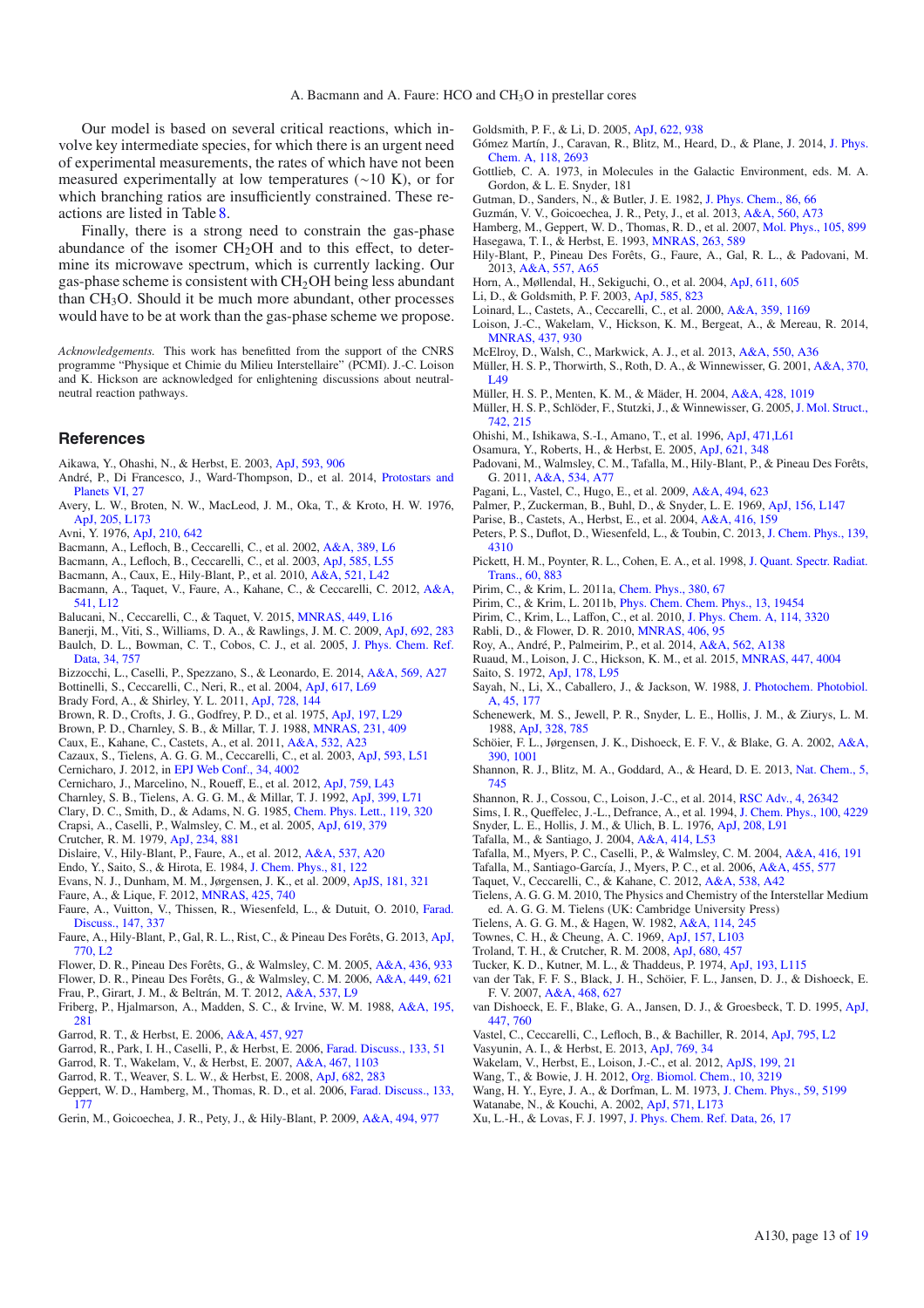### **Appendix A: The "locked dipole" approximation**

Our simple steady-state chemical model (detailed in Sects. 4.2 and 4.3) is subtantially based on the loss of HCO,  $H_2CO$ ,  $CH_3O$ and CH<sub>3</sub>OH by reactions with  $H_3^+$ . To the best of our knowledge, the corresponding rate coefficients have not been measured experimentally. It should be noted that the dipole moments of these species are quite large: 1.53 D for HCO, 2.33 D for  $H<sub>2</sub>CO$ , 2.12 D for CH<sub>3</sub>O and 1.67 D for CH<sub>3</sub>OH (JPL catalog). The rates are therefore expected to significantly exceed the Langevin rate of  $\sim 10^{-9}$  cm<sup>3</sup> s<sup>-1</sup>. Several theoretical studies have shown, however, that the contribution of the ion dipole interaction is difficult to estimate (see Faure et al. 2010, and

references therein). In the case of the similar  $HCN+H_3^+$  reaction, the popular inifinite-order sudden (IOS) and average-dipoleorientation (ADO) theories were found to underestimate the rate coefficient at low temperature by large factors (Clary et al. 1985). For such polar systems with relatively large rotational constants  $(B \ge 1 \text{ cm}^{-1})$ , the "locked dipole" approximation provides better results in the low temperature regime because the short rotational period allows dipole alignment. Indeed, for a typical rate coefficients of  $5 \times 10^{-8}$  cm<sup>3</sup> s<sup>-1</sup>, one can estimate an interaction time of *t*int ∼ 30 ps at 10 K, which is similar or larger than the typical rotational periods. The locked-dipole formula can be found e.g. in Eq. (1) of Faure et al. (2010). The corresponding values for the rate coefficients at 10 K are given in Table 8.

## **Appendix B: Additional tables**

**Table B.1.** Line parameters for HCO.

| Source           | Frequency  | rms | $T_{\rm mb}$             | $\Delta v$  | Integrated intensity   | Error on int. intensity |
|------------------|------------|-----|--------------------------|-------------|------------------------|-------------------------|
|                  | <b>MHz</b> | mK  | mK                       | $km s^{-1}$ | $K$ km s <sup>-1</sup> | $K$ km s <sup>-1</sup>  |
| L1689B           | 86 670.76  | 2.6 | 545                      | 0.50        | 0.290                  | 0.029                   |
|                  | 86708.36   | 2.4 | 360                      | 0.51        | 0.196                  | 0.020                   |
|                  | 86777.46   | 2.2 | 360                      | 0.50        | 0.192                  | 0.019                   |
|                  | 86 805.78  | 2.1 | 145                      | 0.48        | 0.073                  | 0.008                   |
| L1709A           | 86 670.76  | 3.7 | 265                      | 0.50        | 0.141                  | 0.014                   |
|                  | 86708.36   | 2.8 | 170                      | 0.55        | 0.100                  | 0.010                   |
|                  | 86 777.46  | 3.1 | 165                      | 0.51        | 0.089                  | 0.009                   |
|                  | 86805.78   | 3.3 | 55                       | 0.52        | 0.031                  | 0.004                   |
| L <sub>429</sub> | 86 670.76  | 4.6 | 140                      | 0.50        | 0.075                  | 0.008                   |
|                  | 86708.36   | 4.1 | 100                      | 0.65        | 0.069                  | 0.007                   |
|                  | 86 777.46  | 4.8 | 95                       | 0.51        | 0.050                  | 0.006                   |
|                  | 86 805.78  | 4.9 | 35                       | 0.46        | 0.018                  | 0.003                   |
| L1495A-S         | 86 670.76  | 4.5 | 350                      | 0.37        | 0.155                  | 0.016                   |
|                  | 86708.36   | 5.5 | 230                      | 0.47        | 0.123                  | 0.013                   |
|                  | 86 777.46  | 4.7 | 235                      | 0.40        | 0.110                  | 0.011                   |
|                  | 86 805.78  | 4.6 | 95                       | 0.37        | 0.041                  | 0.004                   |
| TMC <sub>2</sub> | 86 670.76  | 5.6 | 155                      | 0.38        | 0.063                  | 0.007                   |
|                  | 86708.36   | 5.6 | 100                      | 0.55        | 0.057                  | 0.006                   |
|                  | 86777.46   | 5.1 | 90                       | 0.37        | 0.035                  | 0.004                   |
|                  | 86 805.78  | 5.3 | 35                       | 0.35        | 0.013                  | 0.002                   |
| L1521E           | 86 670.76  | 3.7 | 120                      | 0.46        | 0.059                  | 0.006                   |
|                  | 86708.36   | 3.4 | 285                      | 0.50        | 0.151                  | 0.015                   |
|                  | 86 777.46  | 3.1 | 75                       | 0.50        | 0.039                  | 0.004                   |
|                  | 86 805.78  | 2.9 | 20                       | 0.41        | 0.009                  | 0.002                   |
| L1512            | 86 670.76  | 4.7 | 70                       | 0.36        | 0.026                  | 0.003                   |
|                  | 86708.36   | 4.4 | 40                       | 0.48        | 0.020                  | 0.003                   |
|                  | 86 777.46  | 4.1 | 50                       | 0.31        | 0.016                  | 0.002                   |
|                  | 86 805.78  | 4.6 | $\overline{\phantom{0}}$ |             | < 0.003                |                         |
| L1517B           | 86 670.76  | 4.2 | 55                       | 0.41        | 0.024                  | 0.003                   |
|                  | 86708.36   | 4.6 | 25                       | 0.38        | 0.011                  | 0.002                   |
|                  | 86777.46   | 4.0 | 30                       | 0.35        | 0.012                  | 0.002                   |
|                  | 86 805.78  | 4.8 | $\overline{\phantom{0}}$ |             | < 0.004                |                         |

**Notes.** The line intensity  $T_{\text{mb}}$ , the linewidth  $\Delta v$ , and the integrated intensity were determined from Gaussian fits to the line. The error is the quadratic sum of the statistical fit error and a calibration error taken as 10% at 3 mm. The HCO line at 86 708.36 MHz in L1521E is blended with the *J*:15−14  $C_3S$  line at 86 708.38 MHz, which explains that for this source, the relative intensities of the HCO lines deviate strongly from the statistical 5:3:3:1 ratios expected in the optically thin case. The 86 708.36 MHz line was therefore excluded from the fit in L1521E.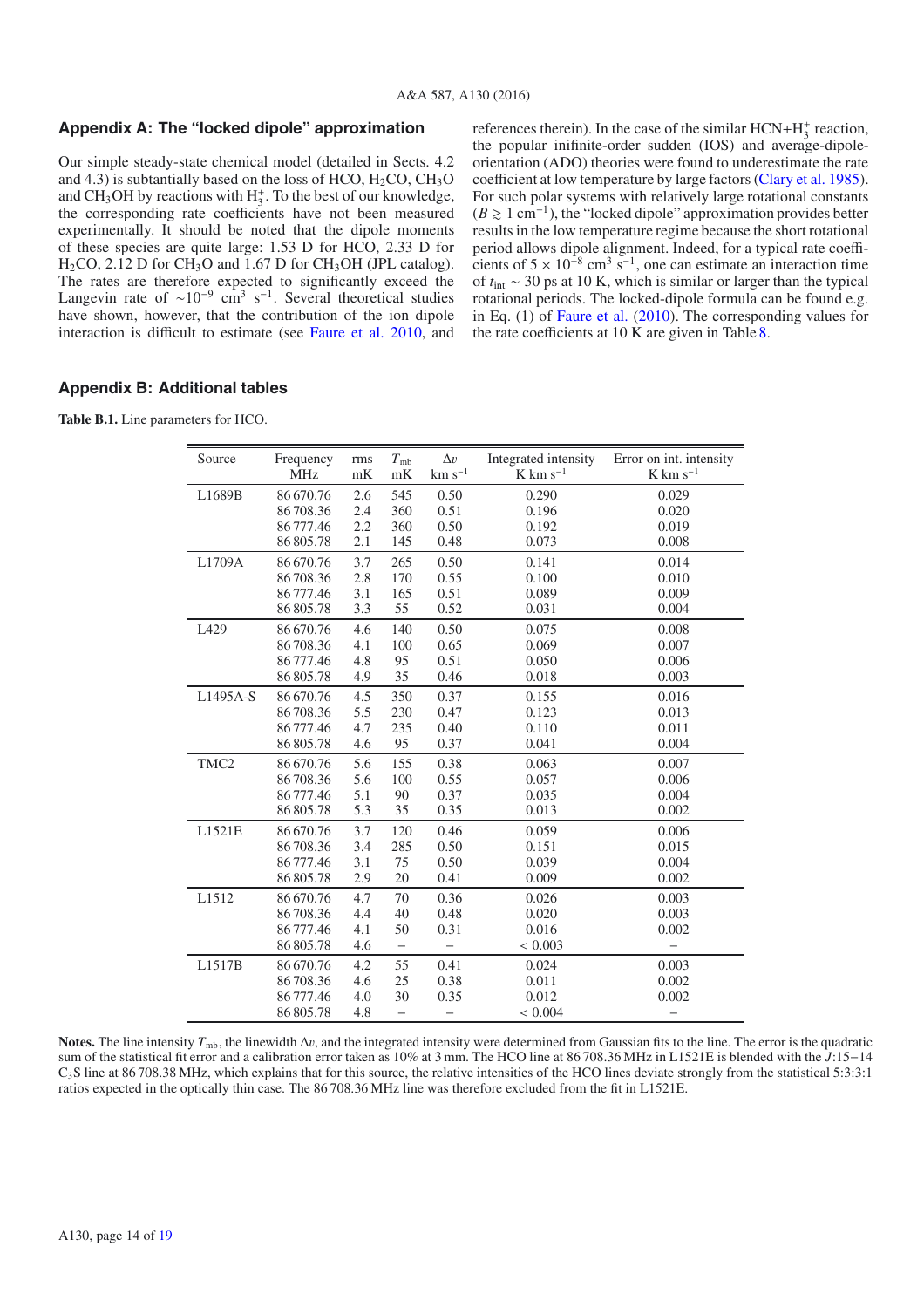### Table B.2. Line parameters for CH<sub>3</sub>O.

| Source           | Frequency<br><b>MHz</b> | rms<br>mK   | $T_{\rm mb}$<br>mK                                   | $\Delta v$<br>$km s^{-1}$ | Integrated intensity<br>$K \ km \ s^{-1}$                  | Error on int. intensity<br>$K \text{ km s}^{-1}$ |
|------------------|-------------------------|-------------|------------------------------------------------------|---------------------------|------------------------------------------------------------|--------------------------------------------------|
| L1689B           | 82341.52                | 2.7         | 16                                                   | 0.42                      | $7.2 \times 10^{-3}$                                       | $1.3 \times 10^{-3}$                             |
|                  | 82 367.89               | 2.1         | $\overline{\phantom{0}}$                             |                           | $< 1.9 \times 10^{-3}$                                     |                                                  |
|                  | 82 370.26               | 2.4         | $\overline{\phantom{0}}$                             | $\overline{\phantom{0}}$  | $< 2.1 \times 10^{-3}$                                     |                                                  |
|                  | 82 398.38               | 2.7         | 10                                                   | 0.36                      | $3.7 \times 10^{-3}$                                       | $1.1 \times 10^{-3}$                             |
|                  | 82 398.88<br>82 409.61  | 2.6<br>2.8  | 13                                                   | 0.49                      | $6.7 \times 10^{-3}$<br>$< 2.5 \times 10^{-3}$             | $1.3 \times 10^{-3}$                             |
|                  | 82416.75                | 2.5         | $\overline{\phantom{0}}$<br>$\overline{\phantom{0}}$ | $\overline{\phantom{0}}$  | $< 2.3 \times 10^{-3}$                                     |                                                  |
|                  | 82455.98                | 2.5         | 19                                                   | 0.48                      | $9.6 \times 10^{-3}$                                       | $1.4 \times 10^{-3}$                             |
|                  | 82458.25                | 2.7         | 50                                                   | 0.48                      | $25.4 \times 10^{-3}$                                      | $2.8 \times 10^{-3}$                             |
|                  | 82471.83                | 2.5         | 45                                                   | 0.54                      | $26.5 \times 10^{-3}$                                      | $2.9 \times 10^{-3}$                             |
|                  | 82524.18                | 2.6         | 18                                                   | 0.58                      | $11.1 \times 10^{-3}$                                      | $1.7 \times 10^{-3}$                             |
|                  | 82545.73                | 2.3         | 11                                                   | 0.50                      | $6.0 \times 10^{-3}$                                       | $1.2 \times 10^{-3}$                             |
| L1709A           | 82 341.52               | 4.3         | $\overline{\phantom{0}}$                             |                           | $<$ 3.4 $\times$ 10 <sup>-3</sup>                          |                                                  |
|                  | 82 367.89               | 3.3         | —                                                    |                           | $< 2.7 \times 10^{-3}$                                     | -                                                |
|                  | 82 370.26               | 3.9         | $\overline{\phantom{0}}$                             |                           | $< 3.2 \times 10^{-3}$                                     |                                                  |
|                  | 82 398.38               | 3.8         | -                                                    |                           | $<3.1 \times 10^{-3}$                                      |                                                  |
|                  | 82 398.88               | 3.9         | -                                                    |                           | $< 3.1 \times 10^{-3}$                                     |                                                  |
|                  | 82 409.61<br>82416.75   | 4.1<br>3.8  | —<br>—                                               |                           | $<$ 3.3 $\times$ 10 <sup>-3</sup><br>$<3.0 \times 10^{-3}$ |                                                  |
|                  | 82455.98                | 4.3         | $\qquad \qquad -$                                    | $\equiv$                  | $<$ 3.4 $\times$ 10 <sup>-3</sup>                          |                                                  |
|                  | 82458.25                | 4.2         | 19                                                   | 0.43                      | $8.6 \times 10^{-3}$                                       | $1.9 \times 10^{-3}$                             |
|                  | 82471.83                | 4.0         | 25                                                   | 0.48                      | $13.9 \times 10^{-3}$                                      | $2.3 \times 10^{-3}$                             |
|                  | 82 5 24.18              | 3.6         | 10                                                   | 0.48                      | $5.2 \times 10^{-3}$                                       | $1.7\times10^{-3}$                               |
|                  | 82545.73                | 4.1         | 13                                                   | 0.55                      | $6.7 \times 10^{-3}$                                       | $2.1 \times 10^{-3}$                             |
| L429             | 82 341.52               | 9.5         | $\overline{a}$                                       | $\overline{\phantom{0}}$  | $< 8.2 \times 10^{-3}$                                     | $\overline{\phantom{0}}$                         |
|                  | 82 367.89               | 11.0        | $\qquad \qquad -$                                    |                           | $< 9.6 \times 10^{-3}$                                     | —                                                |
|                  | 82 370.26               | 10.5        | $\overline{\phantom{0}}$                             |                           | $< 9.3 \times 10^{-3}$                                     | $\overline{\phantom{0}}$                         |
|                  | 82 398.38               | 9.0         | $\overline{\phantom{0}}$                             |                           | $< 7.9 \times 10^{-3}$                                     |                                                  |
|                  | 82 398.88               | 9.4         | $\overline{\phantom{0}}$                             |                           | $< 8.2 \times 10^{-3}$<br>$< 9.2 \times 10^{-3}$           |                                                  |
|                  | 82 409.61<br>82416.75   | 10.5<br>9.8 | —<br>—                                               |                           | $< 8.6 \times 10^{-3}$                                     |                                                  |
|                  | 82455.98                | 10.3        | $\overline{\phantom{0}}$                             |                           | $< 9.2 \times 10^{-3}$                                     |                                                  |
|                  | 82458.25                | 10.8        | —                                                    |                           | $< 9.4 \times 10^{-3}$                                     |                                                  |
|                  | 82471.83                | 9.1         | $\overline{\phantom{0}}$                             |                           | $< 8.0 \times 10^{-3}$                                     | $\overline{\phantom{0}}$                         |
|                  | 82 5 24.18              | 10.3        | $\overline{\phantom{0}}$                             |                           | $< 9.1 \times 10^{-3}$                                     |                                                  |
|                  | 82545.73                | 9.2         | —                                                    |                           | $< 8.1 \times 10^{-3}$                                     | -                                                |
| L1495A-S         | 82 341.52               | 5.5         | $\overline{\phantom{0}}$                             | -                         | $<4.4 \times 10^{-3}$                                      | -                                                |
|                  | 82 367.89               | 6.0         | -                                                    |                           | $<4.8 \times 10^{-3}$                                      |                                                  |
|                  | 82 370.26               | 6.0         |                                                      |                           | $<4.8 \times 10^{-3}$                                      |                                                  |
|                  | 82 398.38<br>82 398.88  | 7.5<br>6.2  |                                                      |                           | $< 6.0 \times 10^{-3}$<br>$<4.9 \times 10^{-3}$            |                                                  |
|                  | 82 409.61               | 5.9         | -                                                    |                           | $<4.7\times10^{-3}$                                        |                                                  |
|                  | 82416.75                | 5.3         |                                                      |                           | $<4.2 \times 10^{-3}$                                      |                                                  |
|                  | 82455.98                | 5.5         | —                                                    |                           | $<$ 4.4 $\times$ 10 <sup>-3</sup>                          |                                                  |
|                  | 82458.25                | 5.4         | 50                                                   | 0.38                      | $18.9 \times 10^{-3}$                                      | $2.8 \times 10^{-3}$                             |
|                  | 82471.83                | 4.9         | 35                                                   | 0.49                      | $19.4 \times 10^{-3}$                                      | $3.0 \times 10^{-3}$                             |
|                  | 82524.18                | 6.5         | $\qquad \qquad -$                                    | $\overline{\phantom{0}}$  | $< 5.2 \times 10^{-3}$                                     | $\qquad \qquad -$                                |
|                  | 82545.73                | 4.3         | $\overline{\phantom{0}}$                             |                           | $< 3.5 \times 10^{-3}$                                     |                                                  |
| TMC <sub>2</sub> | 82341.52                | 5.8         | $\overline{\phantom{0}}$                             |                           | $<4.7\times10^{-3}$                                        |                                                  |
|                  | 82367.89                | 6.2         | -                                                    |                           | $<4.9 \times 10^{-3}$                                      | -                                                |
|                  | 82370.26<br>82 398.38   | 6.7<br>7.0  |                                                      |                           | $< 5.4 \times 10^{-3}$<br>$< 5.6 \times 10^{-3}$           |                                                  |
|                  | 82 398.88               | 6.9         |                                                      |                           | $< 5.5 \times 10^{-3}$                                     |                                                  |
|                  | 82409.61                | 6.7         |                                                      |                           | $< 5.4 \times 10^{-3}$                                     |                                                  |
|                  | 82416.75                | 7.1         | $\overline{\phantom{0}}$                             |                           | $< 5.7 \times 10^{-3}$                                     |                                                  |
|                  | 82455.98                | 6.6         | —                                                    |                           | $< 5.3 \times 10^{-3}$                                     |                                                  |
|                  | 82458.25                | 6.5         | 18                                                   | 0.59                      | $11.3 \times 10^{-3}$                                      | $3.7 \times 10^{-3}$                             |
|                  | 82471.83                | 5.8         | 19                                                   | 0.67                      | $13.5 \times 10^{-3}$                                      | $3.7 \times 10^{-3}$                             |
|                  | 82 5 24.18              | 6.3         | $\qquad \qquad -$                                    |                           | ${<}5.1 \times 10^{-3}$                                    | —                                                |
|                  | 82545.73                | 6.0         | —                                                    |                           | $< 4.8 \times 10^{-3}$                                     |                                                  |

**Notes.** The line intensity  $T_{\text{mb}}$ , the linewidth  $\Delta v$ , the integrated intensity were determined from Gaussian fits to the line. The error is the quadratic sum of the statistical fit error and a calibration error take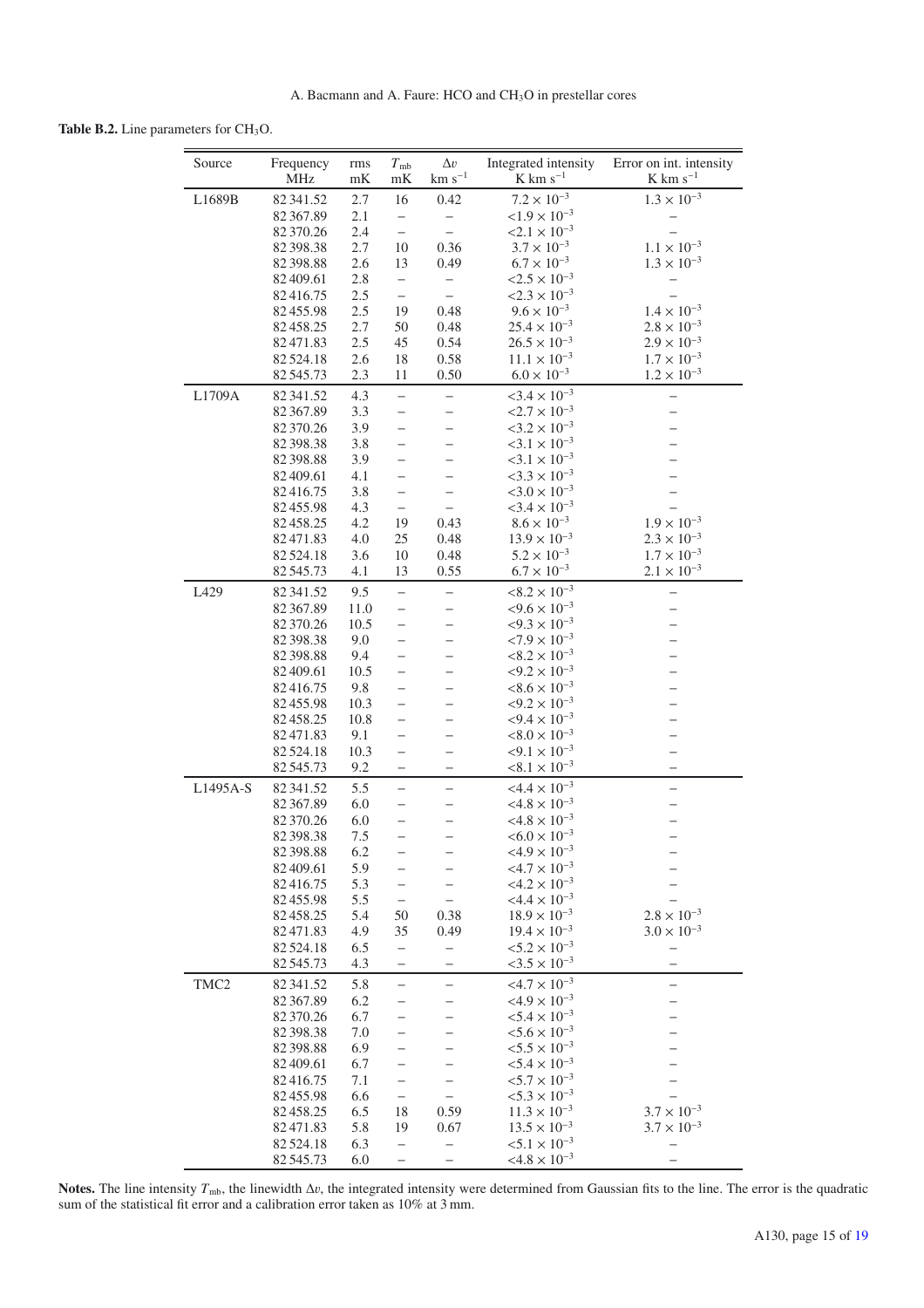# **Table B.2.** continued.

| Source | Frequency<br><b>MHz</b> | rms<br>mK | $T_{\rm mb}$<br>$\mathrm{m}\mathrm{K}$ | $\Delta v$<br>$\rm km~s^{-1}$ | Integrated intensity<br>$K$ km s <sup>-1</sup> | Error on int. intensity<br>$\rm K$ $\rm km~s^{-1}$ |
|--------|-------------------------|-----------|----------------------------------------|-------------------------------|------------------------------------------------|----------------------------------------------------|
| L1521E | 82341.52                | 4.1       | $\qquad \qquad -$                      |                               | $<3.2 \times 10^{-3}$                          | $\overline{\phantom{0}}$                           |
|        | 82 367.89               | 5.5       | $\overline{\phantom{0}}$               |                               | $< 4.3 \times 10^{-3}$                         |                                                    |
|        | 82 370.26               | 5.2       | $\overline{\phantom{0}}$               |                               | $<4.1 \times 10^{-3}$                          |                                                    |
|        | 82 398.38               | 4.6       |                                        |                               | $<3.6 \times 10^{-3}$                          |                                                    |
|        | 82 398.88               | 4.6       | —                                      |                               | $<$ 3.6 $\times$ 10 <sup>-3</sup>              |                                                    |
|        | 82 409.61               | 5.2       |                                        |                               | $<4.0 \times 10^{-3}$                          |                                                    |
|        | 82416.75                | 4.7       |                                        |                               | $<3.6 \times 10^{-3}$                          |                                                    |
|        | 82455.98                | 5.0       |                                        |                               | $<3.9 \times 10^{-3}$                          |                                                    |
|        | 82458.25                | 5.7       |                                        |                               | $<4.4 \times 10^{-3}$                          |                                                    |
|        | 82471.83                | 5.8       |                                        |                               | $<4.6 \times 10^{-3}$                          |                                                    |
|        | 82 524.18               | 5.5       | $\overline{\phantom{0}}$               |                               | $<4.3 \times 10^{-3}$                          |                                                    |
|        | 82545.73                | 4.8       | -                                      | -                             | $< 3.7 \times 10^{-3}$                         |                                                    |
| L1512  | 82341.52                | 6.3       | $\overline{\phantom{0}}$               | $\overline{\phantom{0}}$      | $<4.9 \times 10^{-3}$                          |                                                    |
|        | 82 367.89               | 6.2       |                                        |                               | $<4.9 \times 10^{-3}$                          |                                                    |
|        | 82 370.26               | 5.6       |                                        |                               | $<4.3 \times 10^{-3}$                          |                                                    |
|        | 82 398.38               | 6.7       | —                                      |                               | $< 5.2 \times 10^{-3}$                         |                                                    |
|        | 82 398.88               | 6.7       | —                                      |                               | $< 5.2 \times 10^{-3}$                         |                                                    |
|        | 82409.61                | 4.8       | —                                      |                               | $< 3.7 \times 10^{-3}$                         |                                                    |
|        | 82416.75                | 6.4       |                                        |                               | $< 5.0 \times 10^{-3}$                         |                                                    |
|        | 82455.98                | 6.4       | —                                      |                               | $< 5.0 \times 10^{-3}$                         |                                                    |
|        | 82458.25                | 6.0       | —                                      |                               | $<4.7 \times 10^{-3}$                          |                                                    |
|        | 82471.83                | 5.7       |                                        |                               | $<4.4 \times 10^{-3}$                          |                                                    |
|        | 82 524.18               | 6.8       | $\overline{\phantom{0}}$               |                               | $< 5.3 \times 10^{-3}$                         |                                                    |
|        | 82545.73                | 6.2       | $\overline{\phantom{0}}$               | -                             | $<4.8 \times 10^{-3}$                          |                                                    |
| L1517B | 82 341.52               | 5.7       | $\overline{\phantom{0}}$               | $\overline{\phantom{0}}$      | $<4.4 \times 10^{-3}$                          | —                                                  |
|        | 82 367.89               | 6.5       | —                                      |                               | $< 5.1 \times 10^{-3}$                         |                                                    |
|        | 82 370.26               | 5.5       | —                                      |                               | $<4.3 \times 10^{-3}$                          |                                                    |
|        | 82 398.38               | 6.8       |                                        |                               | $< 5.3 \times 10^{-3}$                         |                                                    |
|        | 82 398.88               | 6.8       | —                                      |                               | $< 5.3 \times 10^{-3}$                         |                                                    |
|        | 82 409.61               | 5.7       | -                                      |                               | $<4.4 \times 10^{-3}$                          |                                                    |
|        | 82416.75                | 7.0       | $\overline{\phantom{0}}$               |                               | $< 5.4 \times 10^{-3}$                         |                                                    |
|        | 82455.98                | 4.6       | —                                      |                               | $<3.6 \times 10^{-3}$                          |                                                    |
|        | 82458.25                | 5.6       | $\overline{\phantom{0}}$               |                               | $<4.4 \times 10^{-3}$                          |                                                    |
|        | 82471.83                | 5.9       |                                        |                               | $<4.6 \times 10^{-3}$                          |                                                    |
|        | 82 524.18               | 5.5       |                                        |                               | $<4.3 \times 10^{-3}$                          |                                                    |
|        | 82545.73                | 5.6       |                                        |                               | $<4.3 \times 10^{-3}$                          |                                                    |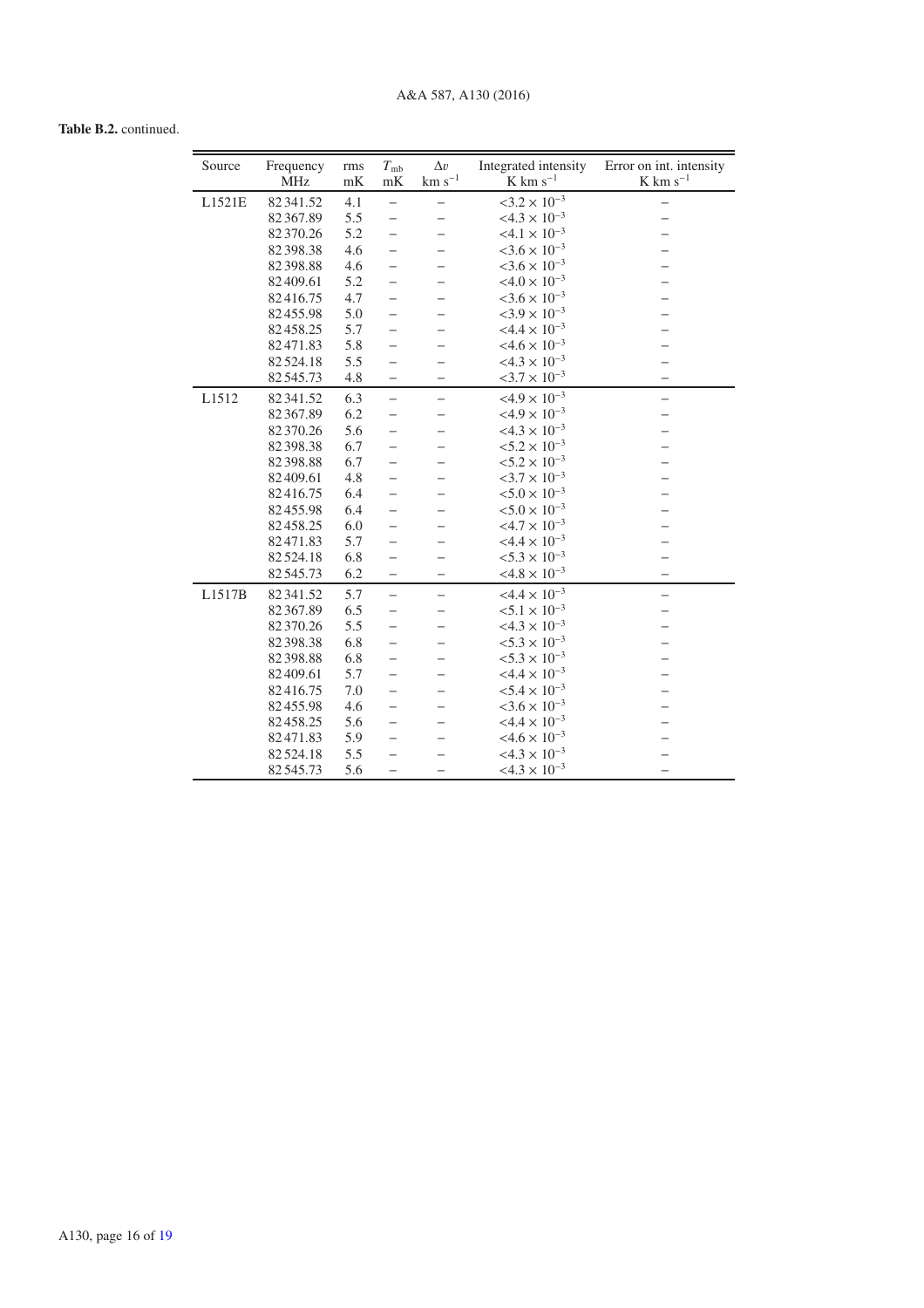Table B.3. Line parameters for CH<sub>3</sub>OH.

| Source | Frequency<br><b>MHz</b>  | rms<br>mK  | $T_{\rm mb}$<br>K        | $\Delta v$<br>$km s^{-1}$ | Integrated intensity<br>$K$ km s <sup>-1</sup> | Error on int. intensity<br>$K \text{ km s}^{-1}$ |
|--------|--------------------------|------------|--------------------------|---------------------------|------------------------------------------------|--------------------------------------------------|
|        | 84521.17                 |            | 230                      |                           |                                                |                                                  |
| L1689B |                          | 6.2<br>3.5 | 60                       | 0.45<br>0.48              | 0.109                                          | 0.011                                            |
|        | 95 914.31<br>96739.36    | 2.9        | 2745                     | 0.48                      | 0.030<br>1.392                                 | 0.003<br>0.14                                    |
|        | 96741.38                 | 3.0        | 3515                     | 0.49                      | 1.834                                          | 0.18                                             |
|        | 96744.55                 | 2.8        | 620                      | 0.45                      | 0.296                                          | 0.030                                            |
|        | 96755.51                 | 2.9        | 110                      | 0.44                      | 0.051                                          | 0.005                                            |
|        | 107 013.80               | 4.9        | $-200$                   | 0.46                      | $-0.099$                                       | 0.010                                            |
|        | 108 893.96               | 3.1        | 785                      | 0.49                      | 0.409                                          | 0.082                                            |
|        | 143 865.80               | 45         | $\overline{\phantom{0}}$ | $\qquad \qquad -$         | < 0.028                                        |                                                  |
|        | 145 093.71               | 7.4        | 515                      | 0.43                      | 0.232                                          | 0.035                                            |
|        | 145 097.37               | 7.8        | 2680                     | 0.47                      | 1.352                                          | 0.24                                             |
|        | 145 103.15               | 7.3        | 3025                     | 0.48                      | 1.549                                          | 0.232                                            |
|        | 145 126.19               | 7.1        | 165                      | 0.41                      | 0.071                                          | 0.011                                            |
|        | 145 126.39               | 7.1        | -                        | $\overline{\phantom{0}}$  | < 0.004                                        | $\overline{\phantom{0}}$                         |
|        | 145 131.85               | 6.8        | 85                       | 0.41                      | 0.036                                          | 0.006                                            |
|        | 146 368.34               | 8.8        | 65                       | 0.40                      | 0.026                                          | 0.005                                            |
|        | 157 246.06               | 11         | 80                       | 0.39                      | 0.033                                          | 0.006                                            |
|        | 157 270.85               | 12         | 1060                     | 0.50                      | 0.560                                          | 0.084                                            |
|        | 157 272.38               | 13         | 250                      | 0.46                      | 0.123                                          | 0.019                                            |
|        | 157 276.06               | 13         | 615                      | 0.48                      | 0.315                                          | 0.047                                            |
|        | 205 791.27               | 222        | $\overline{\phantom{0}}$ | $\overline{\phantom{0}}$  | < 0.146                                        |                                                  |
|        | 254 015.34               | 82         | 695                      | 0.52                      | 0.382                                          | 0.081                                            |
|        | 261 805.71               | 505        |                          | -                         | < 0.272                                        |                                                  |
| L1709A | 96739.36                 | 43         | 1925                     | 0.47                      | 0.963                                          | 0.098                                            |
|        | 96 741.38                | 44         | 2570                     | 0.46                      | 1.259                                          | 0.127                                            |
|        | 96744.55                 | 58         | 310                      | 0.37                      | 0.121                                          | 0.022                                            |
|        | 96755.51                 | 48         | $\overline{\phantom{0}}$ |                           | < 0.032                                        |                                                  |
|        | 97 582.80                | 5.5        | 32                       | 0.62                      | 0.021                                          | 0.003                                            |
|        | 108 893.96               | 9.8        | 450                      | 0.47                      | 0.226                                          | 0.023                                            |
|        | 143 865.80               | 31         | 110                      | 0.29                      | 0.033                                          | 0.009                                            |
|        | 145 093.71               | 30         | 260                      | 0.32                      | 0.088                                          | 0.015                                            |
|        | 145 097.37               | 35         | 1880                     | 0.43                      | 0.860                                          | 0.130                                            |
|        | 145 103.15               | 36         | 2055                     | 0.44                      | 0.963                                          | 0.097                                            |
|        | 145 126.19               | 36         | 120                      | 0.34                      | 0.043                                          | 0.012                                            |
|        | 145 126.39               | 36         | $\qquad \qquad -$        | $\overline{\phantom{0}}$  | < 0.022                                        | $\qquad \qquad -$                                |
|        | 145 131.85               | 34         | $\overline{\phantom{0}}$ | $\qquad \qquad -$         | < 0.021                                        | $\qquad \qquad -$                                |
|        | 157 246.06               | 82         | $\overline{\phantom{0}}$ | $\overline{\phantom{0}}$  | < 0.043                                        |                                                  |
|        | 157 270.85               | 87         | 735                      | 0.47                      | 0.368                                          | 0.061                                            |
|        | 157 272.38               | 83         |                          |                           | < 0.044                                        |                                                  |
|        | 157 276.06               | $88\,$     | 360                      | 0.38                      | 0.145                                          | 0.030                                            |
|        | 205 791.27               | 133        | —                        | $\overline{\phantom{0}}$  | < 0.087                                        | $\qquad \qquad -$                                |
|        | 254 015.34               | 106        | $\overline{\phantom{0}}$ |                           | < 0.062                                        |                                                  |
|        | 261 805.71               | 334        | -                        | -                         | < 0.194                                        | -                                                |
| L429   | 96739.36                 | 48         | 1470                     | 0.42                      | 0.657                                          | 0.068                                            |
|        | 96741.38                 | 51         | 1995                     | 0.42                      | 0.892                                          | 0.091                                            |
|        | 96744.55                 | 48         | 185                      | 0.60                      | 0.117                                          | 0.024                                            |
|        | 96755.51                 | 45         | -                        | -                         | < 0.030                                        | -                                                |
|        | 97 582.80                | 6.6        | $\overline{\phantom{0}}$ | $\overline{\phantom{0}}$  | < 0.005                                        | $\qquad \qquad -$                                |
|        | 108 893.96               | 10         | 315                      | 0.49                      | 0.165                                          | 0.017                                            |
|        | 143 865.80               | 23         | $\overline{\phantom{0}}$ | $\overline{\phantom{0}}$  | < 0.014                                        | $\qquad \qquad -$                                |
|        | 145 093.71               | 24         | 125                      | 0.43                      | 0.058                                          | 0.012                                            |
|        | 145 097.37               | 24         | 1300                     | 0.41                      | 0.567                                          | 0.085                                            |
|        | 145 103.15               | 32         | 1410                     | 0.42                      | 0.630                                          | 0.095                                            |
|        | 145 126.19               | 25         | 90                       | 0.31                      | 0.030                                          | 0.008                                            |
|        | 145 126.39<br>145 131.85 | 25<br>24   | —<br>-                   | $\overline{\phantom{0}}$  | < 0.016<br>< 0.015                             | —                                                |
|        | 157 246.06               | 39         | $\equiv$                 | -<br>$\equiv$             | < 0.021                                        | -<br>$\overline{\phantom{0}}$                    |
|        | 157 270.85               | 43         | 460                      | 0.51                      | 0.250                                          | 0.039                                            |

**Notes.** The line intensity  $T_{\text{mb}}$ , the linewidth  $\Delta v$ , the integrated intensity were determined from Gaussian fits to the line. The error is the quadratic sum of the statistical fit error and a calibration error take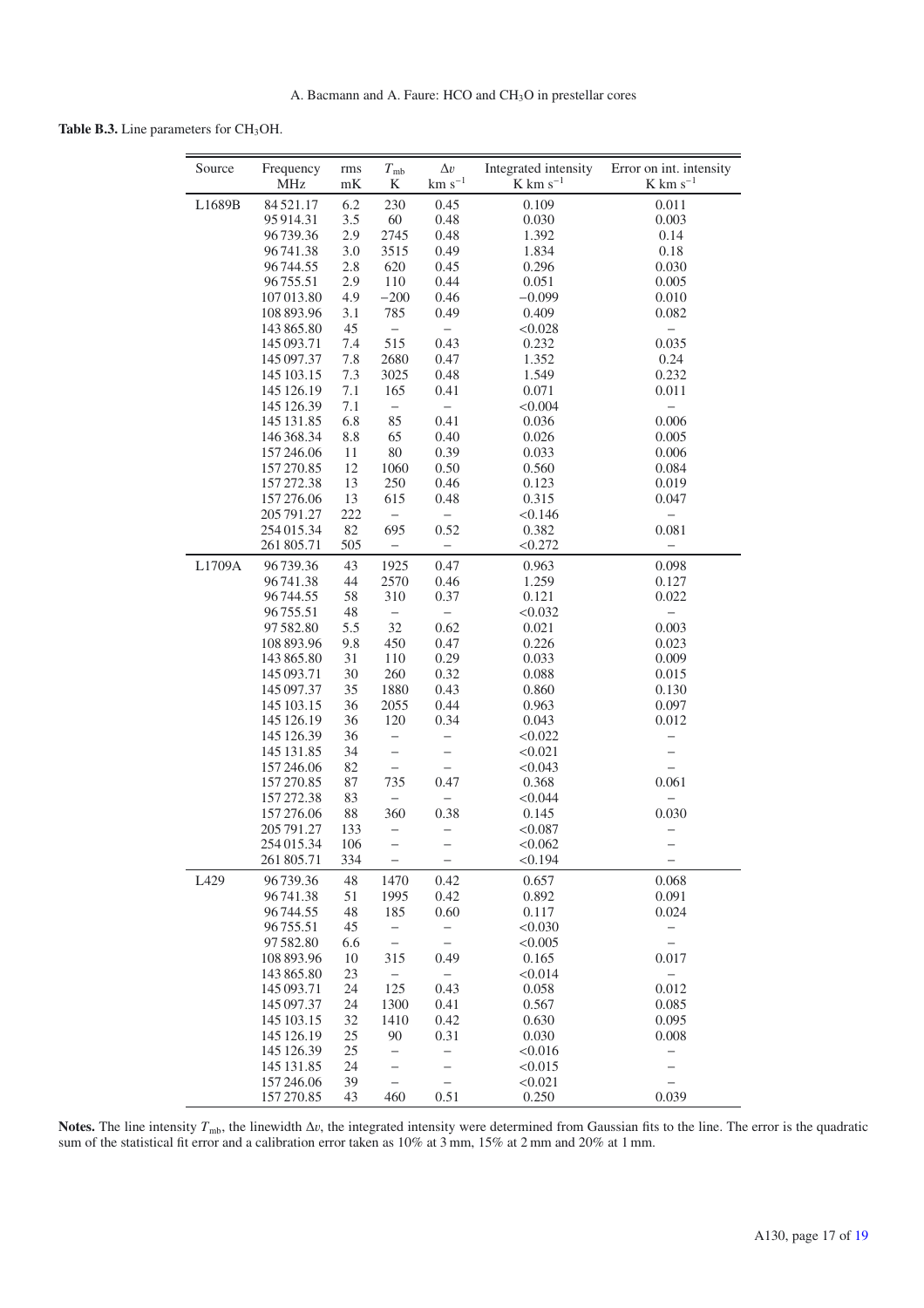# **Table B.3.** continued.

| Source           | Frequency<br><b>MHz</b>  | rms<br>mK | $T_{\rm mb}$<br>K                                    | $\Delta v$<br>$\rm km~s^{-1}$    | Integrated intensity<br>$K \text{ km s}^{-1}$ | Error on int. intensity<br>$K$ km s <sup>-1</sup>    |
|------------------|--------------------------|-----------|------------------------------------------------------|----------------------------------|-----------------------------------------------|------------------------------------------------------|
|                  | 157 272.38               | 44        | $\equiv$                                             |                                  | < 0.023                                       |                                                      |
|                  | 157 276.06               | 42        | 190                                                  | 0.59                             | 0.121                                         | 0.022                                                |
|                  | 205 791.27               | 112       | $\overline{\phantom{0}}$                             | $\overline{\phantom{0}}$         | < 0.073                                       |                                                      |
|                  | 254 015.34               | 47        | 220                                                  | 0.51                             | 0.119                                         | 0.028                                                |
|                  | 261 805.71               | 245       | -                                                    | -                                | < 0.142                                       |                                                      |
| L1495AS          | 95914.31                 | 7.5       | 60                                                   | 0.26                             | 0.016                                         | 0.003                                                |
|                  | 96739.36                 | 13.2      | 2030                                                 | 0.37                             | 0.800                                         | 0.080                                                |
|                  | 96741.38                 | 12.3      | 2425                                                 | 0.39                             | 1.006                                         | 0.100                                                |
|                  | 96744.55                 | 10.1      | 665                                                  | 0.33                             | 0.234                                         | 0.024                                                |
|                  | 96755.51                 | 9.1       | 110                                                  | 0.38                             | 0.045                                         | 0.006                                                |
|                  | 97 582.80                | 3.0       | 70                                                   | 0.37                             | 0.027                                         | 0.003                                                |
|                  | 108 893.96               | 5.9       | 530                                                  | 0.36                             | 0.205                                         | 0.021                                                |
|                  | 143 865.80               | 21        | 55                                                   | 0.32                             | 0.019                                         | 0.007                                                |
|                  | 145 093.71               | 23        | 755                                                  | 0.26                             | 0.209                                         | 0.032                                                |
|                  | 145 097.37               | 25        | 2495                                                 | 0.33                             | 0.876                                         | 0.132                                                |
|                  | 145 103.15               | 24        | 2740                                                 | 0.33                             | 0.962                                         | 0.145                                                |
|                  | 145 126.19<br>145 126.39 | 24<br>24  | 185<br>$\overline{\phantom{0}}$                      | 0.27                             | 0.053<br>< 0.013                              | 0.011<br>$\overline{\phantom{0}}$                    |
|                  | 145 131.85               | 25        | 115                                                  | $\overline{\phantom{0}}$<br>0.36 | 0.045                                         | 0.010                                                |
| TMC <sub>2</sub> | 95914.31                 | 8.5       |                                                      | $\overline{\phantom{0}}$         | < 0.005                                       | $\overline{\phantom{0}}$                             |
|                  | 96739.36                 | 6.5       | 1015                                                 | 0.39                             | 0.422                                         | 0.042                                                |
|                  | 96741.38                 | 6.8       | 1350                                                 | 0.39                             | 0.560                                         | 0.056                                                |
|                  | 96744.55                 | 7.8       | 110                                                  | 0.41                             | 0.049                                         | 0.006                                                |
|                  | 96755.51                 | 6.9       | $\overline{\phantom{0}}$                             | -                                | < 0.004                                       | -                                                    |
|                  | 97 582.80                | 3.8       | $\equiv$                                             | $\equiv$                         | < 0.003                                       | $\overline{\phantom{0}}$                             |
|                  | 108 893.96               | 5.1       | 170                                                  | 0.39                             | 0.070                                         | 0.008                                                |
|                  | 143 865.80               | 21        | $\overline{\phantom{0}}$                             | -                                | < 0.011                                       | -                                                    |
|                  | 145 093.71               | 21        | $\qquad \qquad -$                                    | $\overline{\phantom{0}}$         | < 0.11                                        | $\overline{\phantom{0}}$                             |
|                  | 145 097.37               | 22        | 965                                                  | 0.32                             | 0.329                                         | 0.050                                                |
|                  | 145 103.15<br>145 126.19 | 22<br>22  | 1090                                                 | 0.31                             | 0.360                                         | 0.054                                                |
|                  | 145 126.39               | 22        | $\overline{\phantom{0}}$<br>$\overline{\phantom{0}}$ | —<br>—                           | < 0.012<br>< 0.012                            | $\overline{\phantom{0}}$<br>$\overline{\phantom{0}}$ |
|                  | 145 131.85               | 23        | $\overline{\phantom{0}}$                             | -                                | < 0.012                                       |                                                      |
| L1521E           | 95914.31                 | 6.9       | $\equiv$                                             | $\equiv$                         | < 0.005                                       | $\equiv$                                             |
|                  | 96739.36                 | 6.7       | 900                                                  | 0.46                             | 0.442                                         | 0.044                                                |
|                  | 96741.38                 | 7.5       | 1165                                                 | 0.47                             | 0.583                                         | 0.058                                                |
|                  | 96744.55                 | 5.7       | 130                                                  | 0.52                             | 0.073                                         | 0.008                                                |
|                  | 96755.51                 | 8.1       | 35                                                   | 0.45                             | 0.016                                         | 0.004                                                |
|                  | 97 582.80                | 3.5       | 12                                                   | 0.78                             | 0.010                                         | 0.002                                                |
|                  | 108 893.96               | 5.3       | 255                                                  | 0.39                             | 0.106                                         | 0.007                                                |
|                  | 143 865.80               | 20        | $\overline{\phantom{0}}$                             |                                  | < 0.012                                       | $\overline{\phantom{0}}$                             |
|                  | 145 093.71               | 20        | 115                                                  | 0.30                             | 0.036                                         | 0.007                                                |
|                  | 145 097.37               | 22        | 960                                                  | 0.36                             | 0.367                                         | 0.055                                                |
|                  | 145 103.15               | 18        | 1135                                                 | 0.34                             | 0.403                                         | 0.061                                                |
|                  | 145 126.19               | 19        | 70                                                   | 0.26                             | 0.019                                         | 0.006                                                |
|                  | 145 126.39               | 19<br>20  | $\overline{\phantom{0}}$                             |                                  | < 0.011<br>< 0.012                            | -                                                    |
|                  | 145 131.85<br>156 602.41 | 30        | $\overline{\phantom{0}}$<br>$\overline{\phantom{0}}$ | $\overline{\phantom{0}}$         | < 0.017                                       |                                                      |
|                  | 157 246.06               | 34        | $\overline{\phantom{0}}$                             |                                  | < 0.019                                       | $\overline{\phantom{0}}$                             |
|                  | 157 270.84               | 31        | 375                                                  | 0.37                             | 0.147                                         | 0.024                                                |
|                  | 157 272.37               | 33        |                                                      |                                  | < 0.018                                       |                                                      |
|                  | 157 276.06               | 30        | 210                                                  | 0.27                             | 0.060                                         | 0.011                                                |